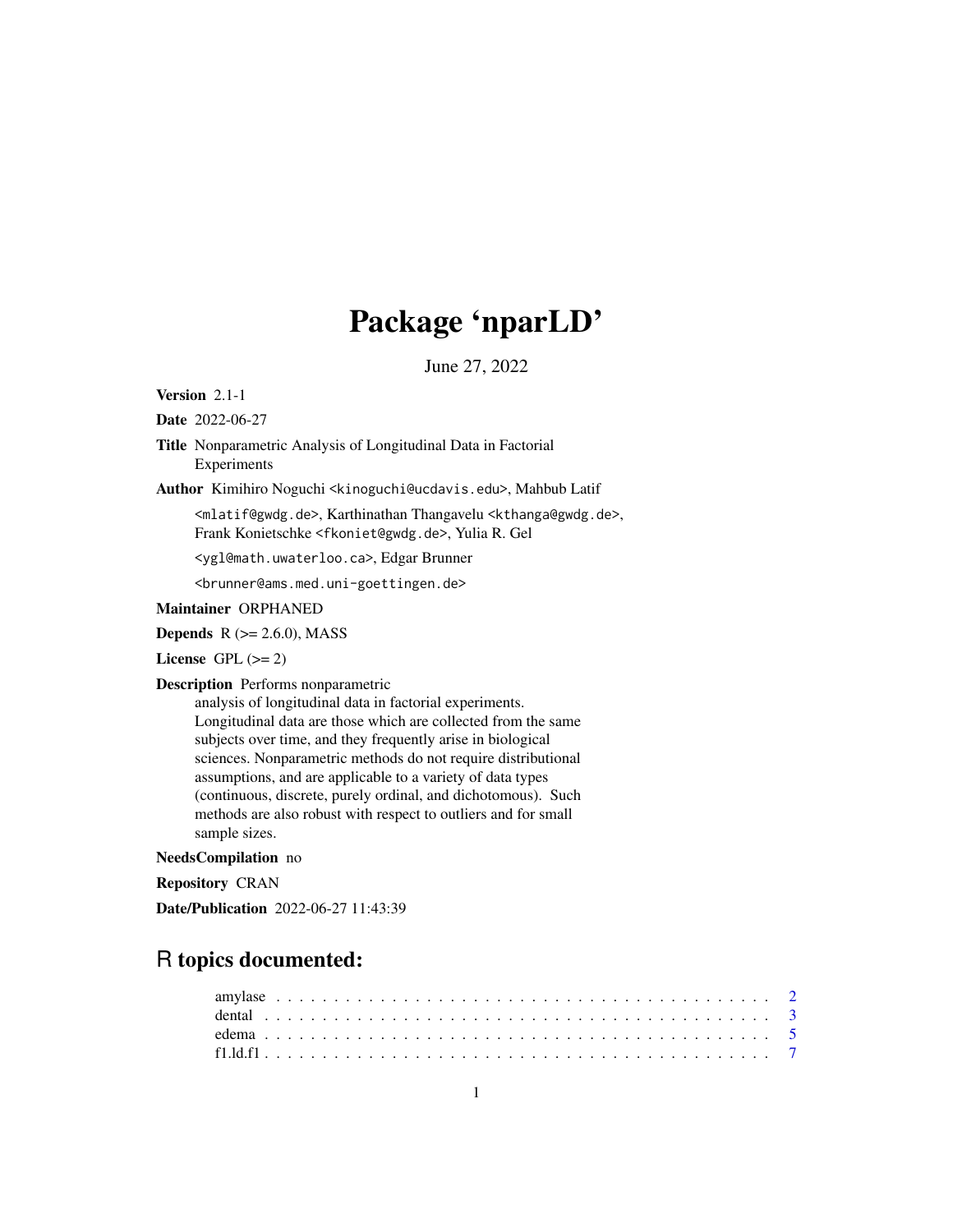#### <span id="page-1-0"></span>2 amylase and the state of the state of the state of the state of the state of the state of the state of the state of the state of the state of the state of the state of the state of the state of the state of the state of

#### **Index a** set of the contract of the contract of the contract of the contract of the contract of the contract of the contract of the contract of the contract of the contract of the contract of the contract of the contrac

<span id="page-1-1"></span>

amylase *Alpha-amylase study*

#### Description

Measurements of alpha-amylase levels (in U/ml) of the saliva from a group of volunteers.

## Usage

data(amylase)

## Format

Longitudinal data of 14 probands with alpha-amylase level measurements taken on 8 occasions (4 times per day for 2 days).

## Details

In clinical chemistry, it is important for the determination of reference intervals to investigate whether a variable of interest has a circadian rhythm. If so, the reference intervals cannot be determined independently of time. This question is to be analyzed in the case of alpha-amylase in saliva. Measurements of alpha-amylase levels were taken from the saliva of 14 volunteers, four times per day (8 a.m., 12 p.m., 5 p.m., 9 p.m.) on two days (Monday (m), Thursday (t)), since differences in the alpha-amylase profiles immediately after a weekend as opposed to the middle of the week are suspected. Thus, each subject was examined on Monday and Thursday.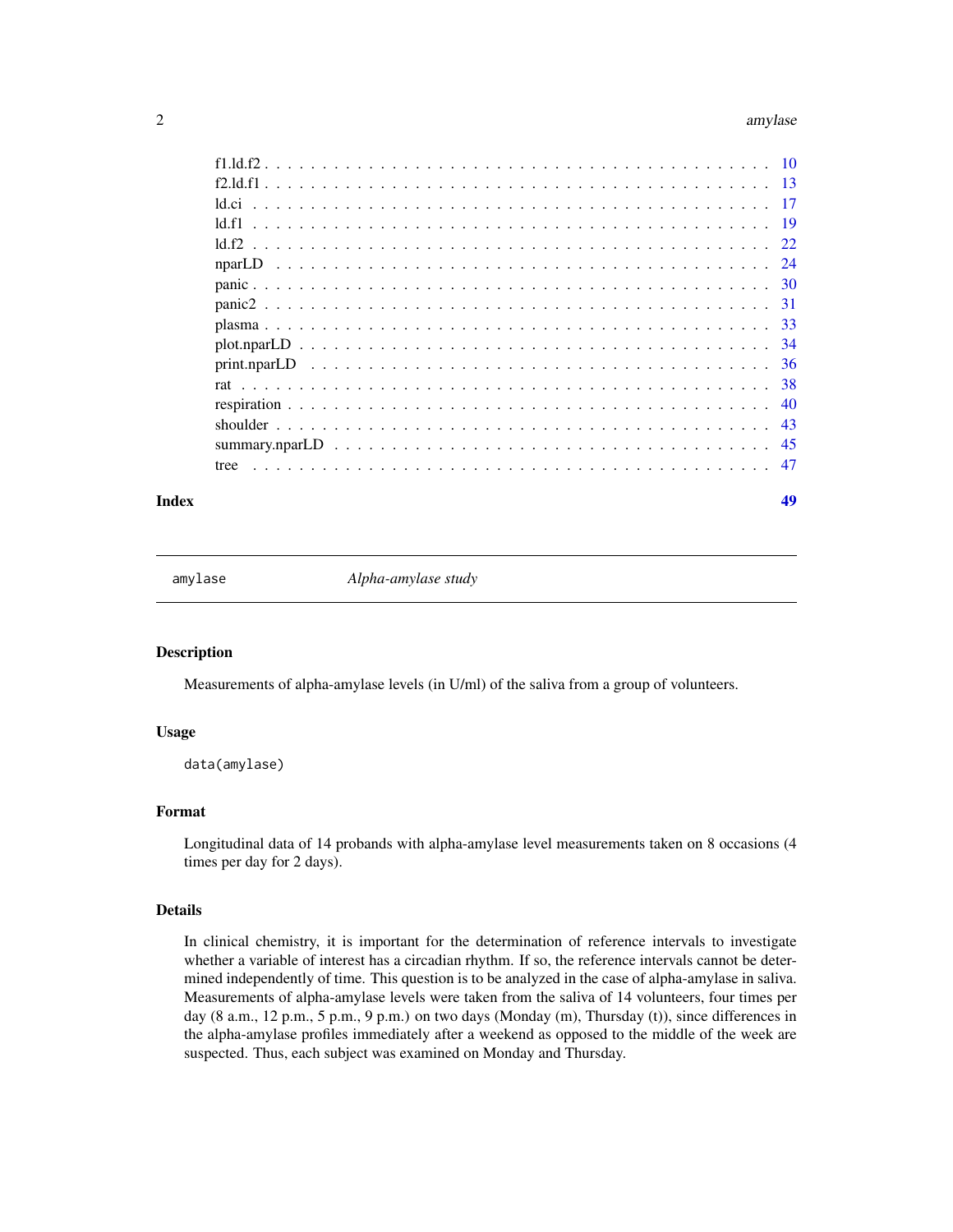<span id="page-2-0"></span>dental 3

#### References

Brunner, E., Domhof, S., and Langer, F. (2002). *Nonparametric Analysis of Longitudinal Data in Factorial Experiments*, Wiley, New York.

Brunner, E. and Langer, F. (1999). *Nichtparametrische Analyse longitudinaler Daten*, R. Oldenbourg Verlag, Munchen Wien.

Noguchi, K., Gel, Y.R., Brunner, E., and Konietschke, F. (2012). nparLD: An R Software Package for the Nonparametric Analysis of Longitudinal Data in Factorial Experiments. *Journal of Statistical Software*, 50(12), 1-23.

#### Examples

```
## Analysis using LD-F2 design ##
data(amylase)
attach(amylase)
ex.f2<-ld.f2(y=resp, time1=time1, time2=time2, subject=subject,
time1.name="Day", time2.name="Time", description=FALSE)
# LD F2 Model
# -----------------------
# Check that the order of the time1 and time2 levels are correct.
# Time1 level: M T
# Time2 level: 8 12 17 21
# If the order is not correct, specify the correct order in time1.order or
# time2.order.
## Wald-type statistic
ex.f2$Wald.test
# Statistic df p-value
#Day 0.6761043 1 4.109314e-01
#Time 35.8647640 3 7.997949e-08
#Day:Time 14.3020921 3 2.521503e-03
## ANOVA-type statistic
ex.f2$ANOVA.test
# Statistic df p-value
#Day 0.6761043 1.000000 4.109314e-01
#Time 14.2671950 2.858344 5.860479e-09
#Day:Time 5.2242782 2.184249 4.150298e-03
```
dental *Dental study*

#### Description

Measurements of distances (in millimeters) between the center of the pituitary and the pterygomaxillary fissure from a group of boys.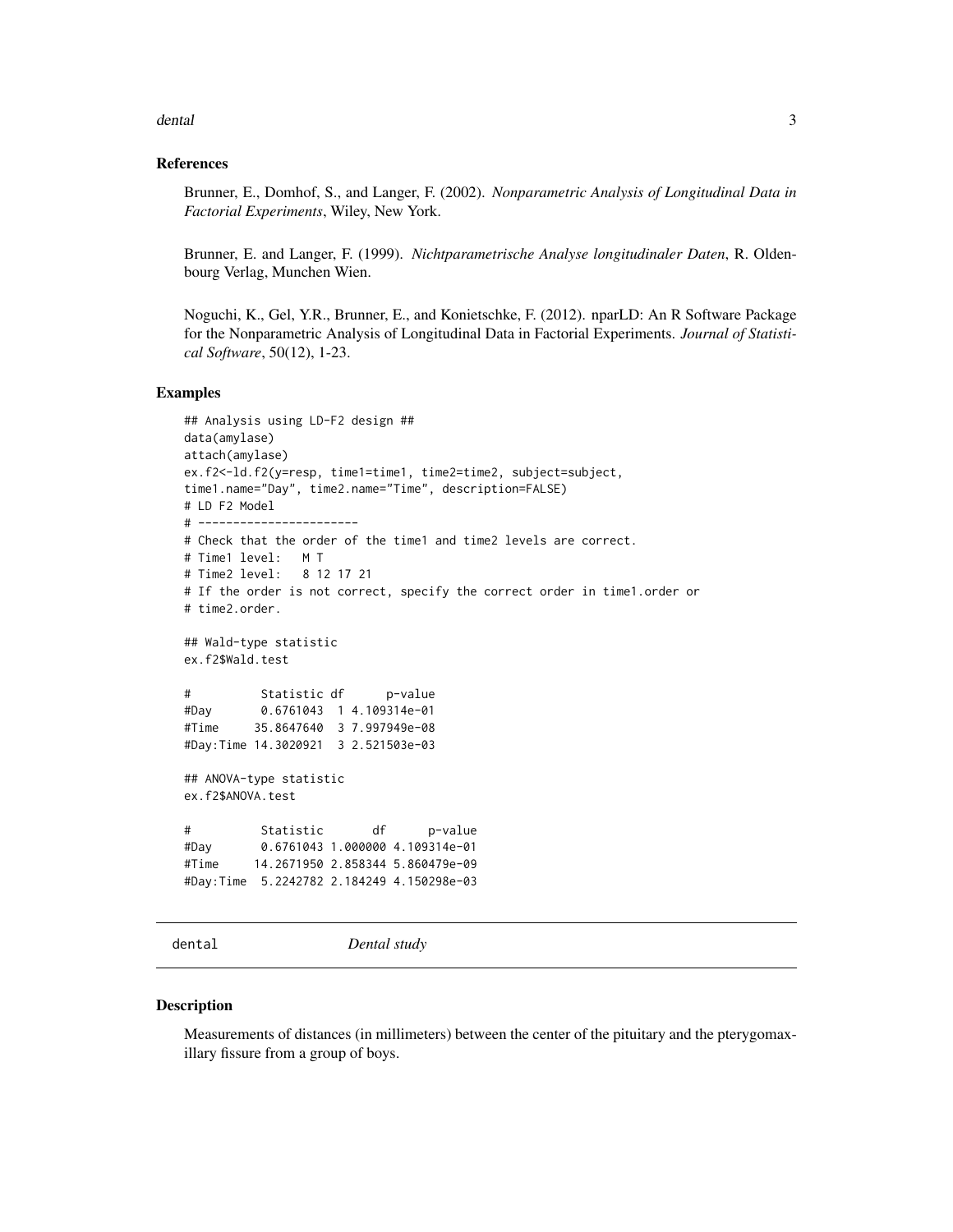#### <span id="page-3-0"></span>Usage

data(dental)

## Format

Longitudinal data of of 16 boys with the dental measurements taken on 4 occasions (at the ages 8, 10, 12, and 14).

## Details

Potthoff and Roy (1964) use this dental measurement dataset to analyze the growth curve problem to suggest answers to questions such as a suitable form for the function of time, the difference in the curves between boys and girls, and possibility of obtaining confidence bands. The dataset contains the data for boys (see [Orthodont](#page-0-0) for a complete dataset). The dataset was obtained by investigators at the University of North Carolina Dental School.

## References

Brunner, E., Domhof, S., and Langer, F. (2002). *Nonparametric Analysis of Longitudinal Data in Factorial Experiments*, Wiley, New York.

Brunner, E. and Langer, F. (1999). *Nichtparametrische Analyse longitudinaler Daten*, R. Oldenbourg Verlag, Munchen Wien.

Noguchi, K., Gel, Y.R., Brunner, E., and Konietschke, F. (2012). nparLD: An R Software Package for the Nonparametric Analysis of Longitudinal Data in Factorial Experiments. *Journal of Statistical Software*, 50(12), 1-23.

Potthoff, R.F. and Roy, S.N. (1964). Generalized multivariate analysis of variance model useful especially for growth curve problems, *Biometrika*, 51, 313-326.

## See Also

[nparLD](#page-23-1), [ld.f1](#page-18-1), [Orthodont](#page-0-0)

#### Examples

```
## Analysis using LD-F1 design ##
data(dental)
attach(dental)
ex.f1<-ld.f1(y=resp, time=time, subject=subject, w.pat=c(1,2,3,4),
time.name="Age", description=FALSE, time.order=NULL)
# LD F1 Model
# -----------------------
# Check that the order of the time level is correct.
# Time level: 8 10 12 14
# If the order is not correct, specify the correct order in time.order.
```
## Wald-type statistic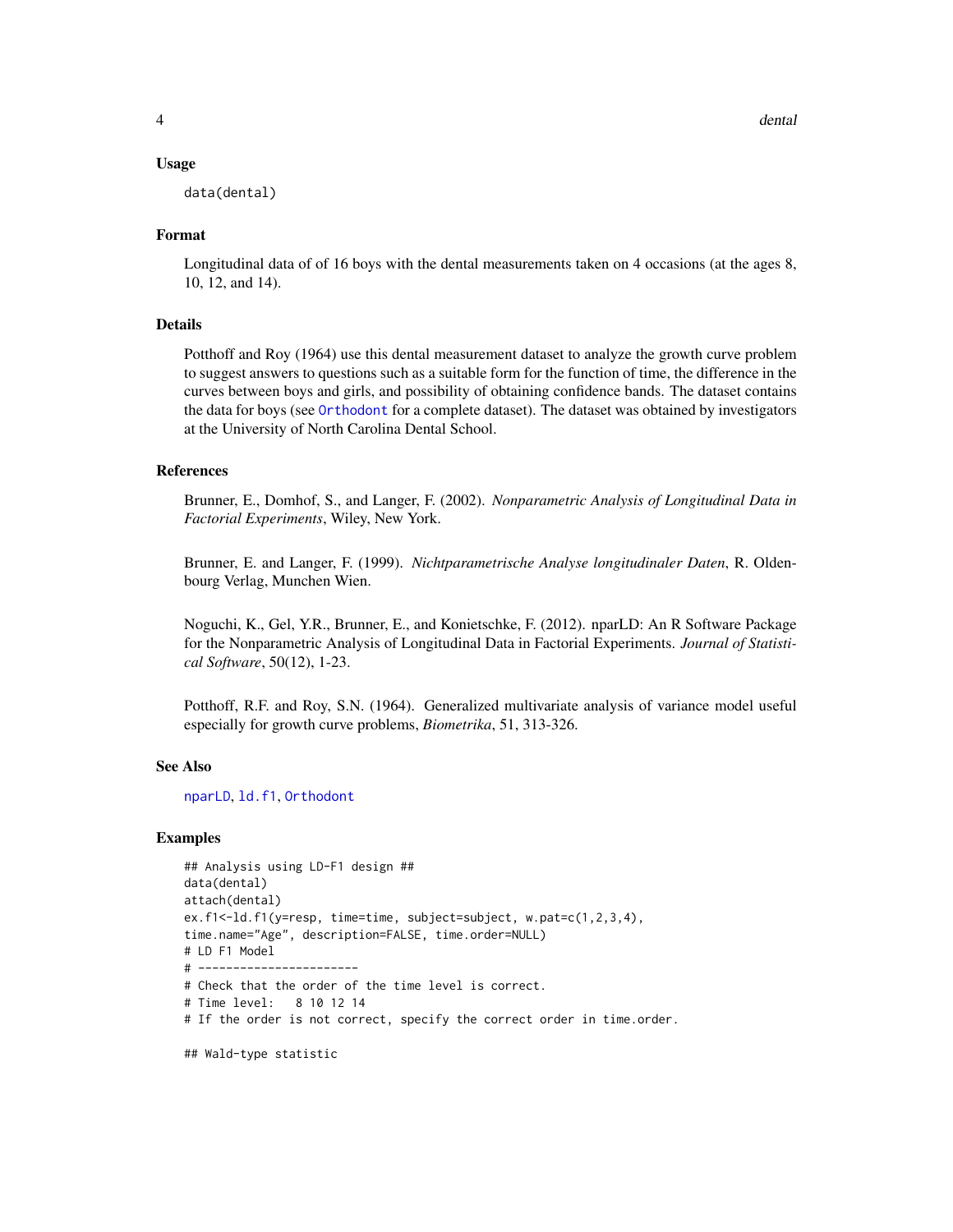#### <span id="page-4-0"></span>edema 5

```
ex.f1$Wald.test
# Statistic df p-value
#Week 94.47718 3 2.391503e-20
## ANOVA-type statistic
ex.f1$ANOVA.test
# Statistic df p-value
#Age 31.48774 2.700785 1.437729e-18
## The same analysis can be done using the wrapper function "nparLD" ##
ex.f1np<-nparLD(resp~time, data=dental, subject="subject", description=FALSE)
# LD F1 Model
# -----------------------
# Check that the order of the time level is correct.
# Time level: 8 10 12 14
# If the order is not correct, specify the correct order in time.order.
```
edema *Postoperative edema*

#### Description

Measurements of skin temperatures (in degree Celcius/10) of both operated and non-operated hands from a group of patients who had a surgery on a hand.

#### Usage

data(edema)

#### Format

Longitudinal data of 58 patients from both a treatment and a control group with skin temperatues taken on 4 occasions on each hand, which result in 8 occasions per patient.

#### Details

Surgical procedures on the hand may lead to a postoperative edema and a reddening of the skin. This is related to an increase in the skin temperature. A randomized clinical study was conducted to investigate whether treatment with a substance (V) effects a faster reduction of the edema and reddening than a placebo (P). Each experimental group consists of 29 patients. Temperature measurements were taken on the same area of both the operated and non-operated hand on the day previous to the operation (day -1) as well as on the first, third and fifth day (days 1, 3, 5) subsequent to the surgery.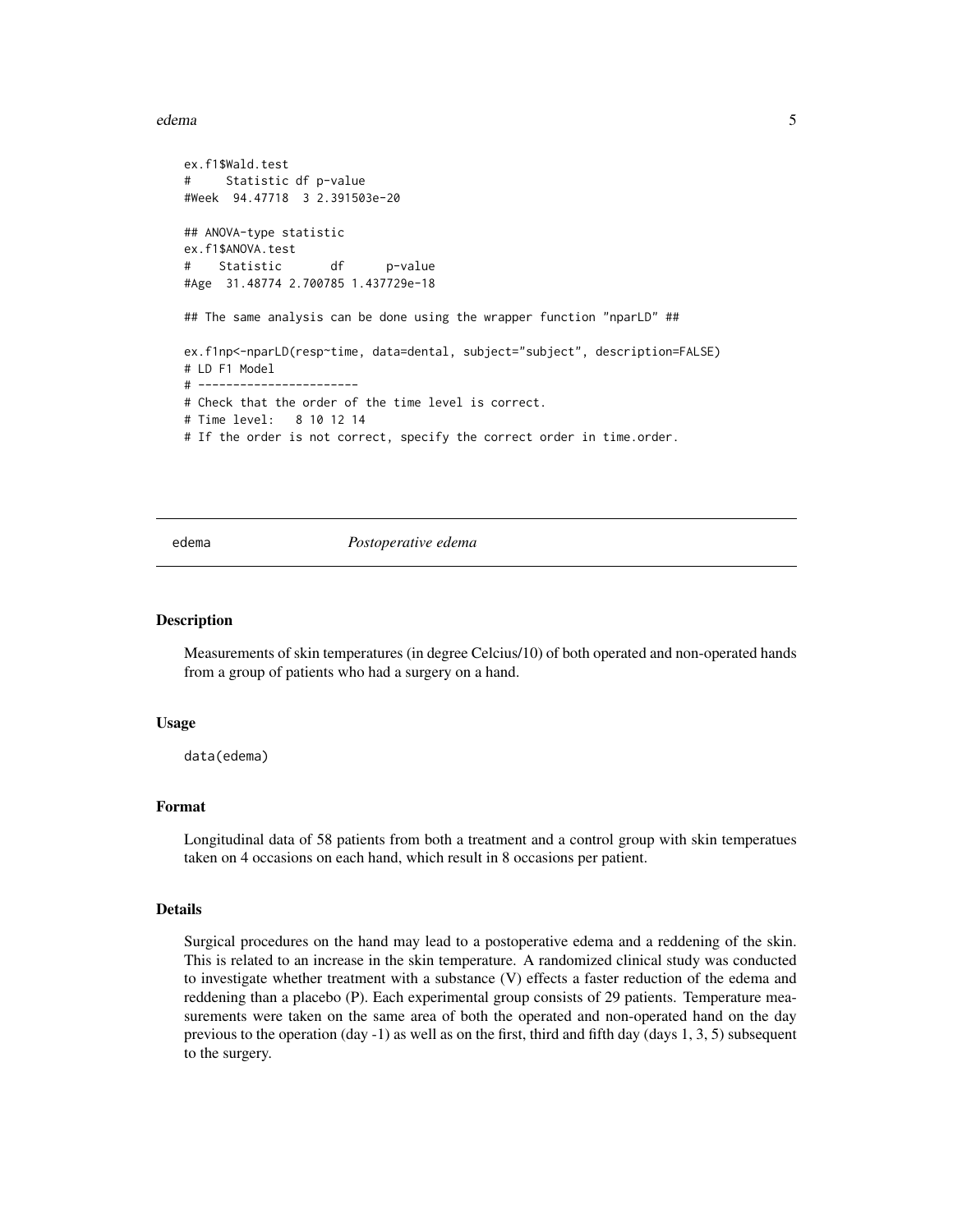#### References

Brunner, E., Domhof, S., and Langer, F. (2002). *Nonparametric Analysis of Longitudinal Data in Factorial Experiments*, Wiley, New York.

Brunner, E. and Langer, F. (1999). *Nichtparametrische Analyse longitudinaler Daten*, R. Oldenbourg Verlag, Munchen Wien.

Noguchi, K., Gel, Y.R., Brunner, E., and Konietschke, F. (2012). nparLD: An R Software Package for the Nonparametric Analysis of Longitudinal Data in Factorial Experiments. *Journal of Statistical Software*, 50(12), 1-23.

```
## Analysis using F1-LD-F2 design ##
data(edema)
attach(edema)
ex.f1f2<-f1.ld.f2(y=resp, time1=time1, time2=time2, group=group, subject=subject,
time1.name="Hand", time2.name="Day", group.name="Treatment", description=FALSE)
# F1 LD F2 Model
# -----------------------
# Check that the order of the time1, time2, and group levels are correct.
# Time1 level: Healthy Operated
# Time2 level: -1 1 3 5
# Group level: Drug Placebo
# If the order is not correct, specify the correct order in time1.order,
# time2.order, or group.order.
## Wald-type statistic
ex.f1f2$Wald.test
# Statistic df p-value
#Treatment 1.0725762 1 3.003643e-01
#Hand 25.8758257 1 3.641005e-07
#Day 36.8857947 3 4.864630e-08
#Treatment:Hand 0.3304448 1 5.653973e-01
#Day:Hand 47.3460508 3 2.933702e-10
#Treatment:Day 5.3048189 3 1.507900e-01
#Treatment:Hand:Day 1.6581652 3 6.462743e-01
## ANOVA-type statistic
ex.f1f2$ANOVA.test
# Statistic df p-value
#Treatment 1.0725762 1.000000 3.003643e-01
#Hand 25.8758257 1.000000 3.641005e-07
#Day 11.0630080 2.699667 9.661602e-07
#Treatment:Hand 0.3304448 1.000000 5.653973e-01
#Day:Hand 15.1854889 2.630202 6.184646e-09
#Treatment:Day 1.3342605 2.699667 2.625538e-01
#Treatment:Hand:Day 0.7170325 2.630202 5.242367e-01
```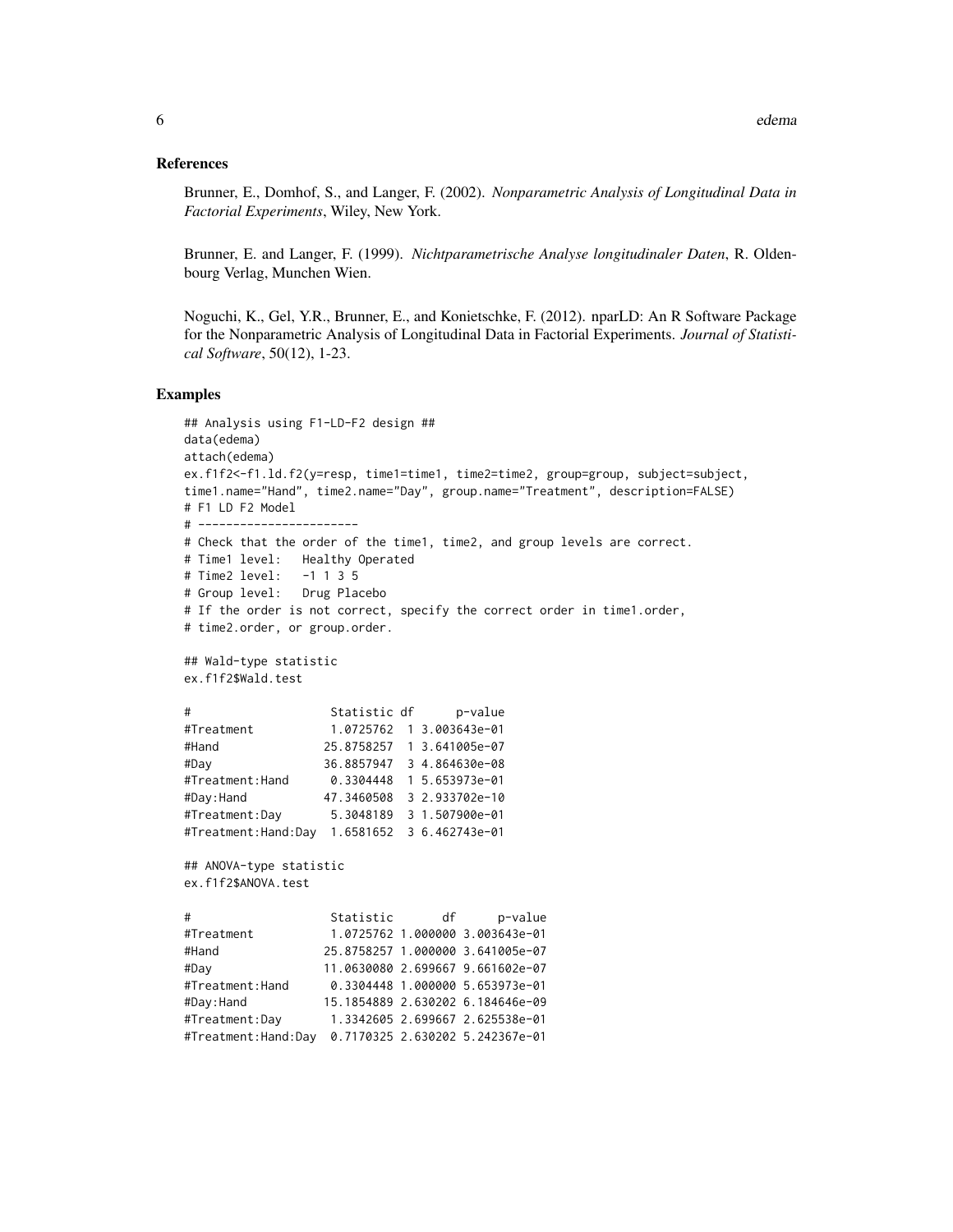<span id="page-6-1"></span><span id="page-6-0"></span>

## Description

This function performs several tests for the relative treatment effects with global or patterned alternatives for the F1-LD-F1 design (see Details for the definition). For the experiments with F1-LD-F1 design, the Wald-type statistic (WTS), the ANOVA-type statistic (ATS), and the modified ANOVAtype statistic with Box (1954) approximation are calculated for testing group and time effects, and interaction. The hypothesis can also be tested against patterned alternatives to detect various trends. Moreover, pairwise comparisons of the groups, patterned interactions, and patterned group effects can be tested using this function.

## Usage

f1.ld.f1(y, time, group, subject, w.pat=NULL, w.t=NULL, w.g=NULL, time.name="Time", group.name="Group", description=TRUE, time.order=NULL, group.order=NULL, plot.RTE=TRUE, show.covariance=FALSE, order.warning=TRUE)

#### Arguments

| y           | a vector of numeric variable of interest; missing values should be specified as<br>NA.                                                                                  |
|-------------|-------------------------------------------------------------------------------------------------------------------------------------------------------------------------|
| time        | a vector of the sub-plot factor variable. See Details for more explanation.                                                                                             |
| group       | a vector of the whole-plot factor variable. See Details for more explanation.                                                                                           |
| subject     | a vector of individual subjects.                                                                                                                                        |
| w.pat       | an A-by-T matrix specifying the pattern for the pattern alternatives where A is<br>the group level and T is the time level; the default option is NULL.                 |
| w.t         | a vector of time pattern for the pattern alternatives; the default option is NULL.<br>The length, if specified, must be equal to the number of time levels.             |
| w.g         | a vector of group pattern for the pattern alternatives; the default option is NULL.<br>The length, if specified, must be equal to the number of group levels.           |
| time.name   | a character vector specifying the name of the time vector; the default option is<br>"Time".                                                                             |
| group.name  | a character vector specifying the name of the group vector; the default option is<br>"Group".                                                                           |
| description | an indicator for whether a short description of the output should be shown; the<br>default option is TRUE.                                                              |
| time.order  | a character or numeric vector specifying the order of the time levels; the default<br>option is NULL, in which case, the levels are in the order of the original data.  |
| group.order | a character or numeric vector specifying the order of the group levels; the default<br>option is NULL, in which case, the levels are in the order of the original data. |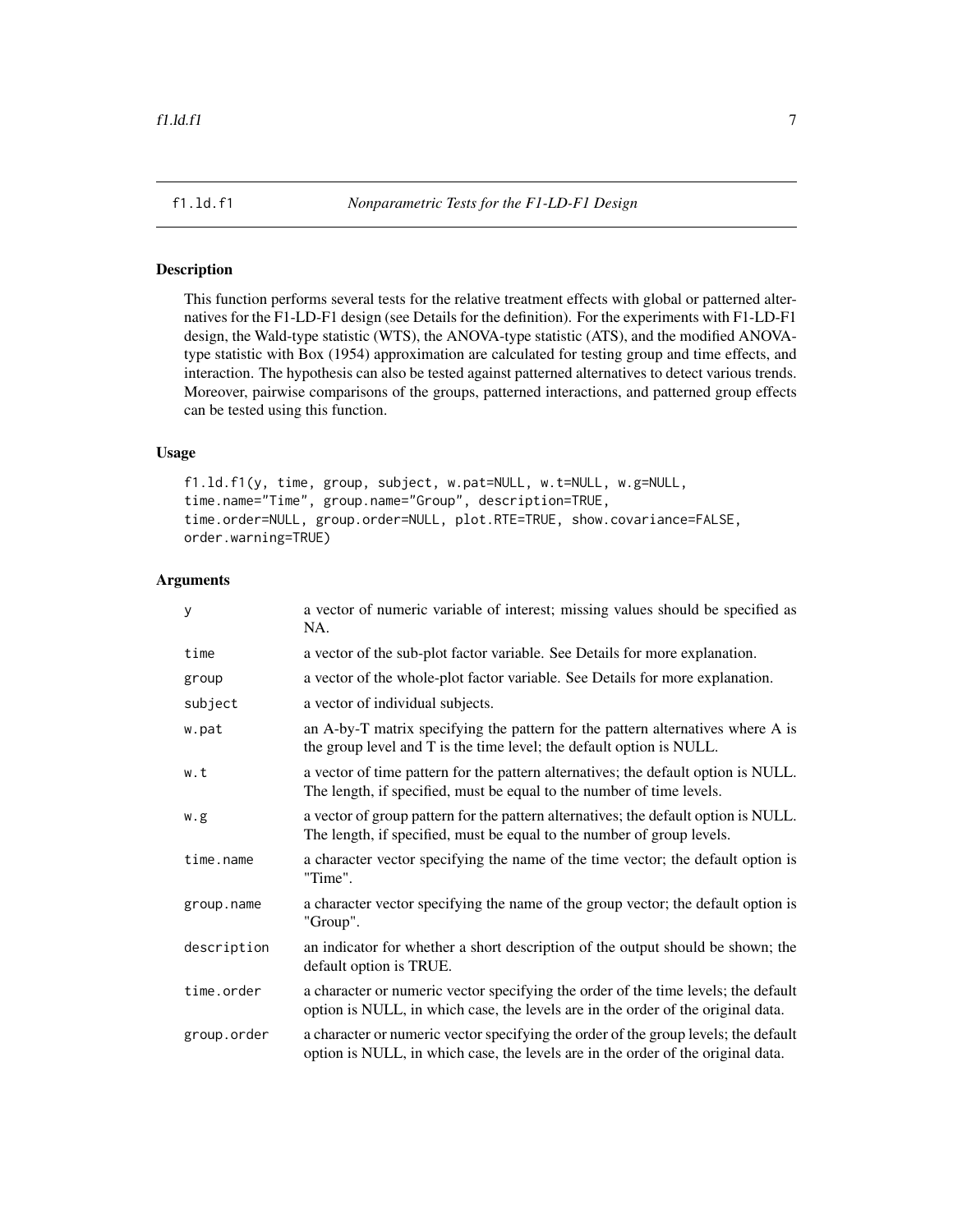| plot.RTE        | an indicator for whether a plot of the relative treatment effect (RTE) should be<br>shown; the default option is TRUE.                          |
|-----------------|-------------------------------------------------------------------------------------------------------------------------------------------------|
| show.covariance |                                                                                                                                                 |
|                 | an indicator for whether the covariance matrix should be shown; the default<br>option is FALSE, in which case, NULL is returned.                |
| order.warning   | an indicator for whether a short description of the warning regarding the order-<br>ing of factors should be shown; the default option is TRUE. |

## Details

The F1-LD-F1 design refers to the experimental design with one whole-plot factor and one sub-plot factor. A whole-plot factor refers to a factor effective for each subject at all times. A sub-plot factor refers to a factor effective at a single time point for all time curves and all subjects. See Brunner et al. (2002) for more examples.

## Value

A list with the following numeric components.

| <b>RTE</b>         | summary of the relative treatment effect (RTE) in a n-by-3 matrix form, where<br>n is the total number of time points, group levels, and group-time interactions;<br>the summary includes the mean of the ranks (RankMeans) in the 1st column,<br>number of observations without counting the repeated measurements within the<br>cell (Nobs) in the 2nd column, and the relative treatment effect (RTE) in the 3rd<br>column.                                              |
|--------------------|-----------------------------------------------------------------------------------------------------------------------------------------------------------------------------------------------------------------------------------------------------------------------------------------------------------------------------------------------------------------------------------------------------------------------------------------------------------------------------|
| case2x2            | the test statistic, corresponding p-value (approximated by standard normal distri-<br>bution), degrees of freedom (df) for Student's t distribution, and corresponding<br>p-value (approximated by Student's t distribution with the degrees of freedom<br>in the previous column) for the 2-by-2 design with no missing observations. For<br>the cases which do not use the 2-by-2 design, or when there is a missing value<br>in the 2-by-2 design, case2x2 returns NULL. |
| Wald.test          | the test statistic, degrees of freedom (df) for the central chi-square distribution,<br>and corresponding p-value of the Wald-type test.                                                                                                                                                                                                                                                                                                                                    |
| ANOVA.test         | the test statistic, numerator degrees of freedom (df) for the central F distribution,<br>and corresponding p-value of the ANOVA-type test; denominator degrees of<br>freedom is set to infinity.                                                                                                                                                                                                                                                                            |
| ANOVA.test.mod.Box |                                                                                                                                                                                                                                                                                                                                                                                                                                                                             |
|                    | the test statistic, numerator and denominator degrees of freedom (df1, df2),<br>respectively, for the central F distribution, and corresponding p-value of the<br>ANOVA-type test for the whole-plot factor.                                                                                                                                                                                                                                                                |
|                    | Wald. test. time the test statistic and corresponding p-value of the Wald-type test with the hy-<br>pothesis of no simple time effects.                                                                                                                                                                                                                                                                                                                                     |
| ANOVA.test.time    |                                                                                                                                                                                                                                                                                                                                                                                                                                                                             |
|                    | the test statistic and corresponding p-value of the ANOVA-type test with the<br>hypothesis of no simple time effects.                                                                                                                                                                                                                                                                                                                                                       |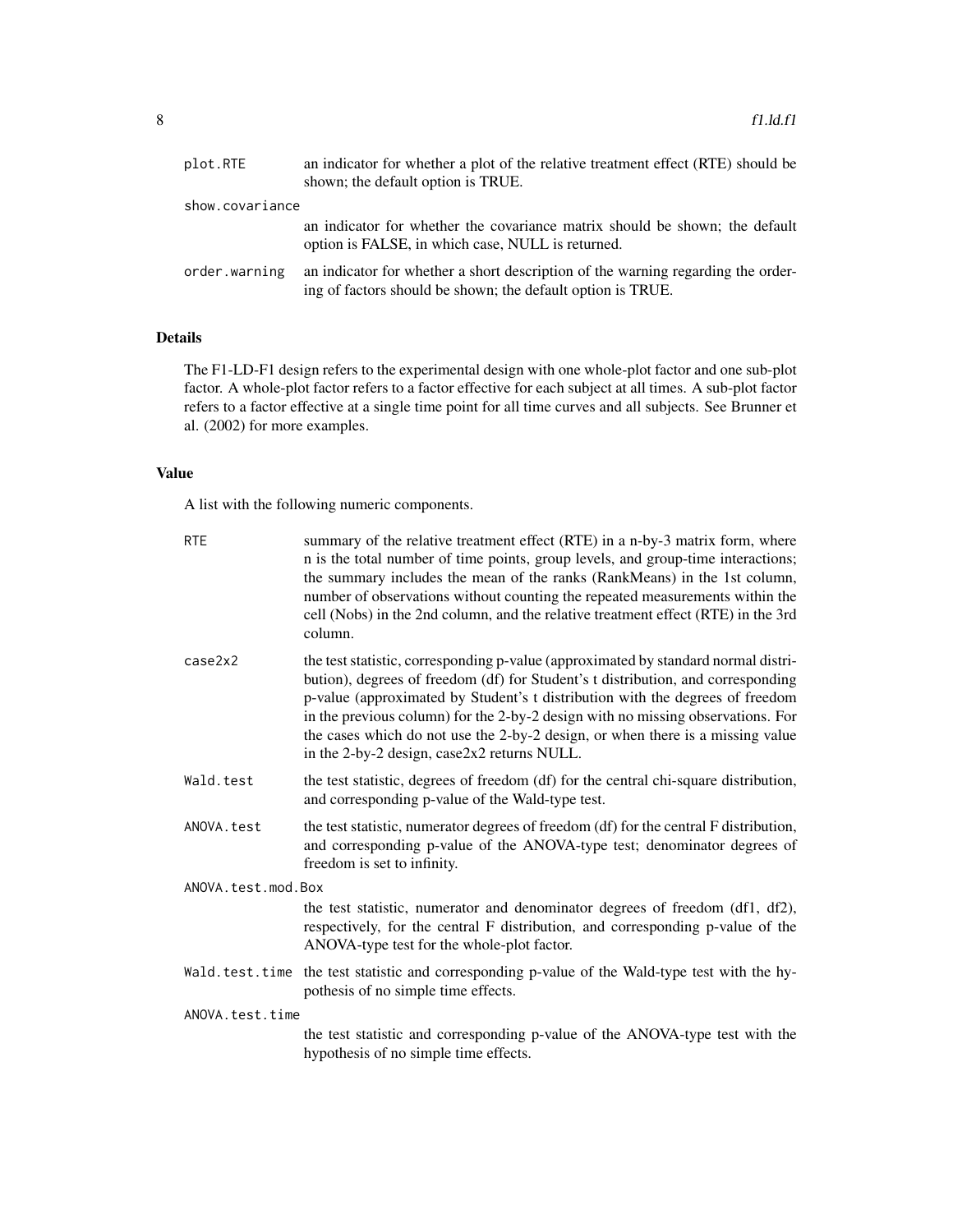#### <span id="page-8-0"></span>f1.ld.f1  $\qquad \qquad$  9

| the test statistic, corresponding p-value (approximated by standard normal distri-<br>bution), degrees of freedom (df) for Student's t distribution, and corresponding<br>p-value (approximated by Student's t distribution with the degrees of freedom<br>in the previous column) to test for patterned simple time effects. If the pattern<br>(w.pat) is not specified, pattern.time returns NULL. |
|------------------------------------------------------------------------------------------------------------------------------------------------------------------------------------------------------------------------------------------------------------------------------------------------------------------------------------------------------------------------------------------------------|
| pair.comparison                                                                                                                                                                                                                                                                                                                                                                                      |
| the test statistic, degrees of freedom (df), and the corresponding p-value of the<br>pairwise comparisons.                                                                                                                                                                                                                                                                                           |
| pattern.pair.comparison                                                                                                                                                                                                                                                                                                                                                                              |
| the test statistic, corresponding p-value (approximated by standard normal distri-<br>bution), degrees of freedom (df) for Student's t distribution, and corresponding<br>p-value (approximated by Student's t distribution with the degrees of freedom<br>in the previous column) to test for patterned interactions.                                                                               |
| the test statistic, corresponding p-value (approximated by standard normal distri-<br>bution), degrees of freedom (df) for Student's t distribution, and corresponding<br>p-value (approximated by Student's t distribution with the degrees of freedom<br>in the previous column) to test for patterned group effects.                                                                              |
| the covariance matrix.                                                                                                                                                                                                                                                                                                                                                                               |
| the name of the model used.                                                                                                                                                                                                                                                                                                                                                                          |
|                                                                                                                                                                                                                                                                                                                                                                                                      |

#### Author(s)

Kimihiro Noguchi, Mahbub Latif, Frank Konietschke, Yulia Gel, Edgar Brunner

#### References

Box, G.E.P. (1954). Some theorems on quadratic forms applied in the study of analysis of variance problems, I. Effect of inequality of variance in the one-way classification. *Annals of Mathematical Statistics*, 25, 290-302.

Brunner, E., Domhof, S., and Langer, F. (2002). *Nonparametric Analysis of Longitudinal Data in Factorial Experiments*, Wiley, New York.

Brunner, E. and Langer, F. (1999). *Nichtparametrische Analyse longitudinaler Daten*, R. Oldenbourg Verlag, Munchen Wien.

Noguchi, K., Gel, Y.R., Brunner, E., and Konietschke, F. (2012). nparLD: An R Software Package for the Nonparametric Analysis of Longitudinal Data in Factorial Experiments. *Journal of Statistical Software*, 50(12), 1-23.

## See Also

[nparLD](#page-23-1), [ld.f1](#page-18-1), [ld.f2](#page-21-1), [f1.ld.f2](#page-9-1), [f2.ld.f1](#page-12-1), [ld.ci](#page-16-1), [tree](#page-46-1)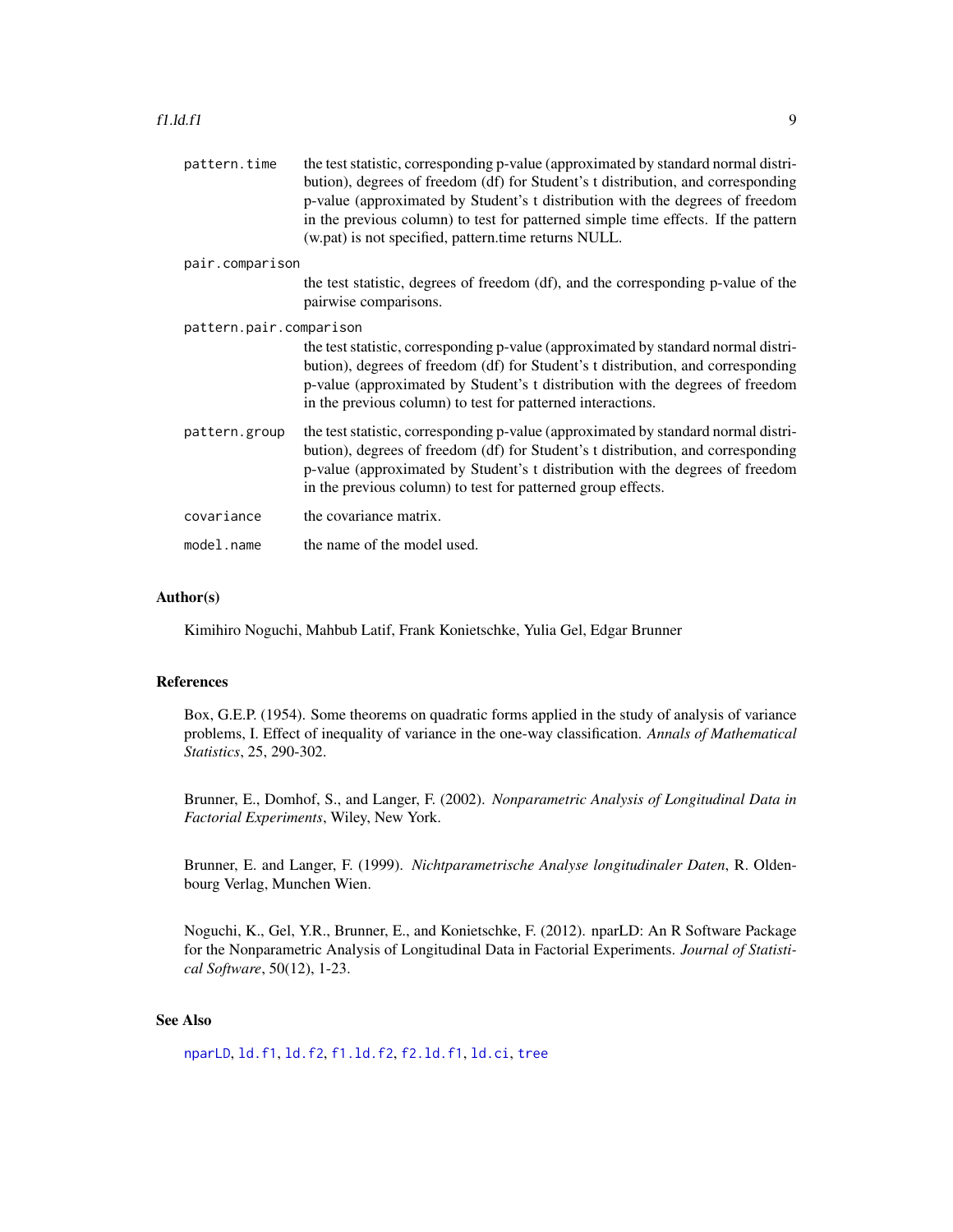#### Examples

```
## Example with the "Vitality of treetops" data ##
data(tree)
attach(tree)
w.t < -c(1:4)w.g < -c(1:3)w.path \leftarrow \text{rbind}(c(1:4), c(1:4), c(1:4))ex.f1f1<-f1.ld.f1(y=resp, time=time, group=group, subject=subject,
w.pat=w.pat, w.t=w.t, w.g=w.g, time.name="Year", group.name="Area"
description=FALSE, time.order=c(1,2,3,4), group.order=c("D0","D1","D2"))
# F1 LD F1 Model
# -----------------------
# Check that the order of the time and group levels are correct.
# Time level: 1 2 3 4
# Group level: D0 D1 D2
# If the order is not correct, specify the correct order in time.order or
# group.order.
## Wald-type statistic
ex.f1f1$Wald.test
# Statistic df p-value
#Area 4.510037 2 1.048716e-01
#Year 58.061097 3 1.525356e-12
#Area:Year 14.819966 6 2.170415e-02
## ANOVA-type statistic
ex.f1f1$ANOVA.test
# Statistic df p-value
#Area 2.352854 1.968147 9.601181e-02
#Year 21.389142 2.729147 8.210954e-13
#Area:Year 3.113632 5.346834 6.768732e-03
## ANOVA-type statistic for the whole-plot factor
ex.f1f1$ANOVA.test.mod.Box
# Statistic df1 df2 p-value
#Area 2.352854 1.968147 64.3979 0.1040525
```
<span id="page-9-1"></span>f1.ld.f2 *Nonparametric Tests for the F1-LD-F2 Design*

#### Description

This function performs several tests for the relative treatment effects with global or patterned alternatives for the F1-LD-F2 design (see Details for the definition). For the experiments with F1-LD-F2 design, the Wald-type statistic (WTS) and the ANOVA-type statistic (ATS) are calculated.

<span id="page-9-0"></span>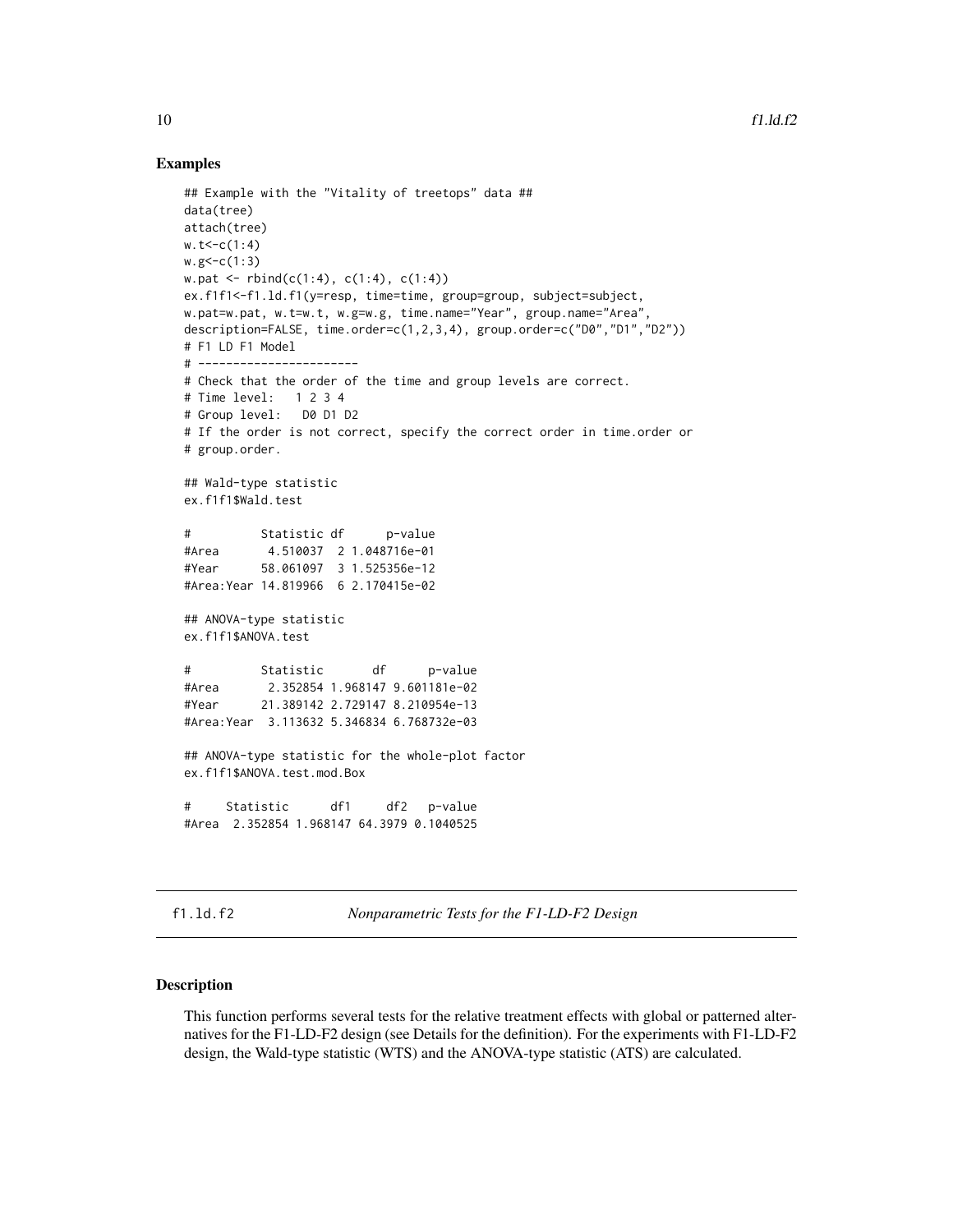#### f1.ld.f2  $11$

## Usage

```
f1.ld.f2(y, time1, time2, group, subject, time1.name="Time1",
time2.name="Time2", group.name="Group", description=TRUE,
time1.order=NULL, time2.order=NULL, group.order=NULL,
plot.RTE=TRUE, show.covariance=FALSE, order.warning=TRUE)
```
## Arguments

| у               | a vector of numeric variable of interest; missing values should be specified as<br>NA.                                                                                   |
|-----------------|--------------------------------------------------------------------------------------------------------------------------------------------------------------------------|
| time1           | a vector of the first sub-plot factor variable. See Details for more explanation.                                                                                        |
| time2           | a vector of the second sub-plot factor variable. See Details for more explanation.                                                                                       |
| group           | a vector of the whole-plot factor variable. See Details for more explanation.                                                                                            |
| subject         | a vector of individual subjects.                                                                                                                                         |
| time1.name      | a character vector specifying the name of the time1 vector; the default option is<br>"Treatment".                                                                        |
| time2.name      | a character vector specifying the name of the time2 vector; the default option is<br>"Time".                                                                             |
| group.name      | a character vector specifying the name of the group vector; the default option is<br>"Group".                                                                            |
| description     | an indicator for whether a short description of the output should be shown; the<br>default option is TRUE.                                                               |
| time1.order     | a character or numeric vector specifying the order of the time 1 levels; the default<br>option is NULL, in which case, the levels are in the order of the original data. |
| time2.order     | a character or numeric vector specifying the order of the time2 levels; the default<br>option is NULL, in which case, the levels are in the order of the original data.  |
| group.order     | a character or numeric vector specifying the order of the group levels; the default<br>option is NULL, in which case, the levels are in the order of the original data.  |
| plot.RTE        | an indicator for whether a plot of the relative treatment effect (RTE) should be<br>shown; the default option is TRUE.                                                   |
| show.covariance |                                                                                                                                                                          |
|                 | an indicator for whether the covariance matrix should be shown; the default<br>option is FALSE, in which case, NULL is returned.                                         |
| order.warning   | an indicator for whether a short description of the warning regarding the order-<br>ing of factors should be shown; the default option is TRUE.                          |

## Details

The F1-LD-F2 design refers to the experimental design with one whole-plot factor and two sub-plot factors (where time2 is the stratification of time1). A whole-plot factor refers to a factor effective for each subject at all times. A sub-plot factor refers to a factor effective at a single time point for all time curves and all subjects. See Brunner et al. (2002) for more examples.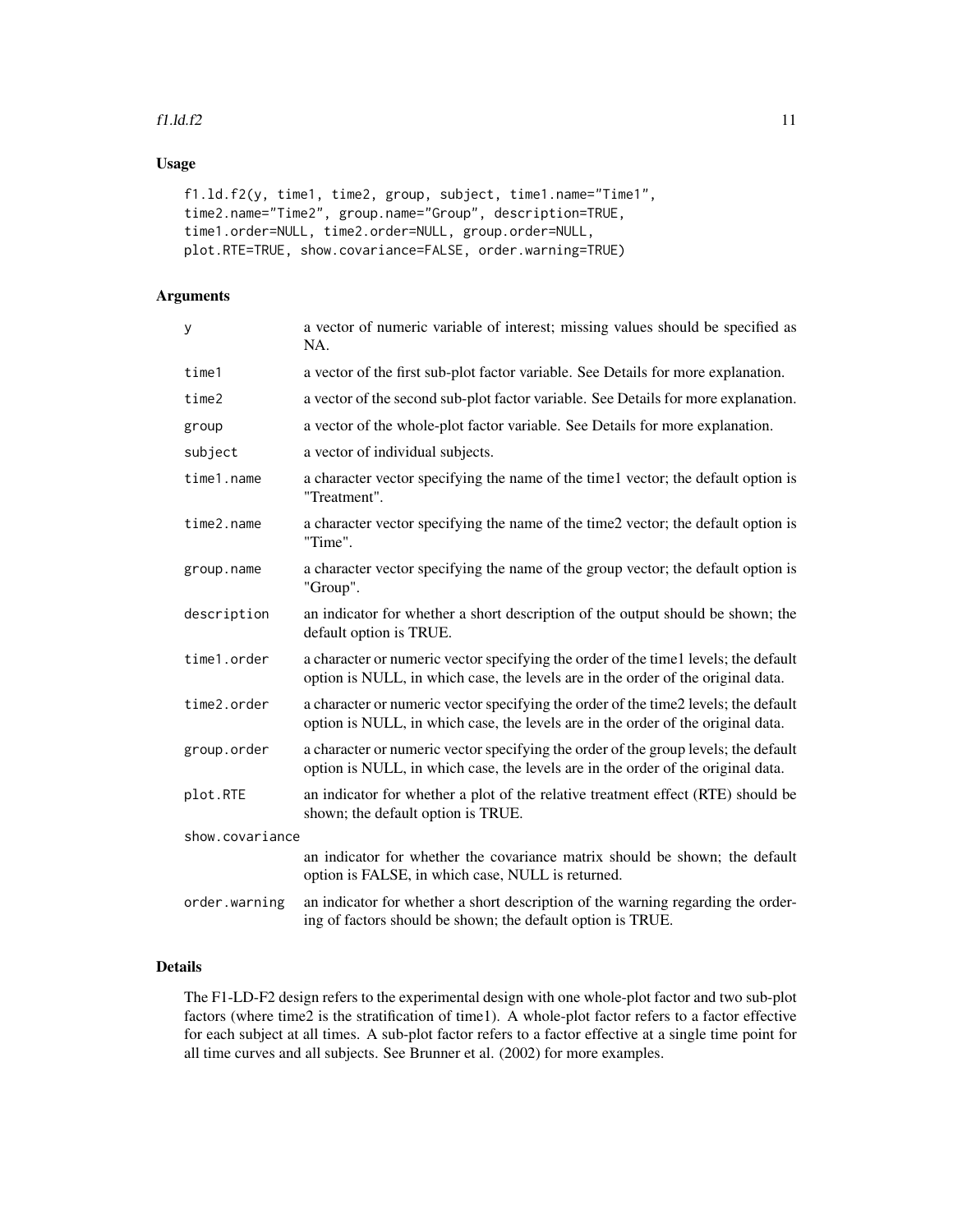### <span id="page-11-0"></span>Value

A list with the following numeric components.

| <b>RTE</b>         | summary of the relative treatment effect (RTE) in a n-by-3 matrix form, where<br>n is the total number of time1, time2, and group levels, and group-time inter-<br>actions; the summary includes the mean of the ranks (RankMeans) in the 1st<br>column, number of observations without counting the repeated measurements<br>within the cell (Nobs) in the 2nd column, and the relative treatment effect (RTE)<br>in the 3rd column. |
|--------------------|---------------------------------------------------------------------------------------------------------------------------------------------------------------------------------------------------------------------------------------------------------------------------------------------------------------------------------------------------------------------------------------------------------------------------------------|
| Wald.test          | the test statistic, degrees of freedom (df) for the central chi-square distribution,<br>and corresponding p-value of the Wald-type test.                                                                                                                                                                                                                                                                                              |
| ANOVA.test         | the test statistic, numerator degrees of freedom (df) for the central F distribution,<br>and corresponding p-value of the ANOVA-type test; denominator degrees of<br>freedom is set to infinity.                                                                                                                                                                                                                                      |
| ANOVA.test.mod.Box |                                                                                                                                                                                                                                                                                                                                                                                                                                       |
|                    | the test statistic, numerator and denominator degrees of freedom (df1, df2),<br>respectively, for the central F distribution, and corresponding p-value of the<br>ANOVA-type test for the whole-plot factor.                                                                                                                                                                                                                          |
| covariance         | the covariance matrix.                                                                                                                                                                                                                                                                                                                                                                                                                |
| model.name         | the name of the model used.                                                                                                                                                                                                                                                                                                                                                                                                           |

## Note

Version 1.3 of the f1.ld.f2 function had problems with calculations of the statistics with unequal group sizes, and the issues have been resolved in Version 2.0. We would like to thank Dr. Fernando Marmolejo-Ramos for bringing this to our attention.

#### Author(s)

Kimihiro Noguchi, Karthinathan Thangavelu, Frank Konietschke, Yulia Gel, Edgar Brunner

## References

Brunner, E., Domhof, S., and Langer, F. (2002). *Nonparametric Analysis of Longitudinal Data in Factorial Experiments*, Wiley, New York.

Brunner, E. and Langer, F. (1999). *Nichtparametrische Analyse longitudinaler Daten*, R. Oldenbourg Verlag, Munchen Wien.

Noguchi, K., Gel, Y.R., Brunner, E., and Konietschke, F. (2012). nparLD: An R Software Package for the Nonparametric Analysis of Longitudinal Data in Factorial Experiments. *Journal of Statistical Software*, 50(12), 1-23.

## See Also

[nparLD](#page-23-1), [ld.f1](#page-18-1), [ld.f2](#page-21-1), [f1.ld.f1](#page-6-1), [f2.ld.f1](#page-12-1), [ld.ci](#page-16-1), [edema](#page-4-1)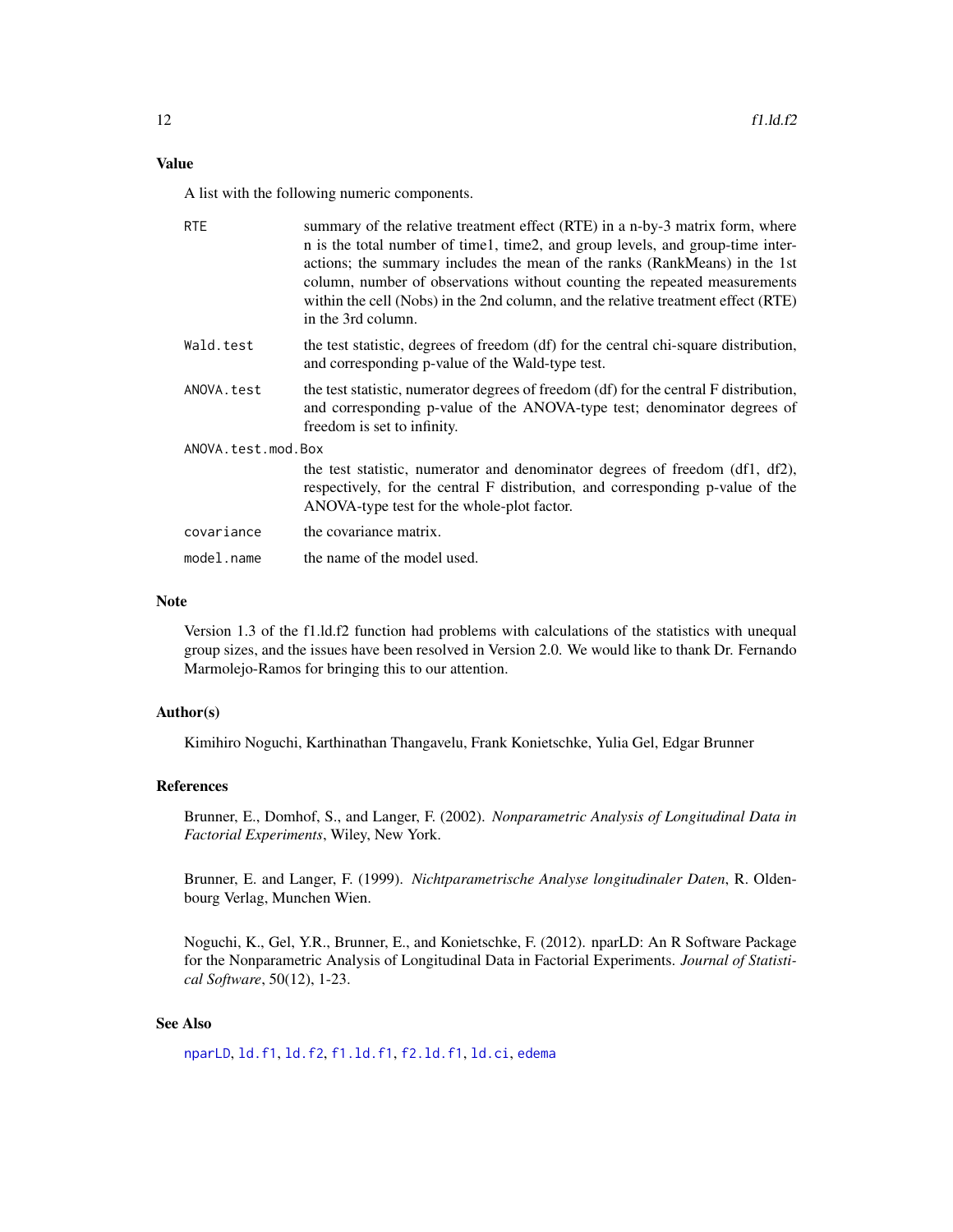#### <span id="page-12-0"></span>f2.ld.f1  $\frac{13}{2}$

## Examples

```
## Example with the "Postoperative edema" data ##
data(edema)
attach(edema)
ex.f1f2<-f1.ld.f2(y=resp, time1=time1, time2=time2, group=group,
subject=subject, time1.name="Hand", time2.name="Day", group.name="Treatment",
description=FALSE, time1.order=c("Healthy","Operated"), time2.order=c(-1,1,3,5),
group.order=c("Drug","Placebo"))
# F1 LD F2 Model
# -----------------------
# Check that the order of the time1, time2, and group levels are correct.
# Time1 level: Healthy Operated
# Time2 level: -1 1 3 5
# Group level: Drug Placebo
# If the order is not correct, specify the correct order in time1.order,
# time2.order, or group.order.
## Wald-type statistic
ex.f1f2$Wald.test
# Statistic df p-value
#Treatment 1.0725762 1 3.003643e-01
#Hand 25.8758257 1 3.641005e-07
#Day 36.8857947 3 4.864630e-08
#Treatment:Hand 0.3304448 1 5.653973e-01
#Day:Hand 47.3460508 3 2.933702e-10
#Treatment:Day 5.3048189 3 1.507900e-01
#Treatment:Hand:Day 1.6581652 3 6.462743e-01
## ANOVA-type statistic
ex.f1f2$ANOVA.test
# Statistic df p-value
#Treatment 1.0725762 1.000000 3.003643e-01
#Hand 25.8758257 1.000000 3.641005e-07
#Day 11.0630080 2.699667 9.661602e-07
#Treatment:Hand 0.3304448 1.000000 5.653973e-01
#Day:Hand 15.1854889 2.630202 6.184646e-09
#Treatment:Day 1.3342605 2.699667 2.625538e-01
#Treatment:Hand:Day 0.7170325 2.630202 5.242367e-01
## ANOVA-type statistic for the whole-plot factor
ex.f1f2$ANOVA.test.mod.Box
# Statistic df1 df2 p-value
#Treatment 1.072576 1 55.80551 0.3048313
```
<span id="page-12-1"></span>f2.ld.f1 *Nonparametric Tests for the F2-LD-F1 Design*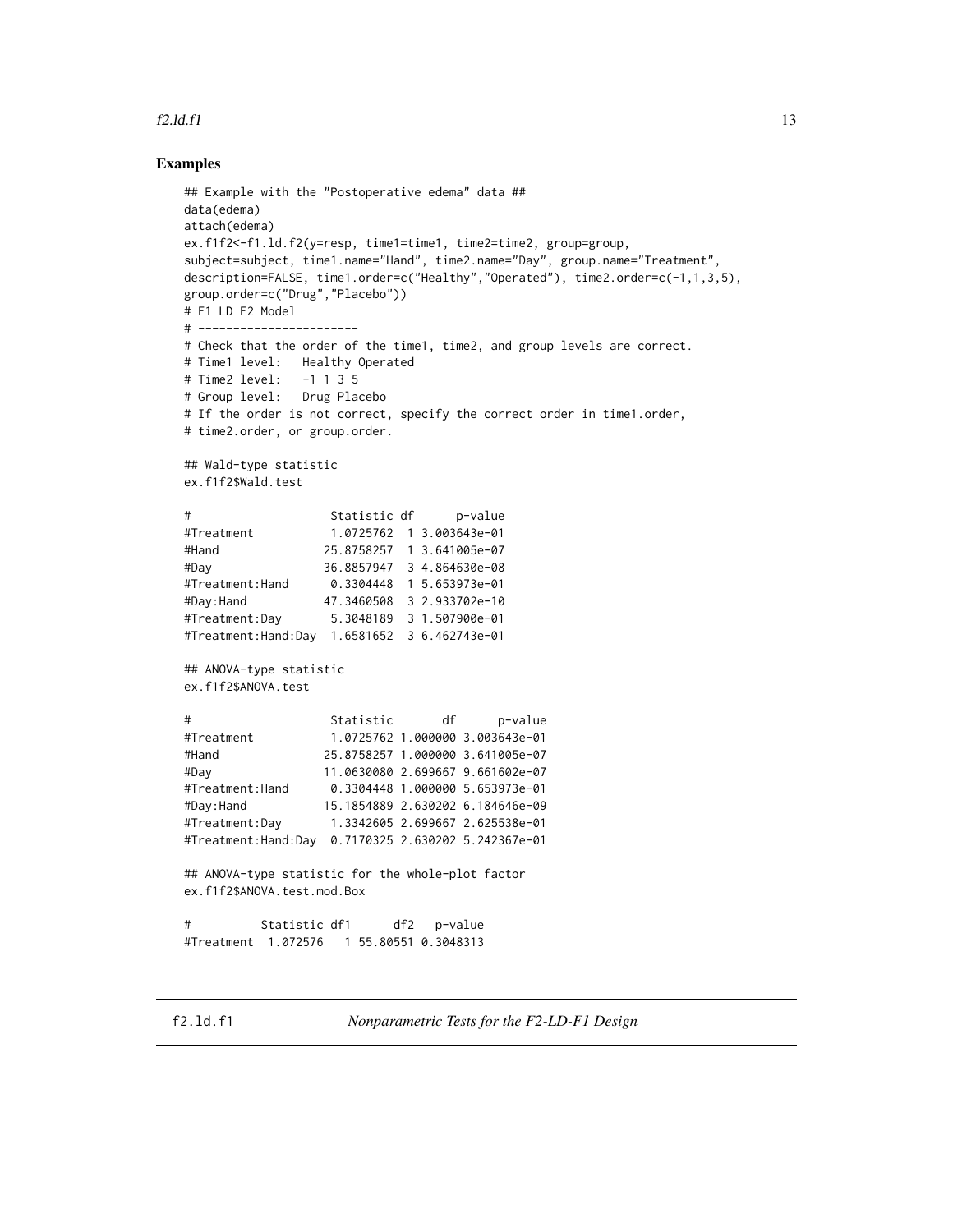## Description

This function performs several tests for the relative treatment effects with global or patterned alternatives for the F2-LD-F1 design (see Details for the definition). For the experiments with F2-LD-F1 design, the Wald-type statistic (WTS), the ANOVA-type statistic (ATS), and the modified ANOVAtype statistic with Box (1954) approximation are calculated for testing group and time effects, and interaction.

## Usage

f2.ld.f1(y, time, group1, group2, subject, time.name="Time", group1.name="GroupA", group2.name="GroupB", description=TRUE, time.order=NULL, group1.order=NULL, group2.order=NULL, plot.RTE=TRUE, show.covariance=FALSE, order.warning=TRUE)

## Arguments

| У               | a vector of numeric variable of interest; missing values should be specified as<br>NA.                                                                                  |
|-----------------|-------------------------------------------------------------------------------------------------------------------------------------------------------------------------|
| time            | a vector of the sub-plot factor variable. See Details for more explanation.                                                                                             |
| group1          | a vector of the first whole-plot factor variable. See Details for more explanation.                                                                                     |
| group2          | a vector of the second whole-plot factor variable. See Details for more explana-<br>tion.                                                                               |
| subject         | a vector of individual subjects                                                                                                                                         |
| time.name       | a character vector specifying the name of the time vector; the default option is<br>"Time".                                                                             |
| group1.name     | a character vector specifying the name of the group1 vector; the default option<br>is "GroupA".                                                                         |
| group2.name     | a character vector specifying the name of the group2 vector; the default option<br>is "GroupB".                                                                         |
| description     | an indicator for whether a short description of the output should be shown; the<br>default option is TRUE.                                                              |
| time.order      | a character or numeric vector specifying the order of the time levels; the default<br>option is NULL.                                                                   |
| group1.order    | a character or numeric vector specifying the order of the time2 levels; the default<br>option is NULL, in which case, the levels are in the order of the original data. |
| group2.order    | a character or numeric vector specifying the order of the group levels; the default<br>option is NULL, in which case, the levels are in the order of the original data. |
| plot.RTE        | an indicator for whether a plot of the relative treatment effect (RTE) should be<br>shown; the default option is TRUE.                                                  |
| show.covariance |                                                                                                                                                                         |
|                 | an indicator for whether the covariance matrix should be shown; the default<br>option is FALSE, in which case, NULL is returned.                                        |
| order.warning   | an indicator for whether a short description of the warning regarding the order-<br>ing of factors should be shown; the default option is TRUE.                         |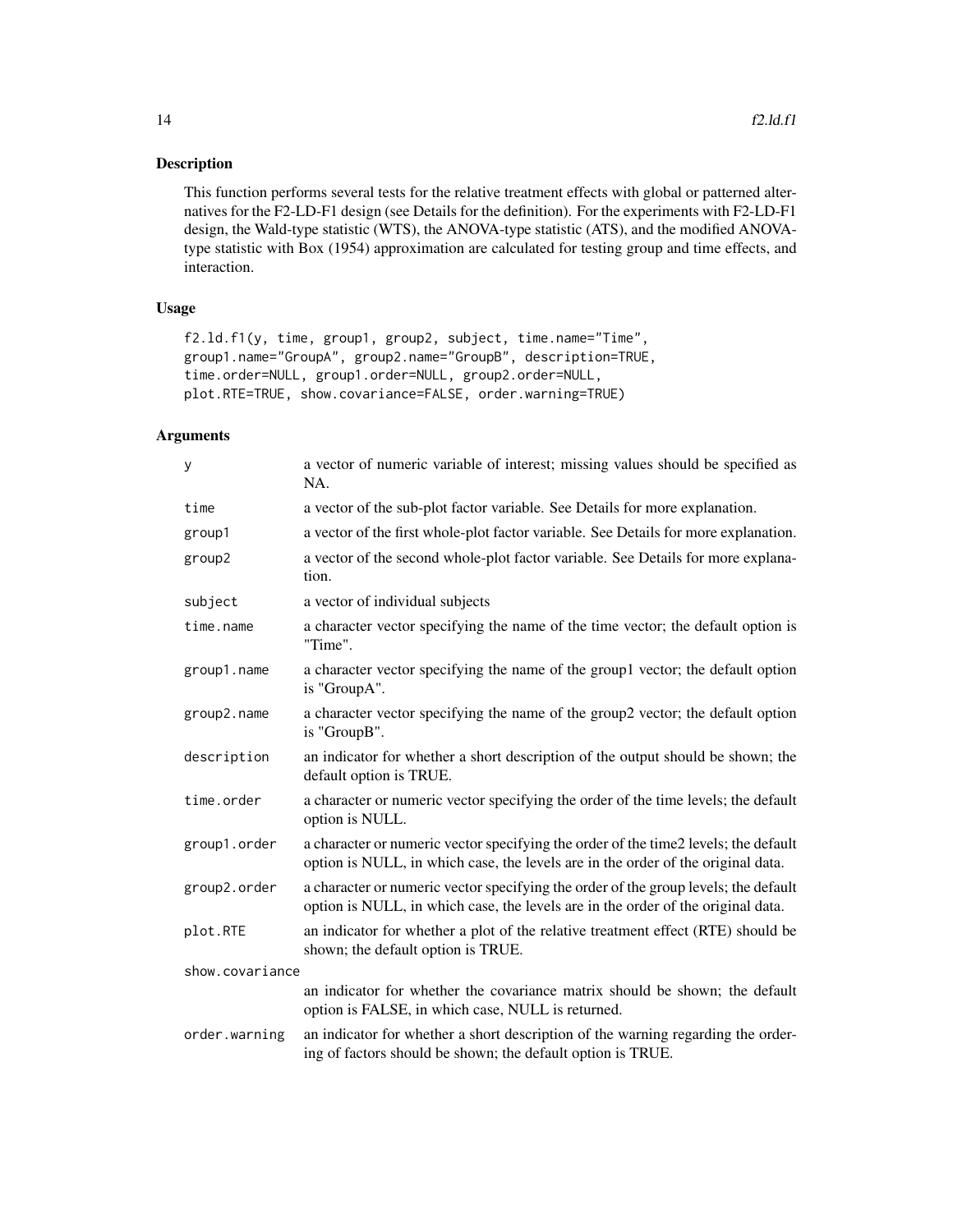#### f2.ld.f1  $\frac{15}{2}$  15

## Details

The F2-LD-F1 design refers to the experimental design with two whole-plot factors (where group2 is the stratification of group1) and one sub-plot factor. A whole-plot factor refers to a factor effective for each subject at all times. A sub-plot factor refers to a factor effective at a single time point for all time curves and all subjects. See Brunner et al. (2002) for more examples.

#### Value

A list with the following numeric components.

| <b>RTE</b>         | summary of the relative treatment effect (RTE) in a n-by-3 matrix form, where<br>n is the total number of time, group1, and group2 levels, and group-time inter-<br>actions; the summary includes the mean of the ranks (RankMeans) in the 1st<br>column, number of observations without counting the repeated measurements<br>within the cell (Nobs) in the 2nd column, and the relative treatment effect (RTE)<br>in the 3rd column. |
|--------------------|----------------------------------------------------------------------------------------------------------------------------------------------------------------------------------------------------------------------------------------------------------------------------------------------------------------------------------------------------------------------------------------------------------------------------------------|
| Wald.test          | the test statistic, degrees of freedom (df) for the central chi-square distribution,<br>and corresponding p-value of the Wald-type test.                                                                                                                                                                                                                                                                                               |
| ANOVA.test         | the test statistic, numerator degrees of freedom (df) for the central F distribution,<br>and corresponding p-value of the ANOVA-type test; denominator degrees of<br>freedom is set to infinity.                                                                                                                                                                                                                                       |
| ANOVA.test.mod.Box |                                                                                                                                                                                                                                                                                                                                                                                                                                        |
|                    | the test statistic, numerator and denominator degrees of freedom (df1, df2),<br>respectively, for the central F distribution, and corresponding p-value of the<br>ANOVA-type test for the whole-plot factors and their interaction.                                                                                                                                                                                                    |
| covariance         | the covariance matrix.                                                                                                                                                                                                                                                                                                                                                                                                                 |
| model.name         | the name of the model used.                                                                                                                                                                                                                                                                                                                                                                                                            |
|                    |                                                                                                                                                                                                                                                                                                                                                                                                                                        |

#### Author(s)

Kimihiro Noguchi, Karthinathan Thangavelu, Frank Konietschke, Yulia Gel, Edgar Brunner

#### References

Box, G.E.P. (1954). Some theorems on quadratic forms applied in the study of analysis of variance problems, I. Effect of inequality of variance in the one-way classification. *Annals of Mathematical Statistics*, 25, 290-302.

Brunner, E., Domhof, S., and Langer, F. (2002). *Nonparametric Analysis of Longitudinal Data in Factorial Experiments*, Wiley, New York.

Brunner, E. and Langer, F. (1999). *Nichtparametrische Analyse longitudinaler Daten*, R. Oldenbourg Verlag, Munchen Wien.

Noguchi, K., Gel, Y.R., Brunner, E., and Konietschke, F. (2012). nparLD: An R Software Package for the Nonparametric Analysis of Longitudinal Data in Factorial Experiments. *Journal of Statistical Software*, 50(12), 1-23.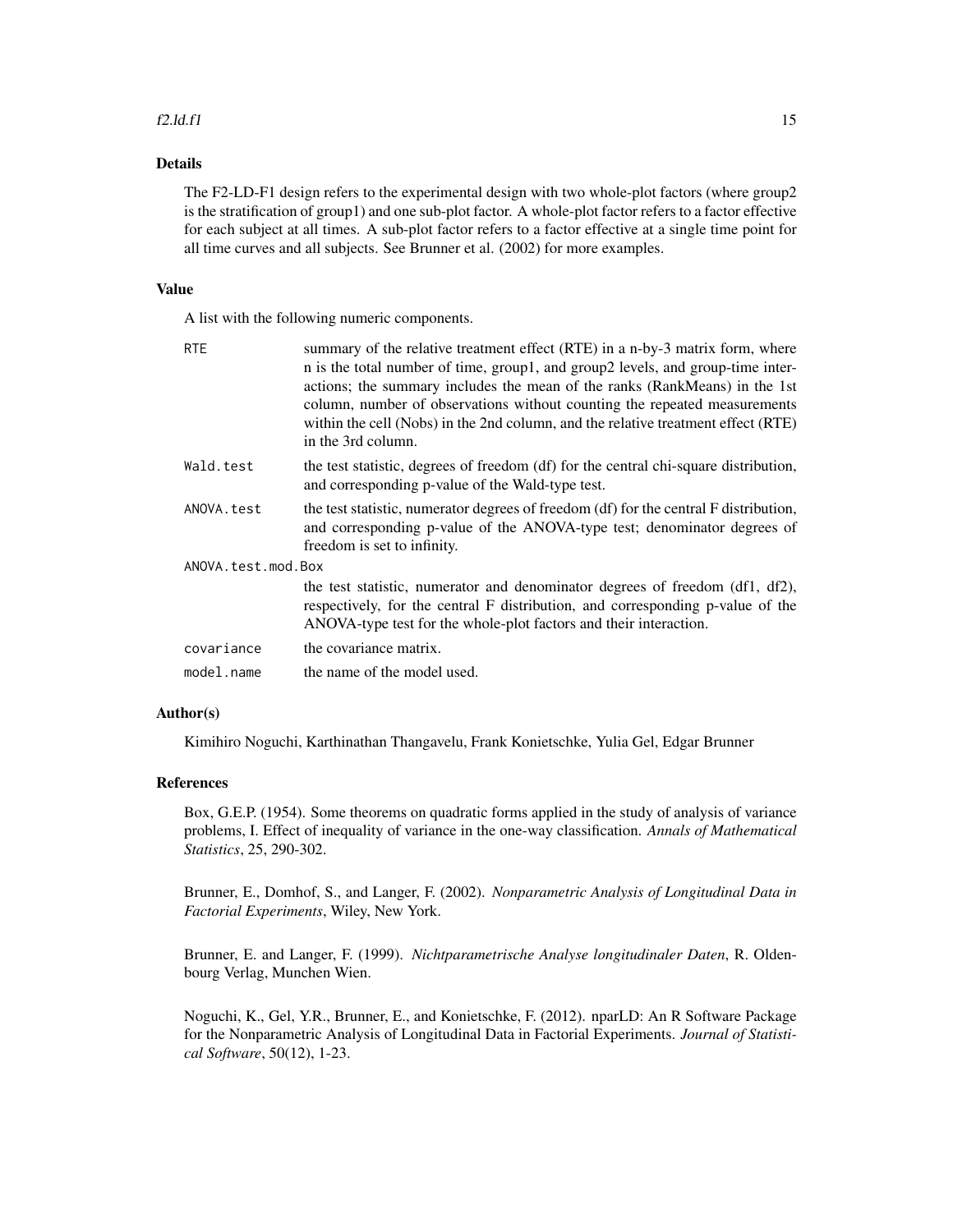#### <span id="page-15-0"></span>See Also

[nparLD](#page-23-1), [ld.f1](#page-18-1), [ld.f2](#page-21-1), [f1.ld.f1](#page-6-1), [f1.ld.f2](#page-9-1), [ld.ci](#page-16-1), [shoulder](#page-42-1)

```
## Example with the "Shoulder tip pain study" data ##
data(shoulder)
attach(shoulder)
ex.f2f1<-f2.ld.f1(y=resp, time=time, group1=group1, group2=group2,
subject=subject, time.name="Time", group1.name="Treatment",
group2.name="Gender", description=FALSE, time.order=c(1,2,3,4,5,6),
group1.order=c("Y","N"), group2.order=c("F","M"))
# F2 LD F1 Model
# -----------------------
# Check that the order of the time, group1, and group2 levels are correct.
# Time level: 1 2 3 4 5 6
# Group1 level: Y N
# Group2 level: F M
# If the order is not correct, specify the correct order in time.order,
# group1.order, or group2.order.
#
#
# Warning(s):
# The covariance matrix is singular.
## Wald-type statistic
ex.f2f1$Wald.test
# Statistic df p-value
#Treatment 16.40129021 1 5.125033e-05
#Gender 0.04628558 1 8.296575e-01
#Time 16.34274332 5 5.930698e-03
#Treatment:Gender 0.03583558 1 8.498554e-01
#Treatment:Time 27.51450085 5 4.527996e-05
#Gender:Time 12.37903186 5 2.994753e-02
#Treatment:Gender:Time 5.11864769 5 4.015727e-01
## ANOVA-type statistic
ex.f2f1$ANOVA.test
# Statistic df p-value
#Treatment 16.40129021 1.000000 5.125033e-05
#Gender 0.04628558 1.000000 8.296575e-01
#Time 3.38218704 2.700754 2.120366e-02
#Treatment:Gender 0.03583558 1.000000 8.498554e-01
#Treatment:Time 3.71077200 2.700754 1.398190e-02
#Gender:Time 1.14434841 2.700754 3.272967e-01
#Treatment:Gender:Time 0.43755394 2.700754 7.054255e-01
## ANOVA-type statistic for the whole-plot factors and
## their interaction
ex.f2f1$ANOVA.test.mod.Box
```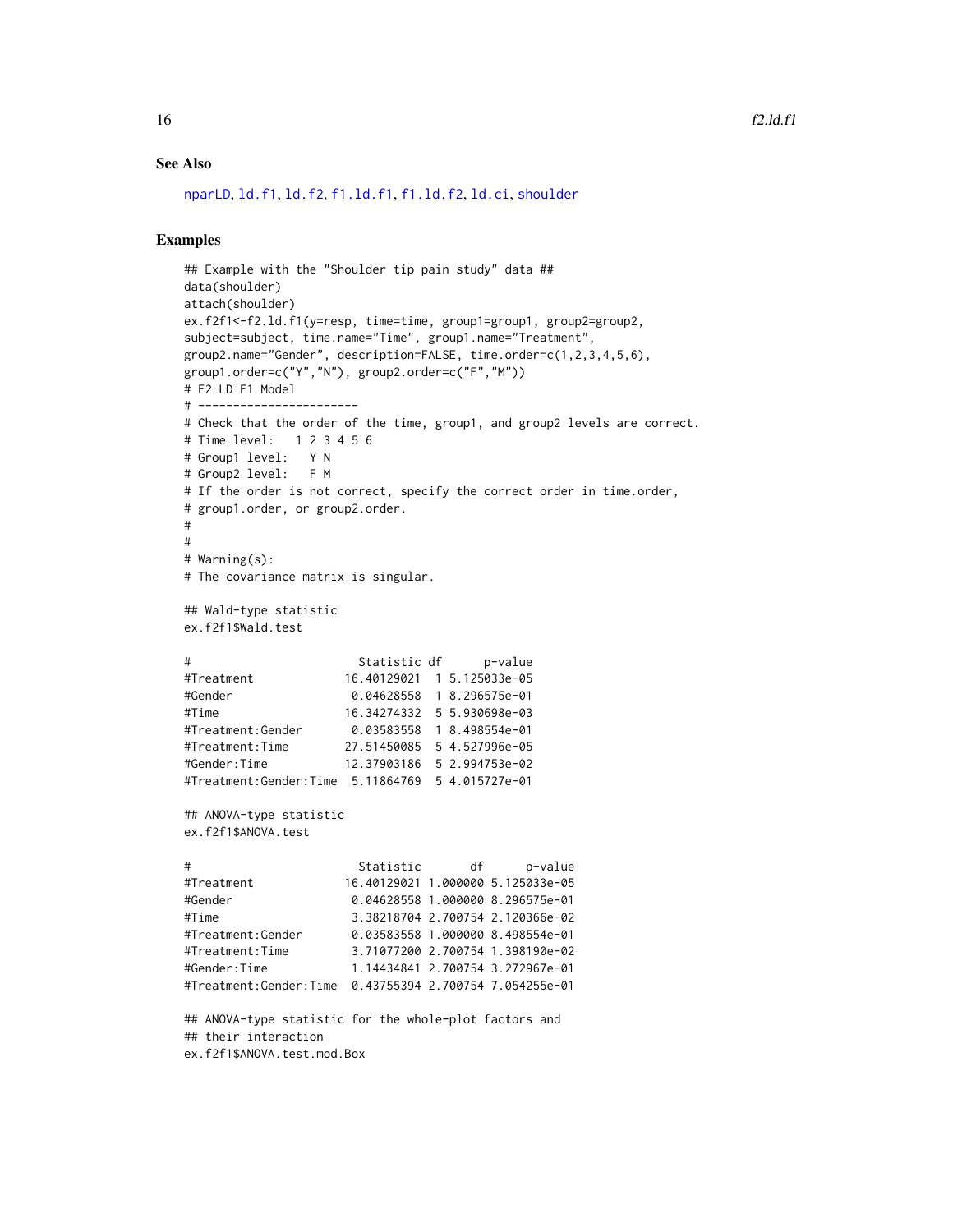<span id="page-16-0"></span>

| #                            | Statistic df1 | df2 | p-value                 |
|------------------------------|---------------|-----|-------------------------|
| #Treatment                   | 16.40129021   |     | 1 21.86453 0.0005395379 |
| #Gender                      | 0.04628558    |     | 1 21.86453 0.8316516274 |
| #Treatment:Gender 0.03583558 |               |     | 1 21.86453 0.8516017168 |

## <span id="page-16-1"></span>ld.ci *Confidence Intervals for the Relative Treatment Effects*

## Description

This function performs calculations of the two-sided confidence intervals for the relative treatment effects of the factors specified. The function performs calculations only if no observations are missing.

## Usage

```
ld.ci(y, time, subject, group=NULL, alpha=0.05, time.name="Time",
group.name="Group", description=TRUE, time.order=NULL, group.order=NULL,
rounds=4, plot.CI=TRUE, order.warning=TRUE)
```
## Arguments

| y             | a vector of numeric variable of interest.                                                                                                                               |
|---------------|-------------------------------------------------------------------------------------------------------------------------------------------------------------------------|
| time          | a vector of the sub-plot factor variable. See Details for more explanation.                                                                                             |
| subject       | a vector of individual subjects.                                                                                                                                        |
| group         | a vector of the whole-plot factor variable; the default option is NULL. See De-<br>tails for more explanation.                                                          |
| alpha         | a numeric specifying the significance level of the confidence intervals; the de-<br>fault option is 0.05.                                                               |
| time.name     | a vector of the sub-plot factor variable.                                                                                                                               |
| group.name    | a vector of the whole-plot factor variable.                                                                                                                             |
| description   | an indicator for whether a short description of the output should be shown; the<br>default option is TRUE.                                                              |
| time.order    | a character or numeric vector specifying the order of the time levels; the default<br>option is NULL, in which case, the levels are in the order of the original data.  |
| group.order   | a character or numeric vector specifying the order of the group levels; the default<br>option is NULL, in which case, the levels are in the order of the original data. |
| rounds        | a numeric specifying the number of digits to be displayed.                                                                                                              |
| plot.CI       | an indicator for whether a plot of the confidence interval (CI) should be shown;<br>the default option is TRUE.                                                         |
| order.warning | an indicator for whether a short description of the warning regarding the order-<br>ing of factors should be shown; the default option is TRUE.                         |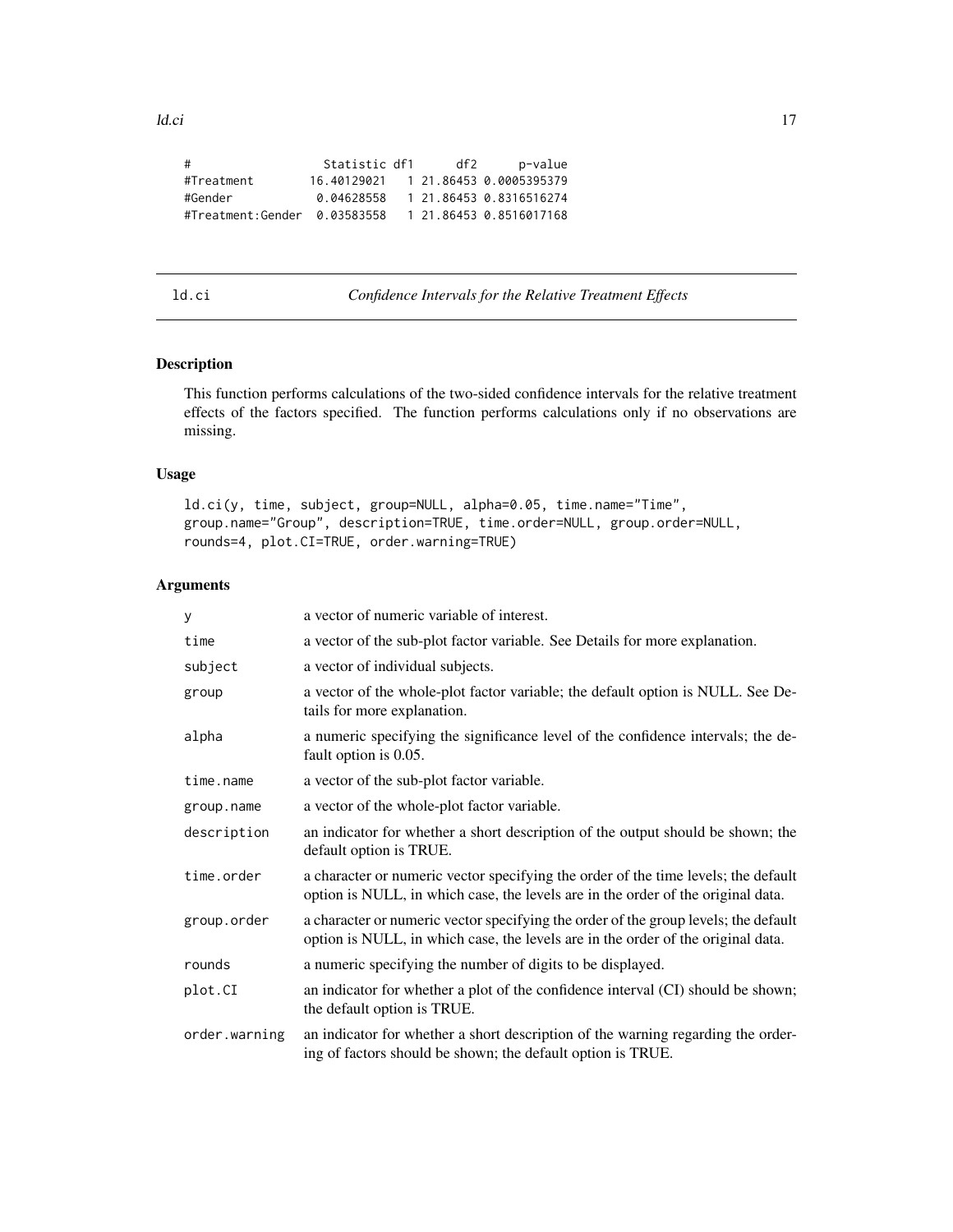#### <span id="page-17-0"></span>Details

A whole-plot factor refers to a factor effective for each subject at all times. A sub-plot factor refers to a factor effective at a single time point for all time curves and all subjects. See Brunner et al. (2002) for more examples. Also, note that the interval for the relative treatment effects can only be interpreted as a confidence interval when the sample sample sizes are (approximately) the same (pp.60, Brunner et al., 2002).

The function returns a list with the following numeric components: the relative treatment effect (RTE), bias estimation (Bias), variance estimation (Variance), the lower and upper bound of the RTE (Lower bound, Upper bound, respectively), in the form of an n-by-9 data frame where n is the number of group factor levels times the number of time factor levels.

#### Author(s)

Kimihiro Noguchi, Karthinathan Thangavelu, Frank Konietschke, Yulia Gel, Edgar Brunner

#### References

Brunner, E., Domhof, S., and Langer, F. (2002). *Nonparametric Analysis of Longitudinal Data in Factorial Experiments*, Wiley, New York.

Brunner, E. and Langer, F. (1999). *Nichtparametrische Analyse longitudinaler Daten*, R. Oldenbourg Verlag, Munchen Wien.

Noguchi, K., Gel, Y.R., Brunner, E., and Konietschke, F. (2012). nparLD: An R Software Package for the Nonparametric Analysis of Longitudinal Data in Factorial Experiments. *Journal of Statistical Software*, 50(12), 1-23.

#### See Also

[nparLD](#page-23-1), [ld.f1](#page-18-1), [ld.f2](#page-21-1), [f1.ld.f1](#page-6-1), [f1.ld.f2](#page-9-1), [f2.ld.f1](#page-12-1), [shoulder](#page-42-1)

#### Examples

```
## Example with the "Shoulder tip pain study" data ##
data(shoulder)
attach(shoulder)
group<-paste(group1, group2, sep="")
ex.ci<-ld.ci(y=resp, time=time, subject=subject, group=group, alpha=0.05,
time.name="Time", group.name="Group", description=FALSE, time.order=c(1,2,3,4,5,6),
group.order=c("YF","YM","NF","NM"))
# LD CI Calculations
# -----------------------
# Order of the time and group levels.
# Time level: 1 2 3 4 5 6
# Group level: YF YM NF NM
# The order may be specified in time.order or group.order.
```
## Summary of the output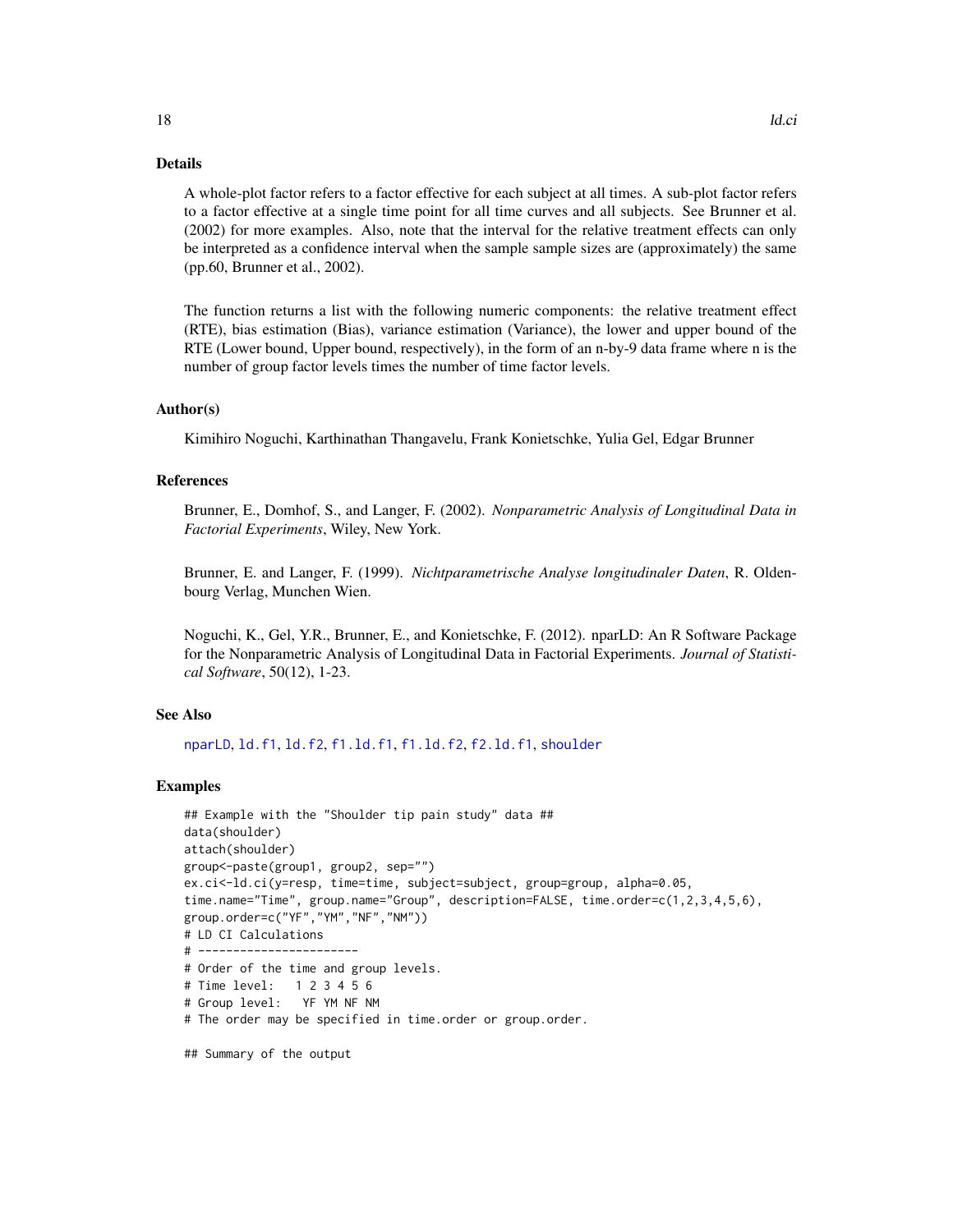<span id="page-18-0"></span>

| ۰.<br>× | on, | ۰.<br>× |
|---------|-----|---------|

| #   |             |                |    | Group Time Nobs RankMeans  | <b>RTE</b> |                              | Bias Variance | Lower                      | Upper |
|-----|-------------|----------------|----|----------------------------|------------|------------------------------|---------------|----------------------------|-------|
| #1  | GroupYF     | $\mathbf{1}$   | 14 | 123.9643 0.5019            |            | 0.0008                       |               | 0.1680 0.3792 0.6243       |       |
| #2  | GroupYF     | 2              | 14 | 100.2857 0.4056            |            | 0.0003                       |               | 0.1366 0.3000 0.5222       |       |
| #3  | GroupYF     | 3              | 14 |                            |            | 89.2500 0.3608 -0.0005       |               | 0.0979 0.2722 0.4615       |       |
| #4  | GroupYF     | 4              | 14 | 101.4643 0.4104            |            | 0.0000                       |               | 0.1136 0.3131 0.5164       |       |
| #5  | GroupYF     | 5              | 14 | 72.1071 0.2911             |            | $-0.0004$                    |               | 0.0389 0.2351 0.3554       |       |
| #6  | GroupYF     | 6              | 14 |                            |            | $84.3214$ $0.3407$ $-0.0002$ |               | 0.0808 0.2605 0.4329       |       |
| #7  | GroupYM     | 1              | 8  | 107.4375 0.4347            |            | $-0.0002$                    |               | 0.3093 0.2786 0.6060       |       |
| #8  | GroupYM     | 2              | 8  | 113.4375 0.4591            |            | 0.0002                       |               | 0.2607 0.3120 0.6142       |       |
| #9  | GroupYM     | 3              | 8  | 87.3750 0.3532             |            | 0.0001                       |               | $0.1464$ $0.2471$ $0.4774$ |       |
| #10 | GroupYM     | 4              | 8  | 76.6875 0.3097             |            | 0.0002                       |               | 0.0873 0.2277 0.4070       |       |
| #11 | GroupYM     | 5              | 8  | $92.0625$ 0.3722 -0.0001   |            |                              |               | $0.2011$ 0.2487 0.5167     |       |
|     | #12 GroupYM | 6              | 8  | $92.0625$ $0.3722$ -0.0001 |            |                              |               | 0.2011 0.2487 0.5167       |       |
|     | #13 GroupNF | 1              | 11 | 154.3636 0.6255            |            | 0.0004                       |               | 0.2954 0.4500 0.7708       |       |
|     | #14 GroupNF | $\overline{2}$ | 11 | 174.3636 0.7068            |            | 0.0007                       |               | 0.1890 0.5573 0.8188       |       |
|     | #15 GroupNF | 3              | 11 | 162.4545 0.6584 -0.0001    |            |                              |               | 0.1941 0.5130 0.7768       |       |
|     | #16 GroupNF | 4              | 11 | 182.2273 0.7387            |            | 0.0007                       |               | 0.1704 0.5926 0.8425       |       |
|     | #17 GroupNF | 5              | 11 | 146.8182 0.5948            |            | 0.0001                       |               | 0.2383 0.4408 0.7307       |       |
|     | #18 GroupNF | 6              | 11 | 133.5000 0.5407            |            | $-0.0018$                    |               | 0.1531 0.4208 0.6555       |       |
| #19 | GroupNM     | 1              | 8  | 126.7500 0.5132 -0.0005    |            |                              |               | 0.3339 0.3422 0.6810       |       |
|     | #20 GroupNM | $\overline{2}$ | 8  | 168.6250 0.6834            |            | 0.0005                       |               | 0.2855 0.5021 0.8196       |       |
| #21 | GroupNM     | 3              | 8  | 176.5000 0.7154            |            | 0.0016                       |               | 0.3400 0.5090 0.8555       |       |
|     | #22 GroupNM | 4              | 8  | 172.5625 0.6994            |            | 0.0013                       |               | 0.3102 0.5066 0.8376       |       |
|     | #23 GroupNM | 5              | 8  | 150.0000 0.6077 -0.0003    |            |                              |               | 0.3585 0.4175 0.7683       |       |
|     | #24 GroupNM | 6              | 8  | 122.8125 0.4972 -0.0025    |            |                              |               | 0.2469 0.3502 0.6447       |       |

<span id="page-18-1"></span>ld.f1 *Nonparametric Tests for the LD-F1 Design*

## Description

This function performs several tests for the relative treatment effects with global or patterned alternatives for the LD-F1 design (see Details for the definition). For the experiments with LD-F1 design, the Wald-type statistic (WTS), Hotelling's F (T-squared) statistic, and the ANOVA-type statistic (ATS) are calculated for the global alternatives. The hypothesis can also be tested against patterned alternatives to detect various trends. For the design with two time points where no data are missing, tests under Behrens-Fisher and homogeneous variance situations can be performed.

## Usage

```
ld.f1(y, time, subject, w.pat=NULL, time.name="Time", description=TRUE,
time.order=NULL, plot.RTE=TRUE, show.covariance=FALSE, order.warning=TRUE)
```
#### Arguments

y a vector of numeric variable of interest; missing values should be specified as NA.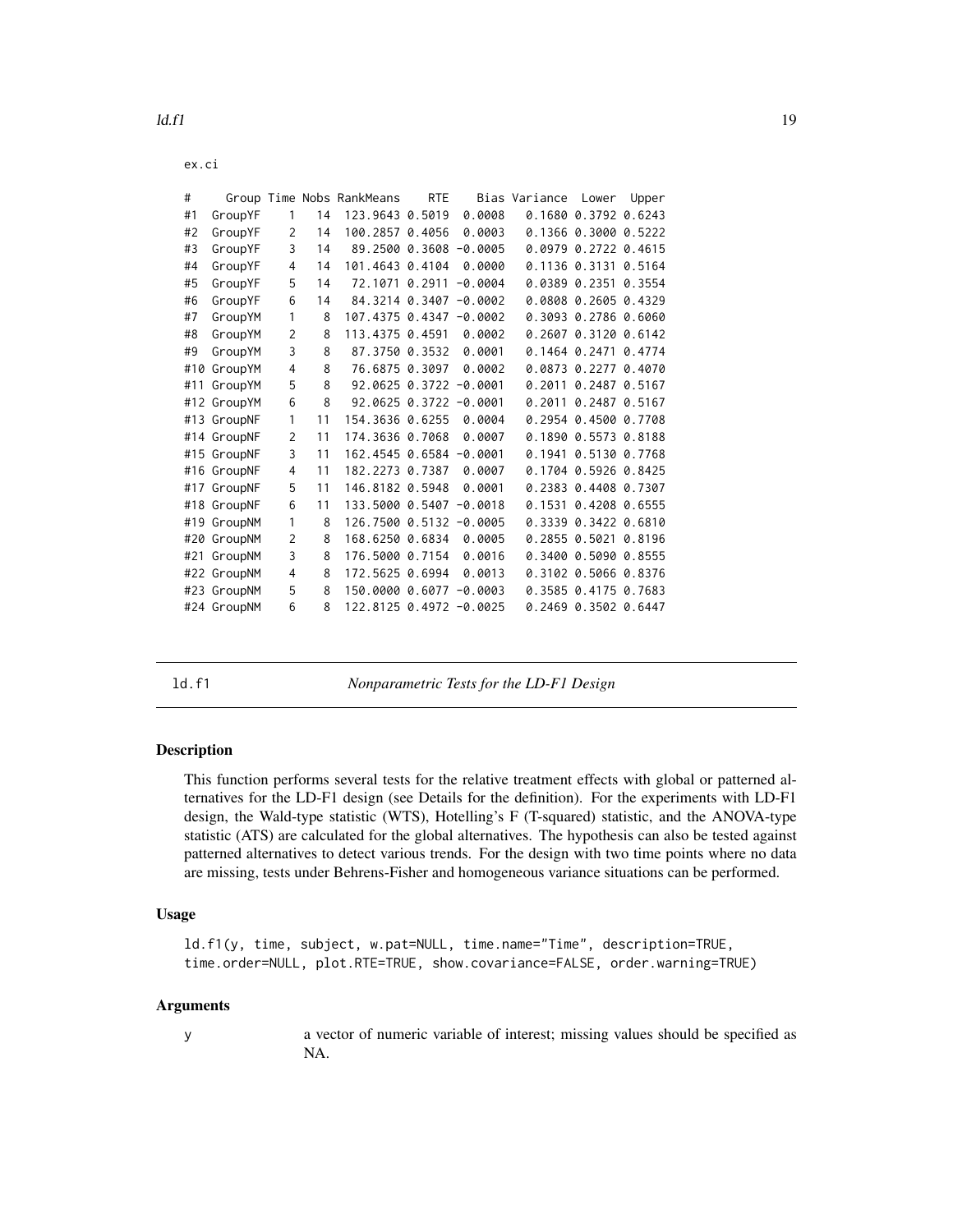| time            | a vector of the sub-plot factor variable. See Details for more explanation.                                                                                            |  |
|-----------------|------------------------------------------------------------------------------------------------------------------------------------------------------------------------|--|
| subject         | a vector of individual subjects                                                                                                                                        |  |
| w.pat           | a vector of pattern for the pattern alternatives; the default option is NULL. The<br>length, if specified, must be equal to the number of time levels.                 |  |
| time.name       | a character vector specifying the name of the time vector; the default option is<br>"Time".                                                                            |  |
| description     | an indicator for whether a short description of the output should be shown; the<br>default option is TRUE.                                                             |  |
| time.order      | a character or numeric vector specifying the order of the time levels; the default<br>option is NULL, in which case, the levels are in the order of the original data. |  |
| plot.RTE        | an indicator for whether a plot of the relative treatment effect (RTE) should be<br>shown; the default option is TRUE.                                                 |  |
| show.covariance |                                                                                                                                                                        |  |
|                 | an indicator for whether the covariance matrix should be shown; the default<br>option is FALSE, in which case, NULL is returned.                                       |  |
| order.warning   | an indicator for whether a short description of the warning regarding the order-<br>ing of factors should be shown; the default option is TRUE.                        |  |

## Details

The LD-F1 design refers to the experimental design with one sub-plot factor (longitudinal data for one homogeneous group of subjects). A sub-plot factor refers to a factor effective at a single time point for all time curves and all subjects. See Brunner et al. (2002) for more examples.

## Value

A list with the following numeric components.

| <b>RTE</b>      | summary of the relative treatment effect (RTE) in a n-by-3 matrix form, where<br>n is the number of time vector levels; the summary includes the mean of the<br>ranks (RankMeans) in the 1st column, number of observations without counting<br>the repeated measurements within the cell (Nobs) in the 2nd column, and the<br>relative treatment effect (RTE) in the 3rd column. |
|-----------------|-----------------------------------------------------------------------------------------------------------------------------------------------------------------------------------------------------------------------------------------------------------------------------------------------------------------------------------------------------------------------------------|
| Wald.test       | the test statistic, degrees of freedom (df) for the central chi-square distribution,<br>and corresponding p-value of the Wald-type test.                                                                                                                                                                                                                                          |
|                 | Hotelling test the test statistic, numerator and denominator degrees of freedom $(df1, df2)$ ,<br>respectively, for the central F distribution, and corresponding p-value of the<br>Hotelling's F (T-squared) test.                                                                                                                                                               |
| ANOVA.test      | the test statistic, numerator degrees of freedom (df) for the central F distribution,<br>and corresponding p-value of the ANOVA-type test; denominator degrees of<br>freedom is set to infinity.                                                                                                                                                                                  |
| two.sample.test |                                                                                                                                                                                                                                                                                                                                                                                   |
|                 | the test statistic and corresponding p-values (approximated by standard normal<br>and Student's t distributions) of the test under homogeneous variance situation.                                                                                                                                                                                                                |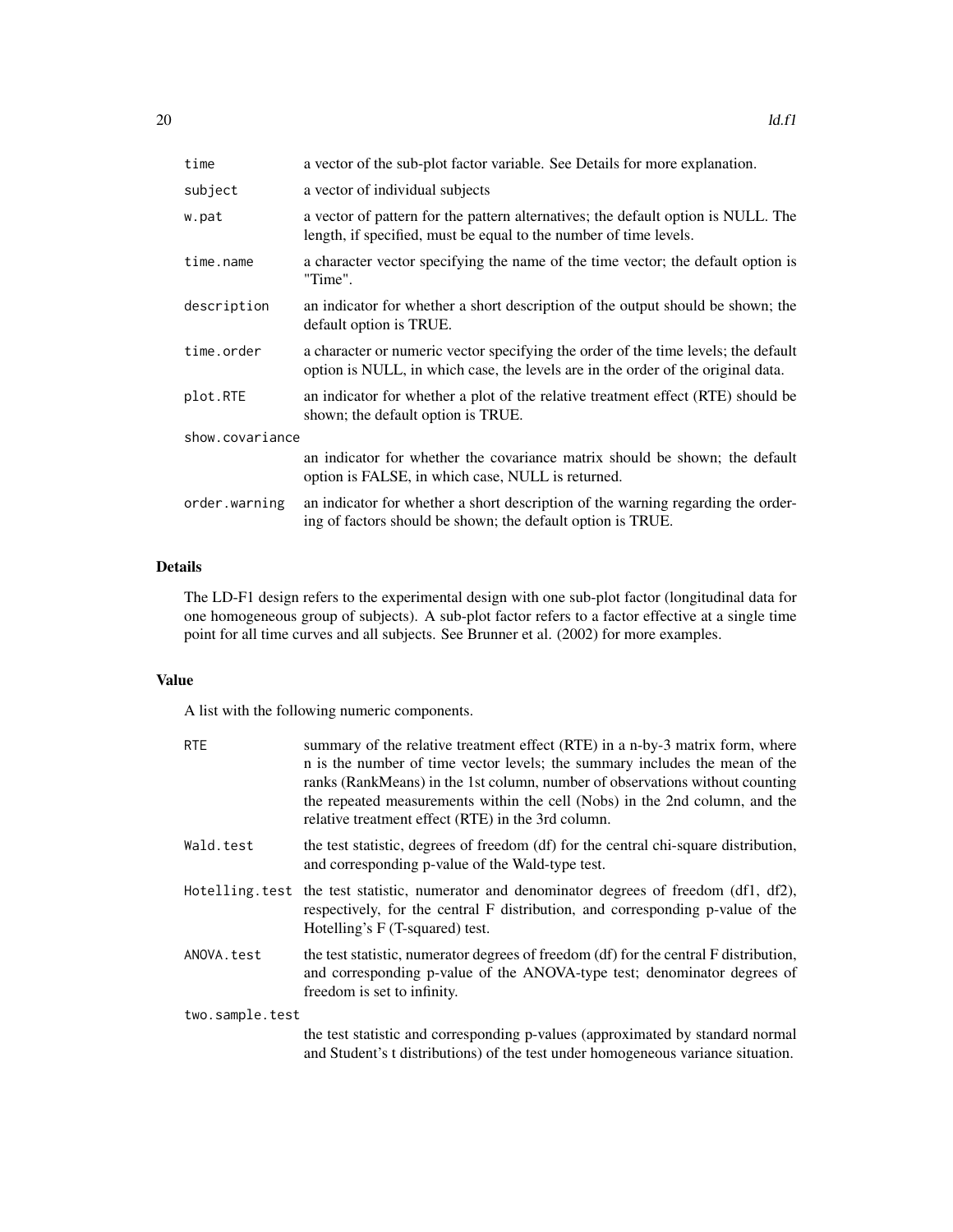#### <span id="page-20-0"></span> $ld.f1$  21

| two.sample.BF.test |                                                                                                                                                                                                                                              |
|--------------------|----------------------------------------------------------------------------------------------------------------------------------------------------------------------------------------------------------------------------------------------|
|                    | the test statistic and corresponding p-values (approximated by standard normal<br>(N) and Student's t distributions (T)) of the test under the Behrens-Fisher situa-<br>tion where variances of the two samples are not assumed to be equal. |
| pattern.test       | the test statistic and corresponding p-values (approximated by standard normal<br>$(N)$ and Student's t distributions $(T)$ of the test with patterned alternatives where<br>the patterns are specified by w.pat.                            |
| covariance         | the covariance matrix.                                                                                                                                                                                                                       |
| model.name         | the name of the model used.                                                                                                                                                                                                                  |

## Note

If there are more than two time points in the data, or if there is a missing observation, two.sample.test and two.sample.BF.test return NULL. If the denominator degrees of freedom (df2) is less than 1, Hotelling.test returns NULL.

#### Author(s)

Kimihiro Noguchi, Mahbub Latif, Frank Konietschke, Yulia Gel, Edgar Brunner

#### References

Brunner, E., Domhof, S., and Langer, F. (2002). *Nonparametric Analysis of Longitudinal Data in Factorial Experiments*, Wiley, New York.

Brunner, E. and Langer, F. (1999). *Nichtparametrische Analyse longitudinaler Daten*, R. Oldenbourg Verlag, Munchen Wien.

Noguchi, K., Gel, Y.R., Brunner, E., and Konietschke, F. (2012). nparLD: An R Software Package for the Nonparametric Analysis of Longitudinal Data in Factorial Experiments. *Journal of Statistical Software*, 50(12), 1-23.

#### See Also

[nparLD](#page-23-1), [ld.f2](#page-21-1), [f1.ld.f1](#page-6-1), [f1.ld.f2](#page-9-1), [f2.ld.f1](#page-12-1), [ld.ci](#page-16-1), [panic](#page-29-1)

```
## Example with the "Panic disorder study I" data ##
data(panic)
attach(panic)
w.pat < -c(5, 4, 3, 2, 5)ex.f1<-ld.f1(y=resp, time=time, subject=subject, w.pat=w.pat, time.name="Week",
description=FALSE, time.order=c(0,2,4,6,8))
# LD F1 Model
# -----------------------
# Check that the order of the time level is correct.
# Time level: 0 2 4 6 8
# If the order is not correct, specify the correct order in time.order.
```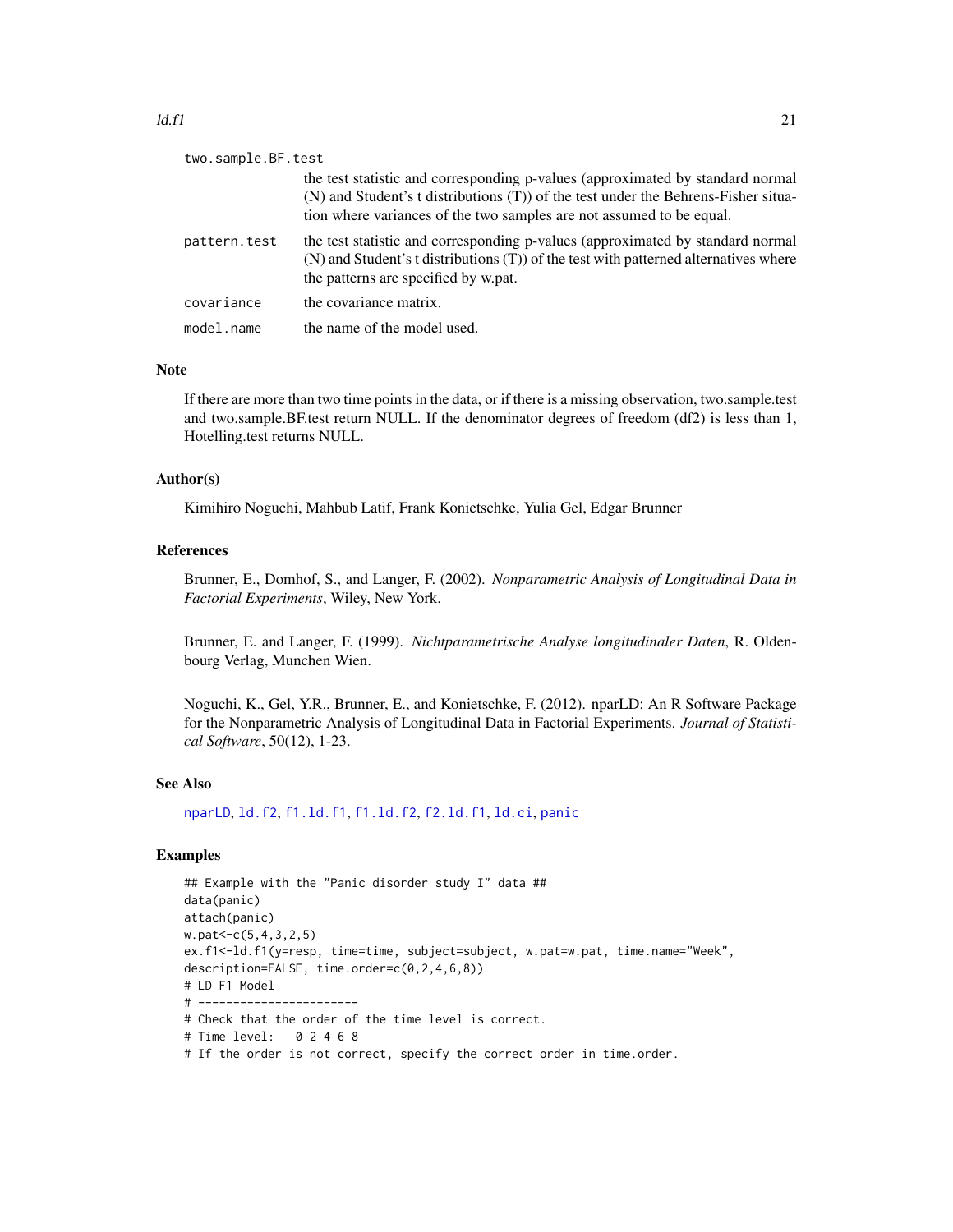```
## Wald-type statistic
ex.f1$Wald.test
# Statistic df p-value
#Week 126.6946 4 1.9822e-26
## ANOVA-type statistic
```

```
# Statistic df p-value
#Week 36.93664 2.234135 1.975781e-18
```
ex.f1\$ANOVA.test

<span id="page-21-1"></span>ld.f2 *Nonparametric Tests for the LD-F2 Design*

#### Description

This function performs several tests for the relative treatment effects for the LD-F2 design (see Details for the definition). The Wald-type statistic (WTS) and the ANOVA-type statistic (ATS) are calculated for each of the two sub-plot factors as well as their interaction.

## Usage

```
ld.f2(y, time1, time2, subject, time1.name="Treatment",
time2.name="Time", description=TRUE, time1.order=NULL,
time2.order=NULL, plot.RTE=TRUE, show.covariance=FALSE,
order.warning=TRUE)
```
## Arguments

| y           | a vector of numeric variable of interest; missing values should be specified as<br>NA.                                                                                   |
|-------------|--------------------------------------------------------------------------------------------------------------------------------------------------------------------------|
| time1       | a vector of the first sub-plot factor variable. See Details for more explanation.                                                                                        |
| time2       | a vector of the second sub-plot factor variable. See Details for more explanation.                                                                                       |
| subject     | a vector of individual subjects.                                                                                                                                         |
| time1.name  | a character vector specifying the name of the time l vector; the default option is<br>"Treatment".                                                                       |
| time2.name  | a character vector specifying the name of the time 2 vector; the default option is<br>"Time".                                                                            |
| description | an indicator for whether a short description of the output should be shown; the<br>default option is TRUE.                                                               |
| time1.order | a character or numeric vector specifying the order of the time l levels; the default<br>option is NULL, in which case, the levels are in the order of the original data. |
| time2.order | a character or numeric vector specifying the order of the time 2 levels; the default<br>option is NULL, in which case, the levels are in the order of the original data. |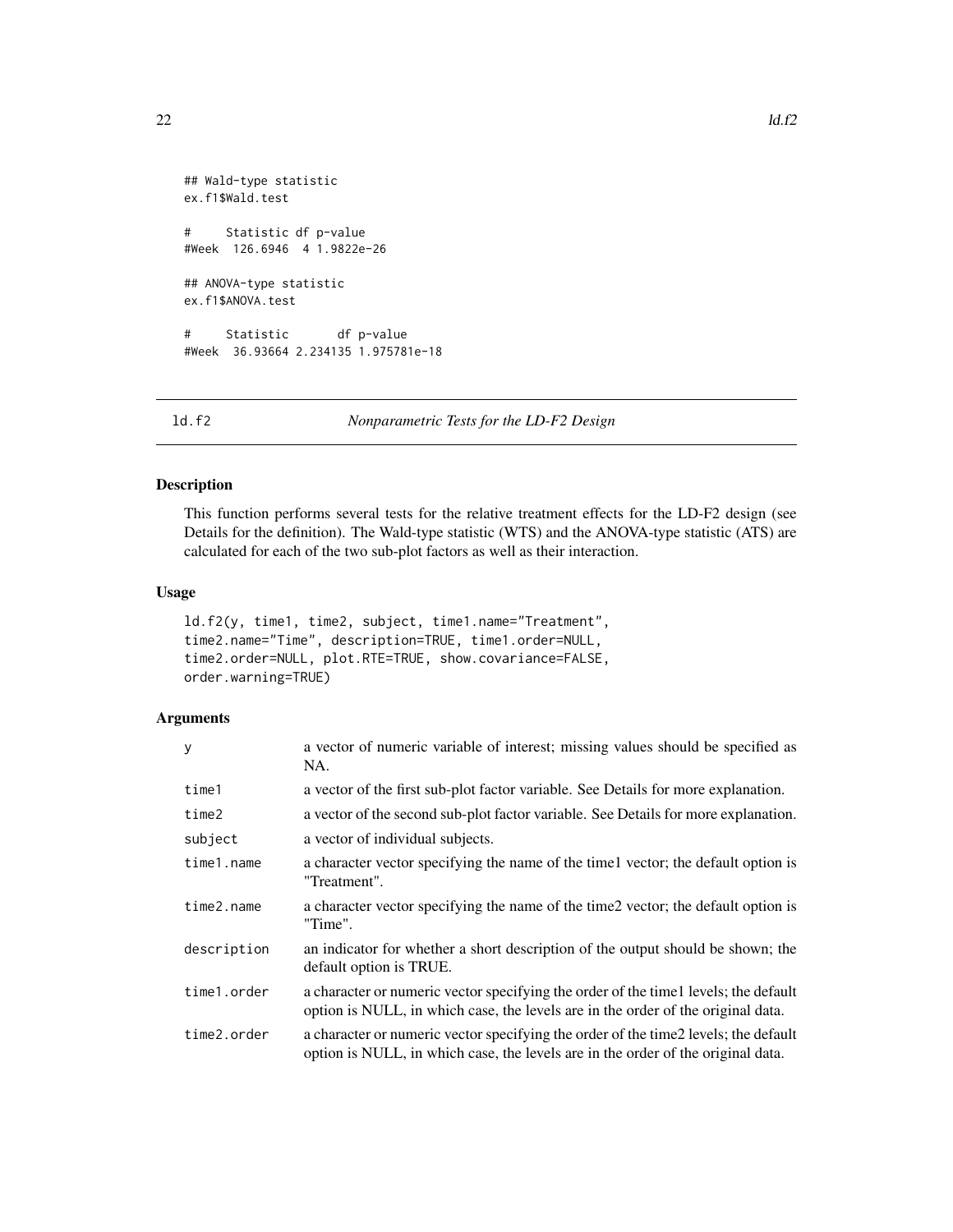| plot.RTE        | an indicator for whether a plot of the relative treatment effect (RTE) should be<br>shown; the default option is TRUE.                          |
|-----------------|-------------------------------------------------------------------------------------------------------------------------------------------------|
| show.covariance |                                                                                                                                                 |
|                 | an indicator for whether the covariance matrix should be shown; the default<br>option is FALSE, in which case, NULL is returned.                |
| order.warning   | an indicator for whether a short description of the warning regarding the order-<br>ing of factors should be shown; the default option is TRUE. |

#### Details

The LD-F2 design refers to the experimental design with two sub-plot factors (longitudinal data for one homogeneous group of subjects and an underlying structure in the time where time2 is the stratification of time1). A sub-plot factor refers to a factor effective at a single time point for all time curves and all subjects. See Brunner et al. (2002) for more examples.

#### Value

A list with the following numeric components.

| <b>RTE</b> | summary of the relative treatment effect (RTE) in a n-by-3 matrix form, where n                                                                                                                                                                 |
|------------|-------------------------------------------------------------------------------------------------------------------------------------------------------------------------------------------------------------------------------------------------|
|            | is the total of number of time1 and time2 levels, and their interactions; the sum-                                                                                                                                                              |
|            | mary includes the mean of the ranks (RankMeans) in the 1st column, number of<br>observations without counting the repeated measurements within the cell (Nobs)<br>in the 2nd column, and the relative treatment effect (RTE) in the 3rd column. |
| Wald.test  | the test statistic, degrees of freedom (df) for the central chi-square distribution,<br>and corresponding p-value of the Wald-type test.                                                                                                        |
| ANOVA.test | the test statistic, numerator degrees of freedom (df) for the central F distribution,<br>and corresponding p-value of the ANOVA-type test; denominator degrees of<br>freedom is set to infinity.                                                |
| covariance | the covariance matrix.                                                                                                                                                                                                                          |
| model.name | the name of the model used.                                                                                                                                                                                                                     |

### Note

Version 1.0 of the ld.f2 function had problems with calculations of the statistics, and the issues have been resolved in Version 1.1. We would like to thank Dr. Stefano Burigat for pointing out the problems.

#### Author(s)

Kimihiro Noguchi, Karthinathan Thangavelu, Frank Konietschke, Yulia Gel, Edgar Brunner

## References

Brunner, E., Domhof, S., and Langer, F. (2002). *Nonparametric Analysis of Longitudinal Data in Factorial Experiments*, Wiley, New York.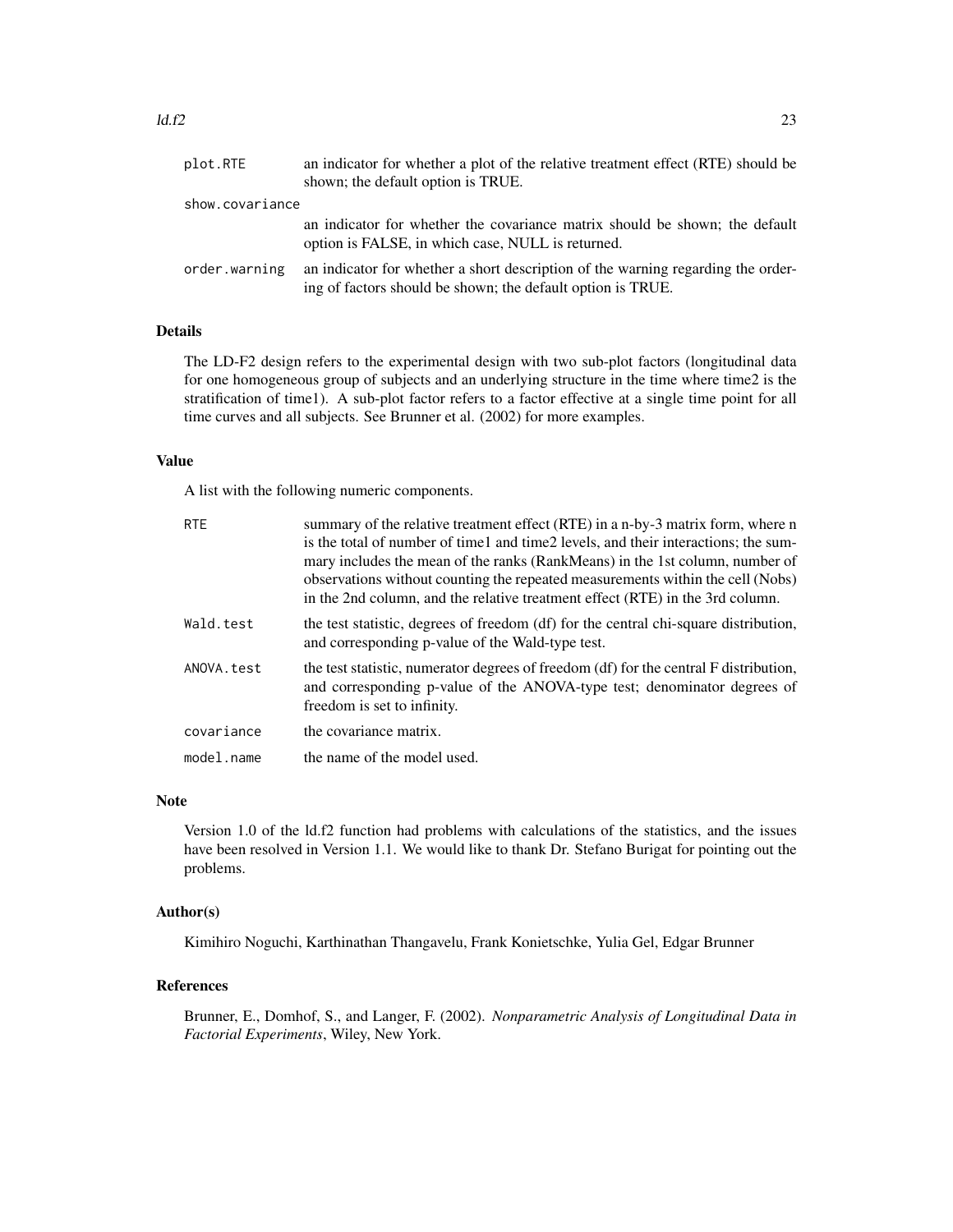<span id="page-23-0"></span>Brunner, E. and Langer, F. (1999). *Nichtparametrische Analyse longitudinaler Daten*, R. Oldenbourg Verlag, Munchen Wien.

Noguchi, K., Gel, Y.R., Brunner, E., and Konietschke, F. (2012). nparLD: An R Software Package for the Nonparametric Analysis of Longitudinal Data in Factorial Experiments. *Journal of Statistical Software*, 50(12), 1-23.

#### See Also

[nparLD](#page-23-1), [ld.f1](#page-18-1), [f1.ld.f1](#page-6-1), [f1.ld.f2](#page-9-1), [f2.ld.f1](#page-12-1), [ld.ci](#page-16-1), [amylase](#page-1-1)

#### Examples

```
## Example with the "Alpha-amylase study" data ##
data(amylase)
attach(amylase)
ex.f2<-ld.f2(y=resp, time1=time1, time2=time2, subject=subject,
time1.name="Day", time2.name="Time", description=FALSE,
time1.order=c("M","T"), time2.order=c(8,12,17,21))
# LD F2 Model
# -----------------------
# Check that the order of the time1 and time2 levels are correct.
# Time1 level: M T
# Time2 level: 8 12 17 21
# If the order is not correct, specify the correct order in time1.order and
# time2.order.
## Wald-type statistic
ex.f2$Wald.test
# Statistic df p-value
#Day 0.6761043 1 4.109314e-01
#Time 35.8647640 3 7.997949e-08
#Day:Time 14.3020921 3 2.521503e-03
## ANOVA-type statistic
ex.f2$ANOVA.test
# Statistic df p-value
#Day 0.6761043 1.000000 4.109314e-01
#Time 14.2671950 2.858344 5.860479e-09
#Day:Time 5.2242782 2.184249 4.150298e-03
```
<span id="page-23-1"></span>

Nonparametric Tests for Repeated Measures Data in Factorial De*signs*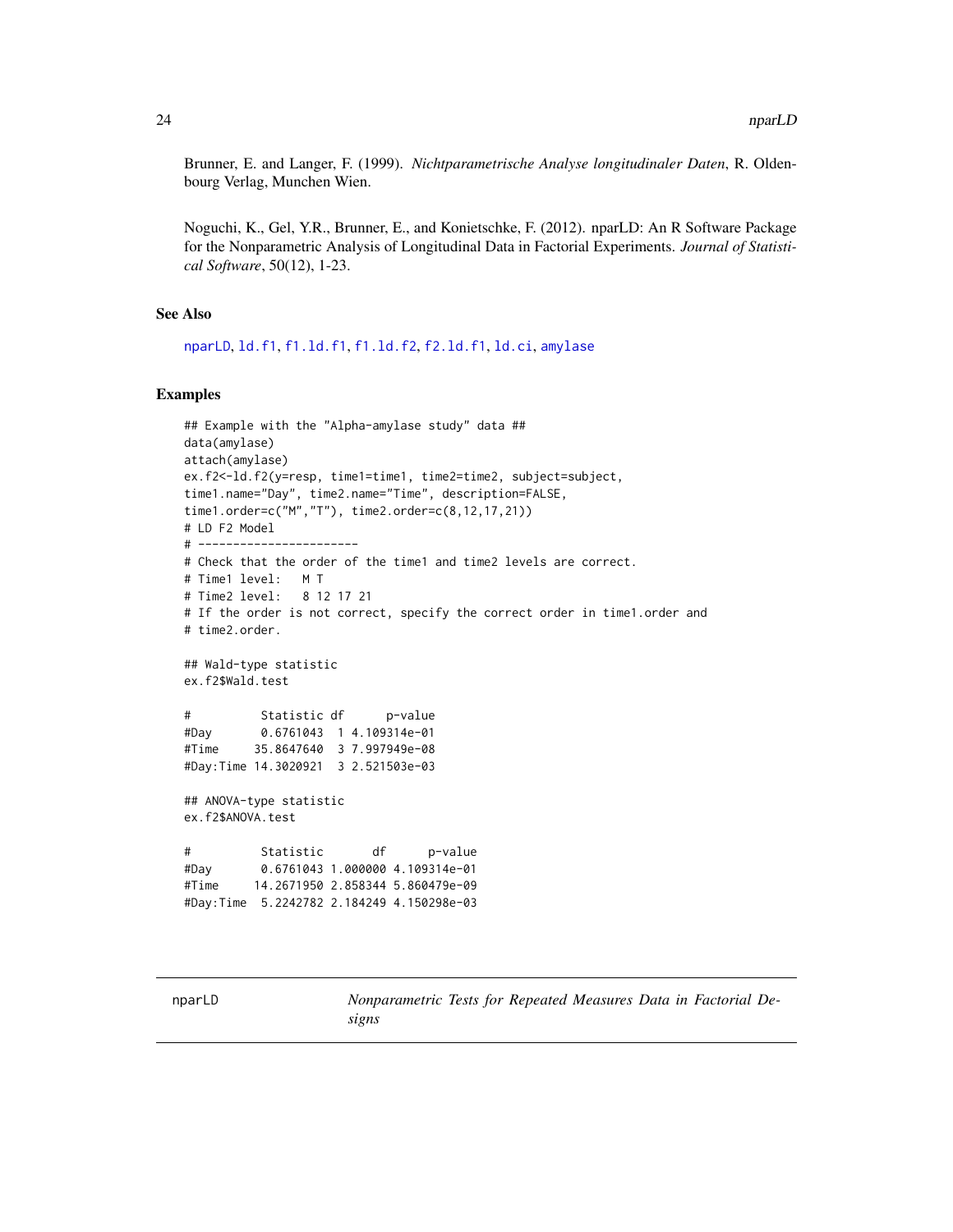#### <span id="page-24-0"></span>nparLD 25

## Description

This function performs several nonparametric tests for the relative treatment effects with global alternatives for repeated measures data in various factorial designs (see Details for the designs). For such data, the Wald-type statistic (WTS) and the ANOVA-type statistic (ATS) are calculated (see On the Test Statistics for details of the test staistics). The methods are available for the LD-F1, LD-F2, F1-LD-F1, F1-LD-F2, and F2-LD-F1 designs.

## Usage

```
nparLD(formula, data=NULL, subject, description=TRUE,
time1.order=NULL, time2.order=NULL, group1.order=NULL, group2.order=NULL,
plot.CI=FALSE, alpha=0.05, show.covariance=FALSE, order.warning=TRUE)
```
## Arguments

| formula         | a model formula object. The left hand side contains the response variable, and<br>the right hand side contains the whole-plot and sub-plot factor variables. The<br>whole-plot and sub-plot factor variables are automatically detected according to<br>the subject variable. |
|-----------------|-------------------------------------------------------------------------------------------------------------------------------------------------------------------------------------------------------------------------------------------------------------------------------|
| data            | a data.frame, list or environment (or object coercible by as .data.frame to a<br>data.frame), containing the variables in formula. Neither a matrix nor an array<br>will be accepted; the default option is NULL.                                                             |
| subject         | the column number in data, the column name in data, or a vector to specify<br>individual subjects.                                                                                                                                                                            |
| description     | an indicator for whether a short description of the output should be shown; the<br>default option is TRUE.                                                                                                                                                                    |
| time1.order     | a character or numeric vector specifying the order of the time1 levels; applicable<br>to all designs.                                                                                                                                                                         |
| time2.order     | a character or numeric vector specifying the order of the time2 levels; applicable<br>to the LD-F2 and F1-LD-F2 designs.                                                                                                                                                      |
| group1.order    | a character or numeric vector specifying the order of the group1 levels; applica-<br>ble to the F1-LD-F1 and F1-LD-F2 designs.                                                                                                                                                |
| group2.order    | a character or numeric vector specifying the order of the group2 levels; applica-<br>ble to the F2-LD-F1 design.                                                                                                                                                              |
| plot.CI         | an indicator for whether a plot of the confidence interval (CI) for the relative<br>treatment effect (RTE) should be shown; the default option is FALSE.                                                                                                                      |
| alpha           | a numeric specifying the significance level of the confidence intervals; the de-<br>fault option is 0.05.                                                                                                                                                                     |
| show.covariance |                                                                                                                                                                                                                                                                               |
|                 | an indicator for whether the covariance matrix should be shown; the default<br>option is FALSE, in which case, NULL is returned.                                                                                                                                              |
| order.warning   | an indicator for whether a short description of the warning regarding the order-<br>ing of factors should be shown; the default option is TRUE.                                                                                                                               |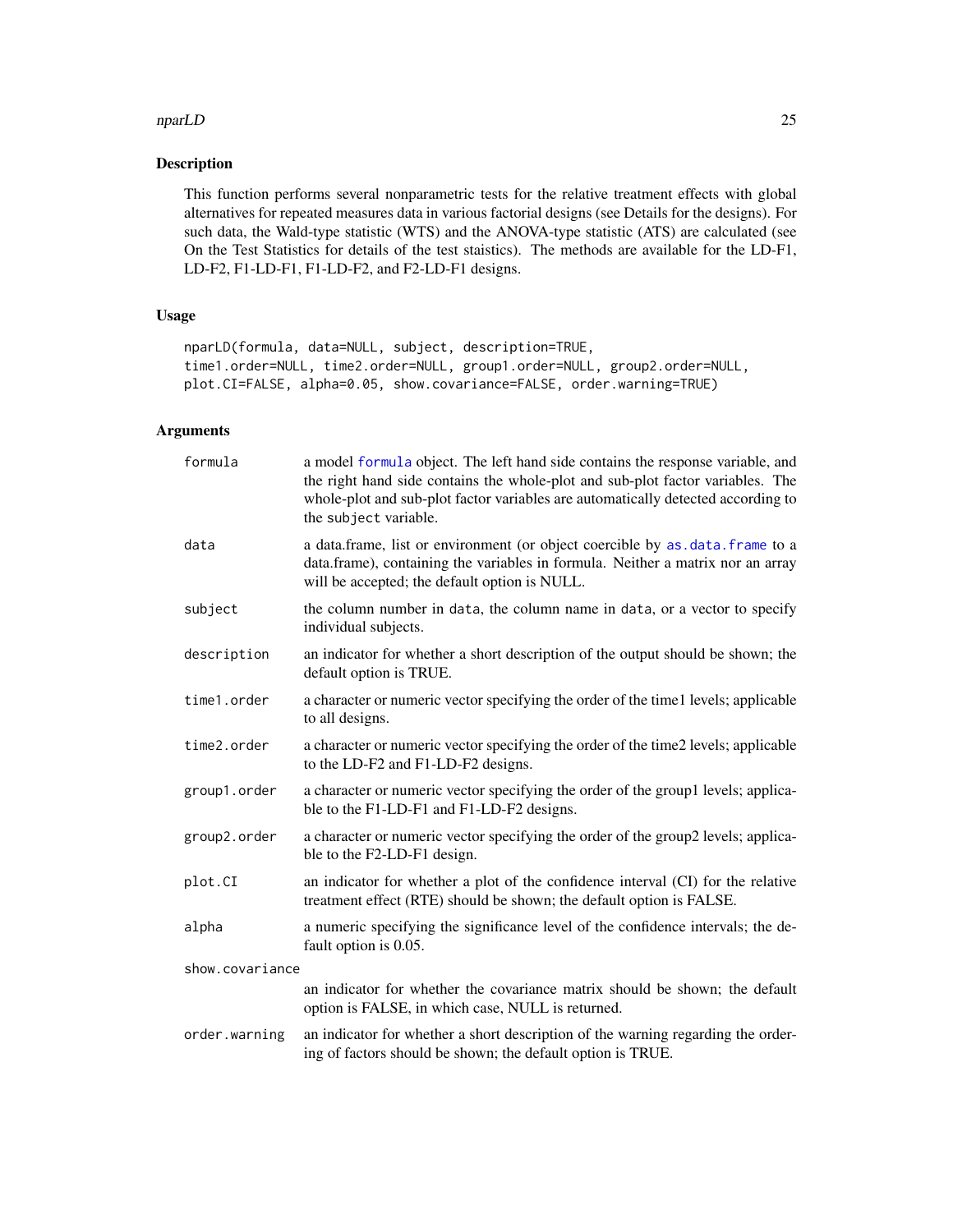#### <span id="page-25-0"></span>Details

The Fx-LD-Fy design refers to the experimental design with x whole-plot factor and y sub-plot factors. A whole-plot (between-subjects) factor refers to a factor effective for each subject at all times. A sub-plot (within-subjects) factor refers to a factor effective at a single time point for all time curves and all subjects. The LD-Fy design refers to the experimental design with no wholeplot factor. See Brunner et al. (2002) for more examples. Also see [print](#page-35-1), [plot](#page-33-1), and [summary](#page-44-1) for summarized outputs.

#### Value

An nparLD class object with the following components.

| <b>RTE</b> | summary of the relative treatment effect (RTE) in a n-by-3 matrix form, where<br>n is the total number of time1, time2, and group levels, and group-time inter-<br>actions; the summary includes the mean of the ranks (RankMeans) in the 1st<br>column, number of observations without counting the repeated measurements<br>within the cell (Nobs) in the 2nd column, and the relative treatment effect (RTE)<br>in the 3rd column. |
|------------|---------------------------------------------------------------------------------------------------------------------------------------------------------------------------------------------------------------------------------------------------------------------------------------------------------------------------------------------------------------------------------------------------------------------------------------|
| Wald.test  | the test statistic, the degrees of freedom (df) of the central chi-squared distribu-<br>tion, and the corresponding p-value of the Wald-type test.                                                                                                                                                                                                                                                                                    |
| ANOVA.test | the test statistic, the numerator degrees of freedom (df) of the central F distribu-<br>tion, and the corresponding p-value of the ANOVA-type test; the denominator<br>degrees of freedom is set to infinity.                                                                                                                                                                                                                         |
| covariance | the covariance matrix.                                                                                                                                                                                                                                                                                                                                                                                                                |
| Conf.Int   | the (pointwise) $100(1$ -alpha) percent confidence intervals. See 1d c i for details.                                                                                                                                                                                                                                                                                                                                                 |
| $\ddots$   | Other function-specific outputs. For example, ANOVA. test. mod. Box which is<br>applicable to designs with whole-plot factor(s).                                                                                                                                                                                                                                                                                                      |

## On the Test Statistics

Although we provide both Wald-type statistic (WTS, see Wald.test) and ANOVA-type statistic with the denominator degrees of freedom set to infinity (ATS, see ANOVA.test), ATS is typically preferred to WTS as it requires less assumptions on the covariance matrix and it has superior small sample performances. Moreover, for the main effects and interactions involving only the whole-plot factors, the modified ANOVA-type statistic with Box (1954) approximation (ANOVA. test. mod. Box) is preferred to ATS. See Brunner et al. (2002) for more details.

#### Author(s)

Kimihiro Noguchi, Karthinathan Thangavelu, Frank Konietschke, Yulia Gel, Edgar Brunner

#### References

Box, G.E.P. (1954). Some theorems on quadratic forms applied in the study of analysis of variance problems, I. Effect of inequality of variance in the one-way classification. *Annals of Mathematical Statistics*, 25, 290-302.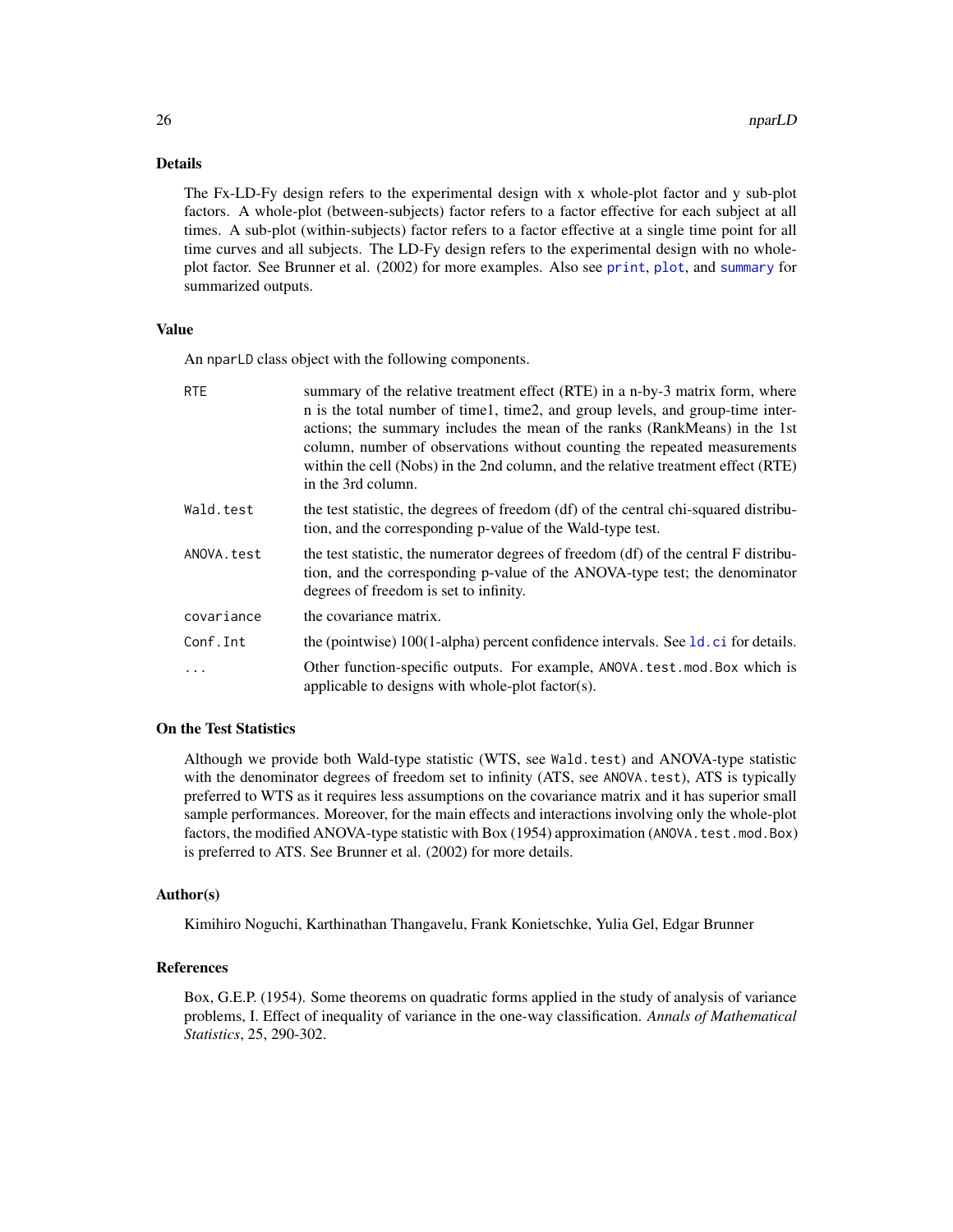<span id="page-26-0"></span>Brunner, E., Domhof, S., and Langer, F. (2002). *Nonparametric Analysis of Longitudinal Data in Factorial Experiments*, Wiley, New York.

Brunner, E. and Langer, F. (1999). *Nichtparametrische Analyse longitudinaler Daten*, R. Oldenbourg Verlag, Munchen Wien.

Noguchi, K., Gel, Y.R., Brunner, E., and Konietschke, F. (2012). nparLD: An R Software Package for the Nonparametric Analysis of Longitudinal Data in Factorial Experiments. *Journal of Statistical Software*, 50(12), 1-23.

## See Also

```
ld.f1, ld.f2, f1.ld.f1, f1.ld.f2, f2.ld.f1, ld.ci, amylase, edema, shoulder, tree, panic,
panic2, plasma, dental, rat, respiration, print, plot, summary
```

```
## Example with the "Panic disorder study I" data (LD-F1 design) ##
data(panic)
ex.f1.np<-nparLD(resp~time, data=panic, subject="subject", description=FALSE)
# LD F1 Model
# -----------------------
# Check that the order of the time level is correct.
# Time level: 0 2 4 6 8
# If the order is not correct, specify the correct order in time.order.
ex.f1.np$Wald.test
# Statistic df p-value
#time 126.6946 4 1.9822e-26
ex.f1.np$ANOVA.test
# Statistic df p-value
#time 36.93664 2.234135 1.975781e-18
## Example with the "Alpha-amylase study" data (LD-F2 design) ##
data(amylase)
ex.f2.np<-nparLD(resp~time1*time2, data=amylase, subject="subject", description=FALSE)
# LD F2 Model
# -----------------------
# Check that the order of the time1 and time2 levels are correct.
# Time1 level: M T
# Time2 level: 8 12 17 21
# If the order is not correct, specify the correct order in time1.order or
# time2.order.
ex.f2.np$Wald.test
# Statistic df p-value
#time1 0.6761043 1 4.109314e-01
#time2 35.8647640 3 7.997949e-08
#time1:time2 14.3020921 3 2.521503e-03
```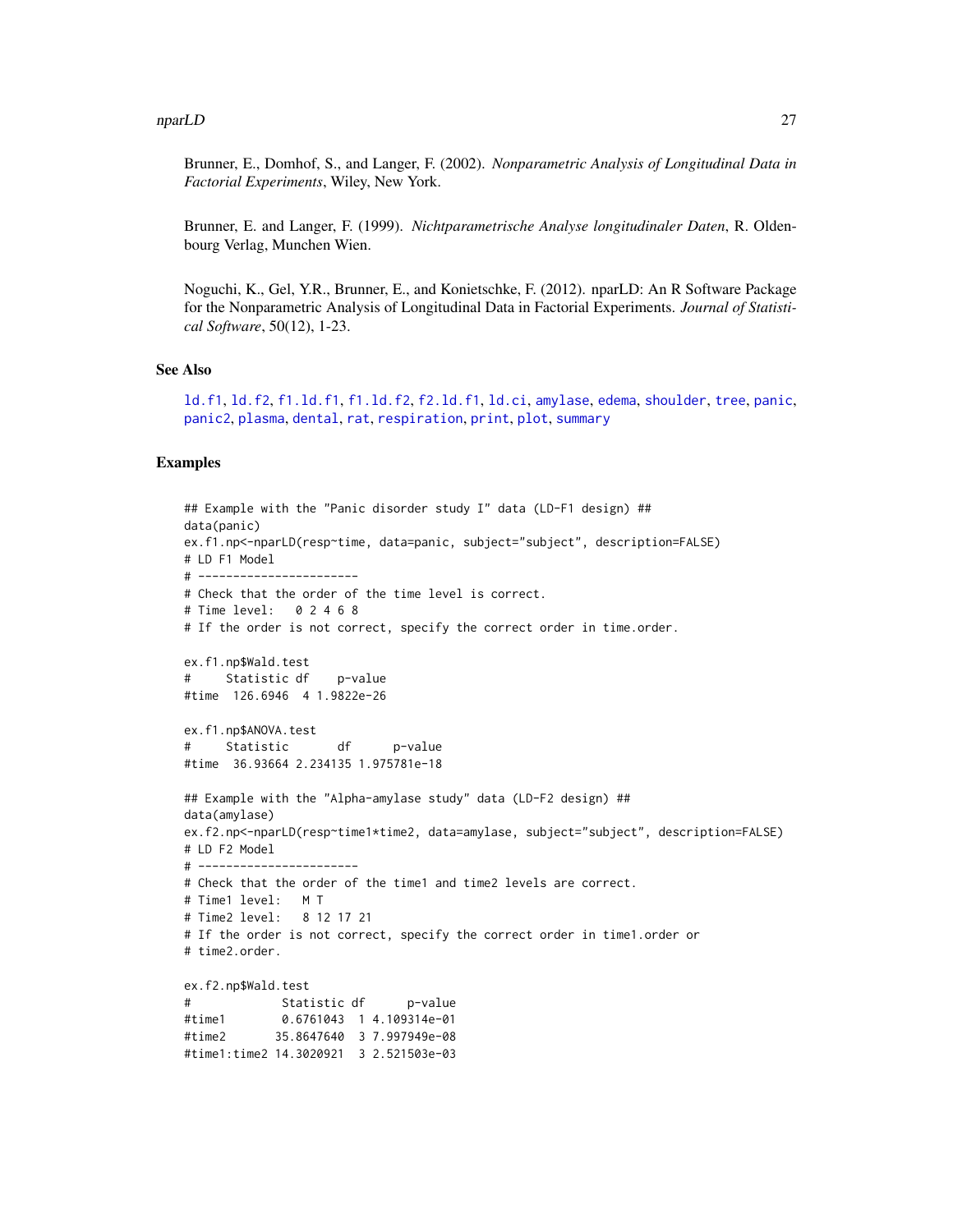```
ex.f2.np$ANOVA.test
# Statistic df p-value
#time1 0.6761043 1.000000 4.109314e-01
#time2 14.2671950 2.858344 5.860479e-09
#time1:time2 5.2242782 2.184249 4.150298e-03
## Example with the "Vitality of treetops" data (F1-LD-F1 design) ##
data(tree)
ex.f1f1.np<-nparLD(resp~time*group, data=tree, subject="subject",
description=FALSE)
# F1 LD F1 Model
# -----------------------
# Check that the order of the time and group levels are correct.
# Time level: 1 2 3 4
# Group level: D2 D0 D1
# If the order is not correct, specify the correct order in time.order or
# group.order.
ex.f1f1.np$Wald.test
# Statistic df p-value
#group 4.510037 2 1.048716e-01
#time 58.061097 3 1.525356e-12
#group:time 14.819966 6 2.170415e-02
ex.f1f1.np$ANOVA.test
# Statistic df p-value
#group 2.352854 1.968147 9.601181e-02
#time 21.389142 2.729147 8.210954e-13
#group:time 3.113632 5.346834 6.768732e-03
ex.f1f1.np$ANOVA.test.mod.Box
# Statistic df1 df2 p-value
#group 2.352854 1.968147 64.3979 0.1040525
## Example with the "Postoperative edema" data (F1-LD-F2 design) ##
data(edema)
ex.f1f2.np<-nparLD(resp~group*time1*time2, data=edema, subject="subject",
description=FALSE)
# F1 LD F2 Model
# -----------------------
# Check that the order of the time1, time2, and group levels are correct.
# Time1 level: Healthy Operated
# Time2 level: -1 1 3 5
# Group level: Drug Placebo
# If the order is not correct, specify the correct order in time1.order,
# time2.order, or group.order.
ex.f1f2.np$Wald.test
# Statistic df p-value
#group 1.0725762 1 3.003643e-01
#time1 25.8758257 1 3.641005e-07
#time2 36.8857947 3 4.864630e-08
```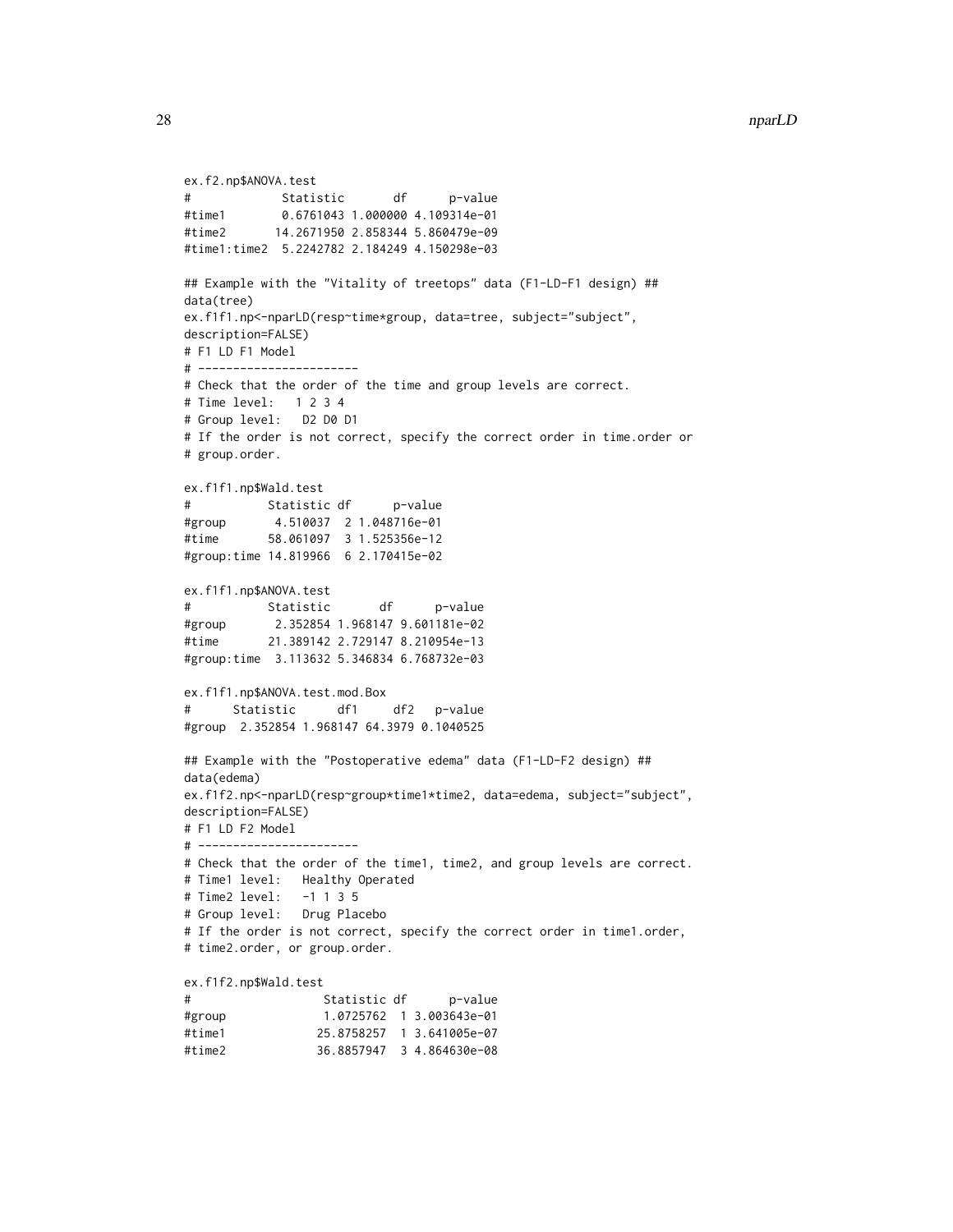nparLD 29

```
#group:time1 0.3304448 1 5.653973e-01
#time2:time1 47.3460508 3 2.933702e-10
#group:time2 5.3048189 3 1.507900e-01
#group:time1:time2 1.6581652 3 6.462743e-01
ex.f1f2.np$ANOVA.test
# Statistic df p-value
#group 1.0725762 1.000000 3.003643e-01
#time1 25.8758257 1.000000 3.641005e-07
#time2 11.0630080 2.699667 9.661602e-07
#group:time1 0.3304448 1.000000 5.653973e-01
#time2:time1 15.1854889 2.630202 6.184646e-09
#group:time2 1.3342605 2.699667 2.625538e-01
#group:time1:time2 0.7170325 2.630202 5.242367e-01
## Example with the "Shoulder tip pain study" data (F2-LD-F1 design) ##
data(shoulder)
ex.f2f1.np<-nparLD(resp~time*group1*group2, data=shoulder, subject="subject",
description=FALSE)
# F2 LD F1 Model
# -----------------------
# Check that the order of the time, group1, and group2 levels are correct.
# Time level: 1 2 3 4 5 6
# Group1 level: Y N
# Group2 level: F M
# If the order is not correct, specify the correct order in time.order,
# group1.order, or group2.order.
#
#
# Warning(s):
# The covariance matrix is singular.
ex.f2f1.np$Wald.test
# Statistic df p-value
#group1 16.40129021 1 5.125033e-05
#group2 0.04628558 1 8.296575e-01
#time 16.34274332 5 5.930698e-03
#group1:group2 0.03583558 1 8.498554e-01
#group1:time 27.51450085 5 4.527996e-05
#group2:time 12.37903186 5 2.994753e-02
#group1:group2:time 5.11864769 5 4.015727e-01
ex.f2f1.np$ANOVA.test
# Statistic df p-value
#group1 16.40129021 1.000000 5.125033e-05
#group2 0.04628558 1.000000 8.296575e-01
#time 3.38218704 2.700754 2.120366e-02
#group1:group2 0.03583558 1.000000 8.498554e-01
#group1:time 3.71077200 2.700754 1.398190e-02
#group2:time 1.14434841 2.700754 3.272967e-01
#group1:group2:time 0.43755394 2.700754 7.054255e-01
```
ex.f2f1.np\$ANOVA.test.mod.Box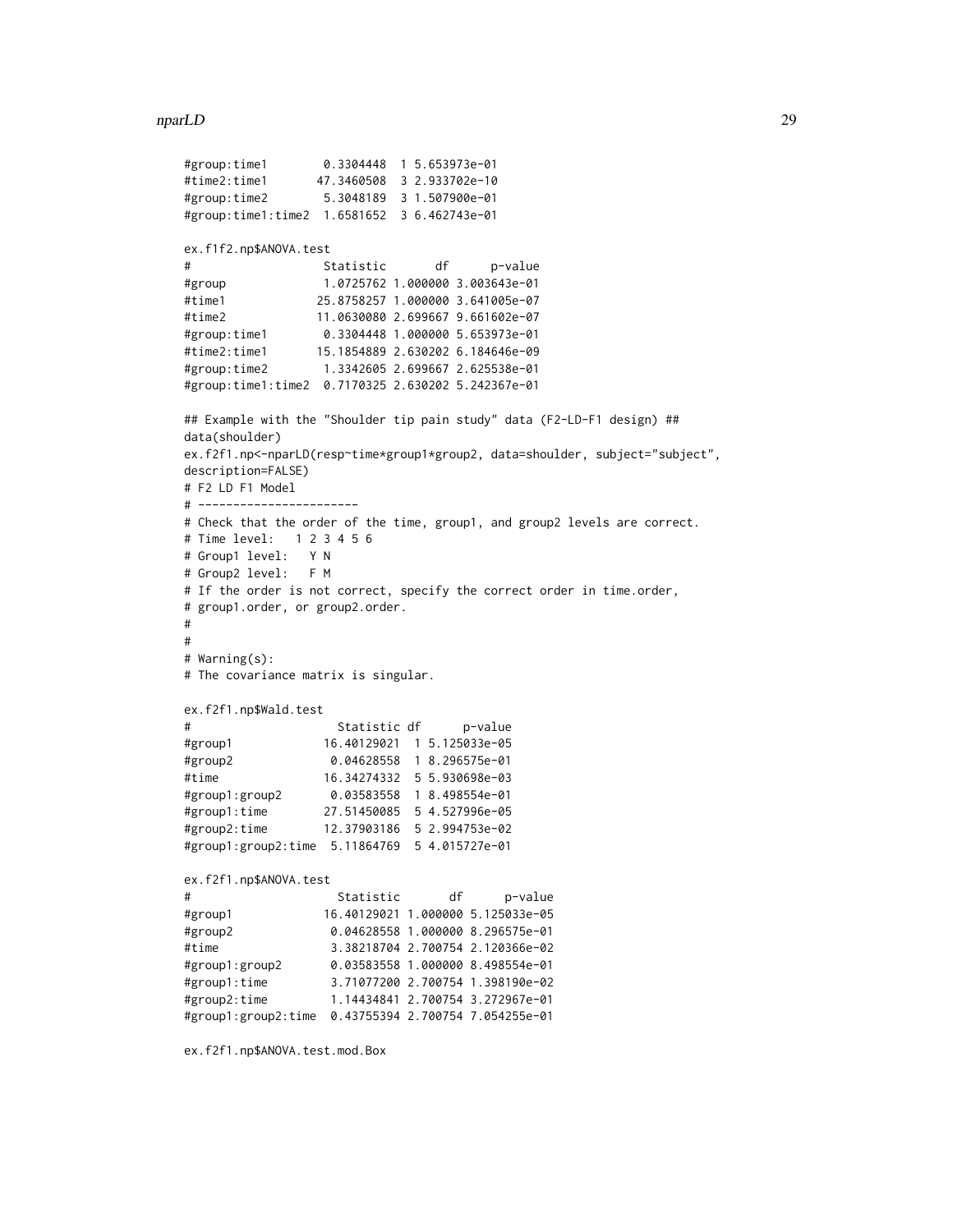```
# Statistic df1 df2 p-value
#group1 16.40129021 1 21.86453 0.0005395379
#group2 0.04628558 1 21.86453 0.8316516274
#group1:group2 0.03583558 1 21.86453 0.8516017168
```
panic *Panic disorder study I*

#### **Description**

Measurements of the degree of illness on a CGI scale for a group of patients suffering from panic disorder and agoraphobia.

#### Usage

data(panic)

### Format

Longitudinal data of 16 patients with CGI scores taken on 5 occasions.

#### Details

A group of 16 patients from panic disorder and agoraphobia were treated with anti-depressant imipramin over a period of eight weeks. Measurements on a discrete scale of scores between 2 and 8 were taken (2=not ill through 8=extremely ill) on 5 occasions (0=baseline, 2=after two weeks, 4=after four weeks,...).

## References

Brunner, E., Domhof, S., and Langer, F. (2002). *Nonparametric Analysis of Longitudinal Data in Factorial Experiments*, Wiley, New York.

Brunner, E. and Langer, F. (1999). *Nichtparametrische Analyse longitudinaler Daten*, R. Oldenbourg Verlag, Munchen Wien.

Noguchi, K., Gel, Y.R., Brunner, E., and Konietschke, F. (2012). nparLD: An R Software Package for the Nonparametric Analysis of Longitudinal Data in Factorial Experiments. *Journal of Statistical Software*, 50(12), 1-23.

#### Examples

```
## Analysis using LD-F1 design ##
data(panic)
attach(panic)
w.pat<-c(5,4,3,2,5)
ex.f1<-ld.f1(y=resp, time=time, subject=subject, w.pat=w.pat, time.name="Week",
description=FALSE)
```
<span id="page-29-0"></span>30 panic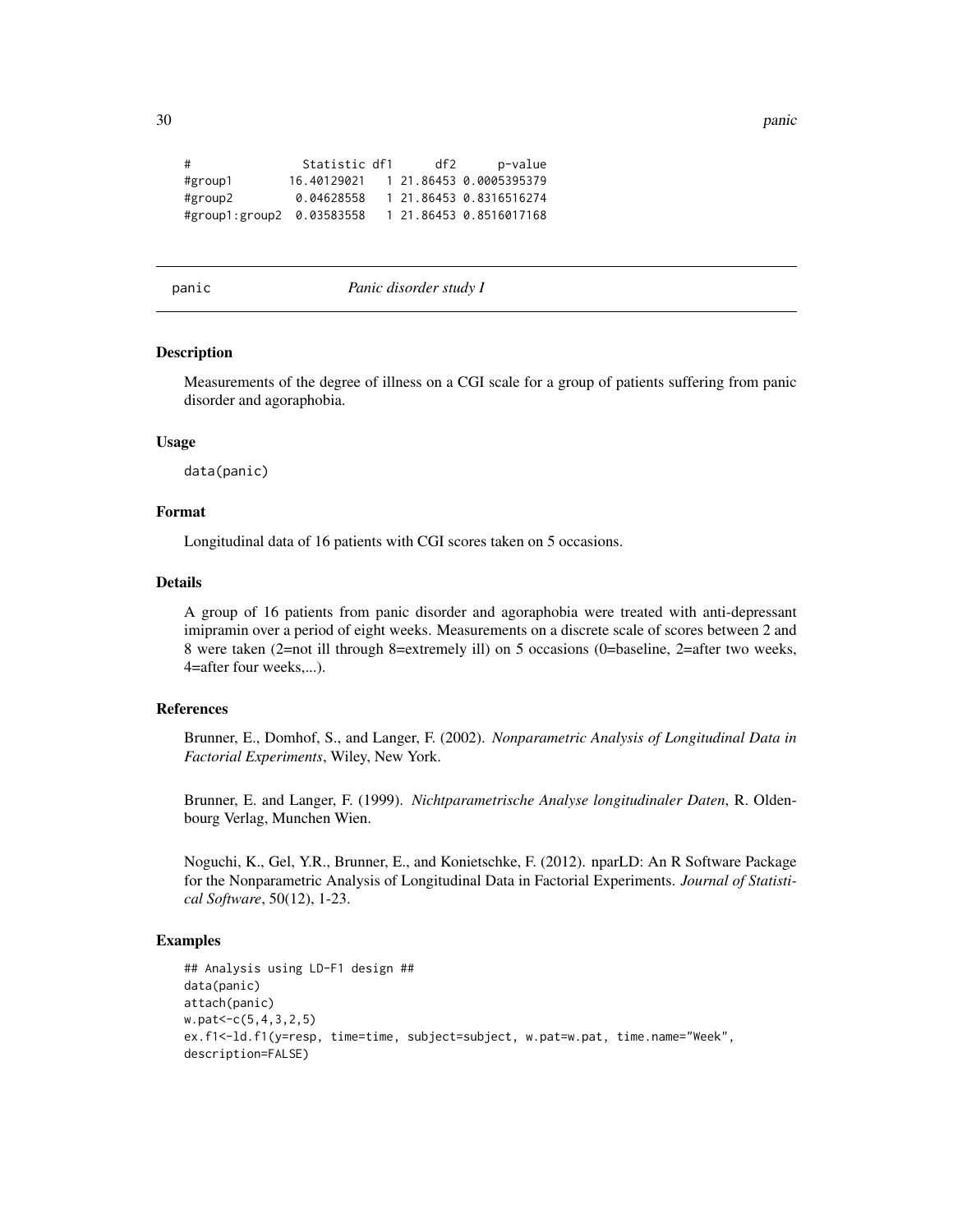#### <span id="page-30-0"></span> $panic2$  31

```
# LD F1 Model
# -----------------------
# Check that the order of the time level is correct.
# Time level: 0 2 4 6 8
# If the order is not correct, specify the correct order in time.order.
## Wald-type statistic
ex.f1$Wald.test
# Statistic df p-value
#Week 126.6946 4 1.9822e-26
## ANOVA-type statistic
ex.f1$ANOVA.test
# Statistic df p-value
#Week 36.93664 2.234135 1.975781e-18
```
<span id="page-30-1"></span>

#### panic2 *Panic disorder study II*

#### Description

Measurements of the degree of illness on a P&A scale for a group of patients suffering from panic disorder with or without agoraphobia.

## Usage

data(panic2)

### Format

Longitudinal data of 37 patients with P&A scores taken on 5 occasions.

## Details

A group of 37 patients with a panic disorder with/without agoraphobia was treated with antidepressant imipramin over a period of eight weeks. The severity of the panic disorder was determined at five different occasions in increments of two weeks (0=baseline, 2=after two weeks, 4=after four weeks,...) using the new P&A scale (Bandelow, 1995, 1999), a discrete scale assigning to each patient a value between 0 and 52. Aim of this study was to determine whether a patient's improvement as measured by the P&A scale was different depending on whether or not the patient suffered from agoraphobia (w=with agoraphobia, wo=without agoraphobia).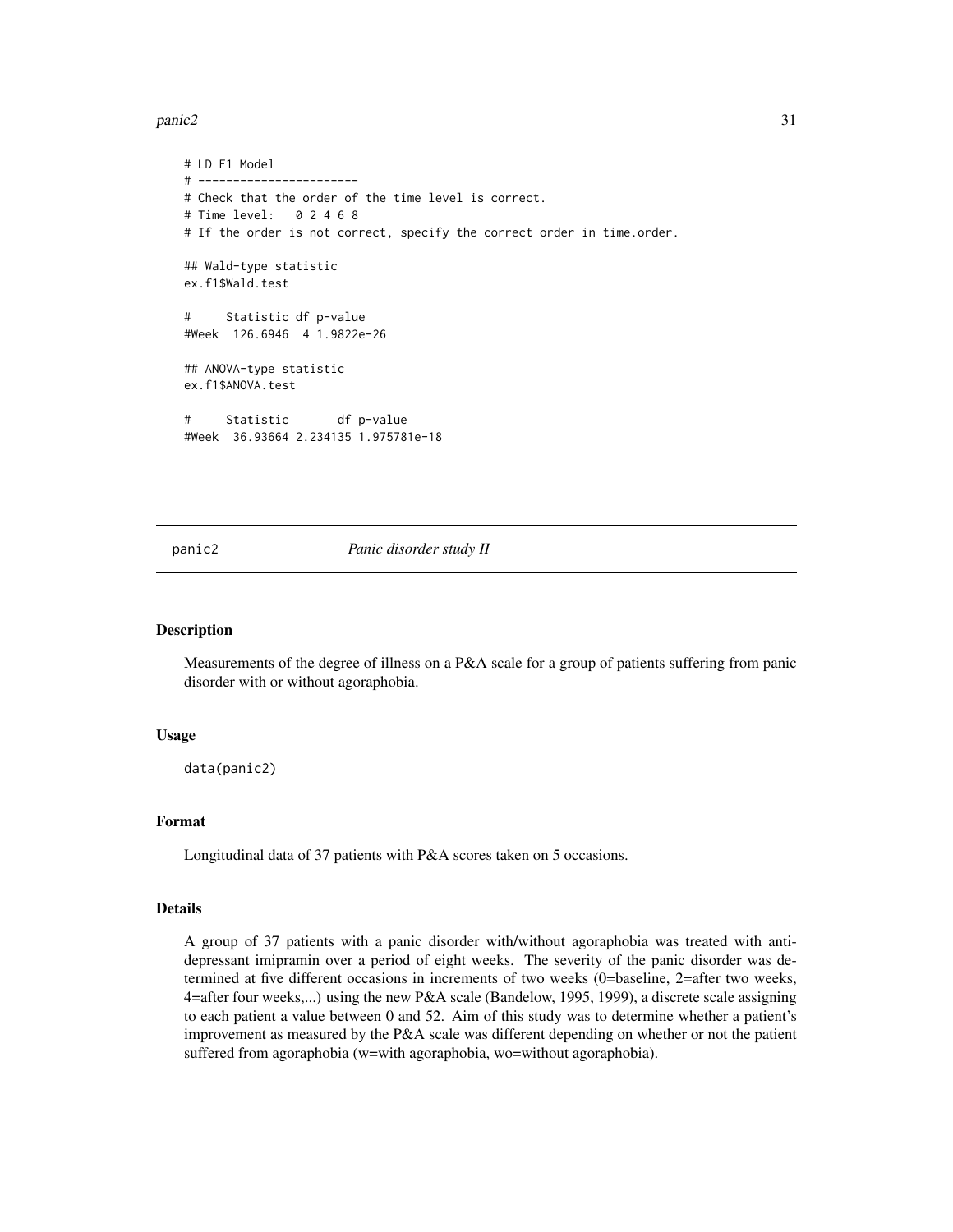#### References

Bandelow, B. (1995). Assessing the efficacy of treatments for panic disorder and agoraphobia, II. The Panic and Agoraphobia Scale. *International Journal of Clinical Psychopharmacology* 10, 73 2.

Bandelow, B. (1999). *Panic and Agoraphobia Scale (PAS)*. Hogrefe & Huber, Goettingen.

Brunner, E., Domhof, S., and Langer, F. (2002). *Nonparametric Analysis of Longitudinal Data in Factorial Experiments*, Wiley, New York.

Brunner, E. and Langer, F. (1999). *Nichtparametrische Analyse longitudinaler Daten*, R. Oldenbourg Verlag, Munchen Wien.

Noguchi, K., Gel, Y.R., Brunner, E., and Konietschke, F. (2012). nparLD: An R Software Package for the Nonparametric Analysis of Longitudinal Data in Factorial Experiments. *Journal of Statistical Software*, 50(12), 1-23.

```
## Analysis using F1-LD-F1 design ##
data(panic2)
attach(panic2)
w.t < -c(1:5)w.g < -c(1:2)w.path <-rbind(c(1:5), c(1:5))
ex.f1f1.2<-f1.ld.f1(y=resp, time=time, group=group, subject=subject, w.pat=w.pat,
w.t=w.t, w.g=w.g, time.name="Week", group.name="Agoraphobia", description=FALSE)
# F1 LD F1 Model
# -----------------------
# Check that the order of the time and group levels are correct.
# Time level: 0 2 4 6 8
# Group level: w wo
# If the order is not correct, specify the correct order in time.order or
# group.order.
## Wald-type statistic
ex.f1f1.2$Wald.test
# Statistic df p-value
#Agoraphobia 8.427367 1 3.696152e-03
#Week 119.793400 4 5.912722e-25
#Agoraphobia:Week 13.493440 4 9.100275e-03
## ANOVA-type statistic
ex.f1f1.2$ANOVA.test
# Statistic df p-value
#Agoraphobia 8.427367 1.000000 3.696152e-03
#Week 32.089272 2.693506 7.109822e-19
#Agoraphobia:Week 1.751998 2.693506 1.599706e-01
```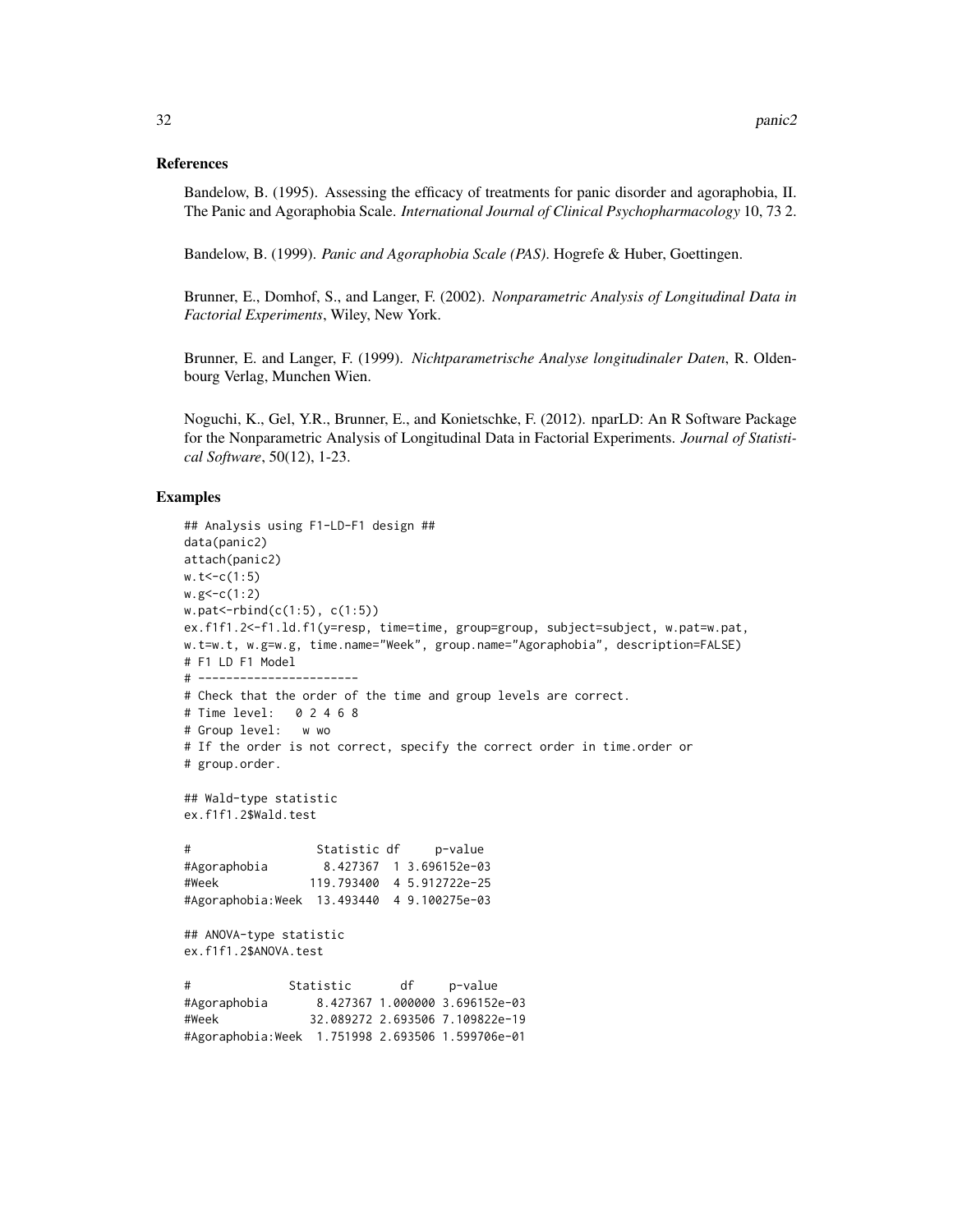#### <span id="page-32-0"></span>plasma 33

## ANOVA-type statistic for the whole-plot factor ex.f1f1.2\$ANOVA.test.mod.Box # Statistic df1 df2 p-value #Agoraphobia 8.427367 1 28.62587 0.007044246

<span id="page-32-1"></span>

#### plasma *Plasma-renin study*

#### Description

Measurements of the plasma-renin activity (PRA) (in ng/ml/h) for agroup of healthy non-smokers aged 21-30 years

#### Usage

data(plasma)

#### Format

Longitudinal data of 49 subjects with PRA measurements taken on 5 occasions.

#### Details

In a randomized, controlled study of 49 subjects (healthy non-smokers, aged 21-30 years) 750 ml of blood was removed and replaced with 1000 ml of a physiological electrolyte solution, together with one of four drugs (propanolol: 10 subjects, dobutamine: 13 subjects, fenoterol: 13 subjects, placebo: 13 subjects). Three of the original 13 subjects in the propanolol group fell ill and were unable to continue their participation in the study. The plasma-renin activity (PRA) was measured on five occasions (after 0, 2, 6, 8, 12 hours) and determined by means of blood test. One of the aims of the study was to analyze the extent to which PRA was increased or reduced by the drug.

## References

Brunner, E., Domhof, S., and Langer, F. (2002). *Nonparametric Analysis of Longitudinal Data in Factorial Experiments*, Wiley, New York.

Brunner, E. and Langer, F. (1999). *Nichtparametrische Analyse longitudinaler Daten*, R. Oldenbourg Verlag, Munchen Wien.

Noguchi, K., Gel, Y.R., Brunner, E., and Konietschke, F. (2012). nparLD: An R Software Package for the Nonparametric Analysis of Longitudinal Data in Factorial Experiments. *Journal of Statistical Software*, 50(12), 1-23.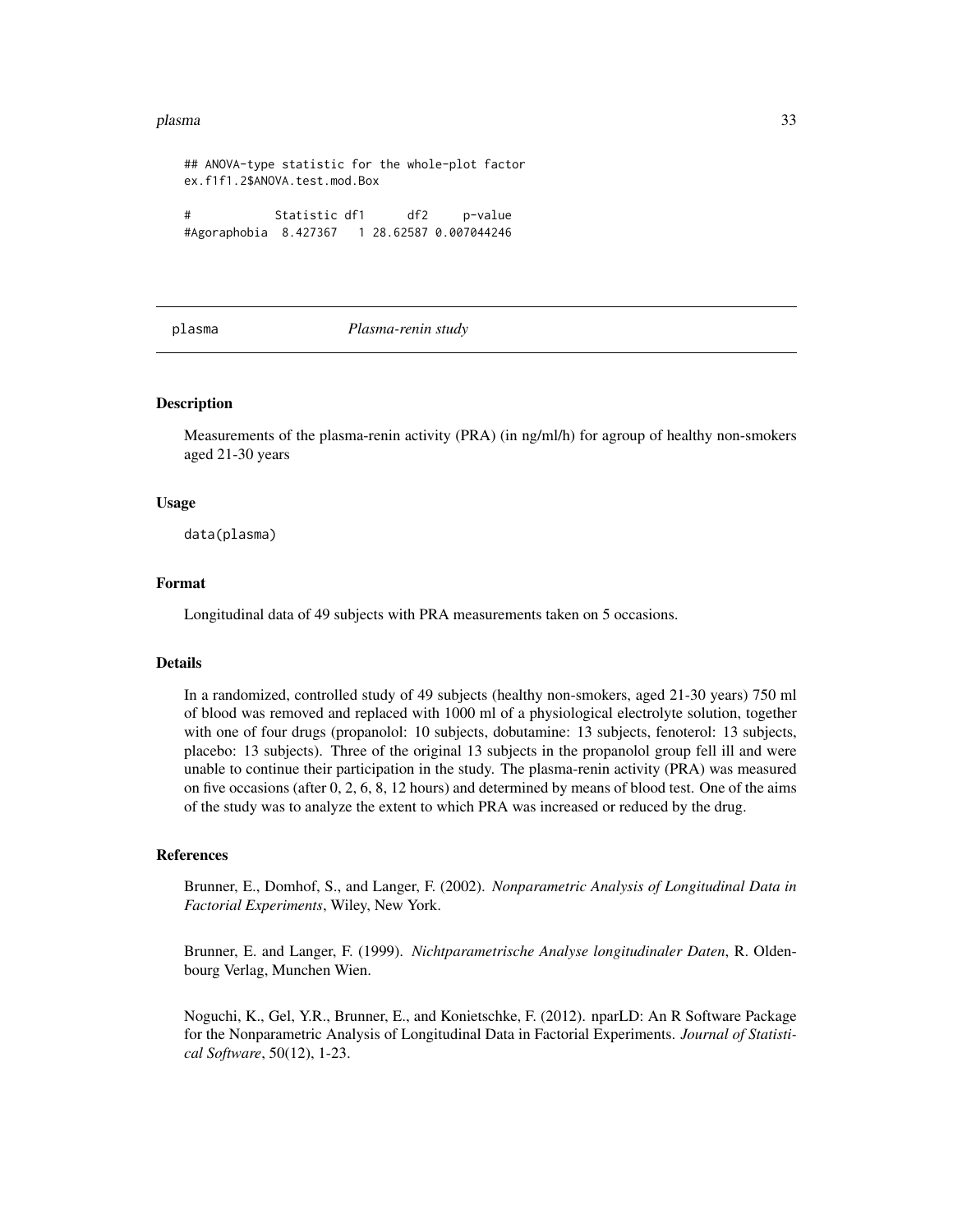## Examples

```
## Analysis using F1-LD-F1 design ##
data(plasma)
attach(plasma)
w.t < -c(1:5)w.g < -c(1:4)w.pat<-rbind(c(1:5), c(1:5), c(1:5), c(1:5))
ex.f1f1.3<-f1.ld.f1(y=resp, time=time, group=group, subject=subject,
w.pat=w.pat, w.t=w.t, w.g=w.g, time.name="Hour", group.name="Drug",
description=FALSE)
# F1 LD F1 Model
# -----------------------
# Check that the order of the time and group levels are correct.
# Time level: 0 2 6 8 12
# Group level: Propanolol Dobutamine Fenoterol Placebo
# If the order is not correct, specify the correct order in time.order or
# group.order.
## Wald-type statistic
ex.f1f1.3$Wald.test
# Statistic df p-value
#Drug 128.6257 3 1.069606e-27
#Hour 235.4921 4 8.672886e-50
#Drug:Hour 163.9275 12 8.307977e-29
## ANOVA-type statistic
ex.f1f1.3$ANOVA.test
# Statistic df p-value
#Drug 23.74689 2.610248 1.113276e-13
#Hour 53.66771 3.108207 7.870535e-36
#Drug:Hour 16.03977 7.778431 2.488143e-23
## ANOVA-type statistic for the whole-plot factor
ex.f1f1.3$ANOVA.test.mod.Box
# Statistic df1 df2 p-value
#Drug 23.74689 2.610248 38.76767 2.207969e-08
```
plot.nparLD *Plot for nparLD*

## <span id="page-33-1"></span>Description

This function displays the plot of the relative treatment effect (RTE) at each time point with the corresponding pointwise confidence interval from [nparLD](#page-23-1).

<span id="page-33-0"></span>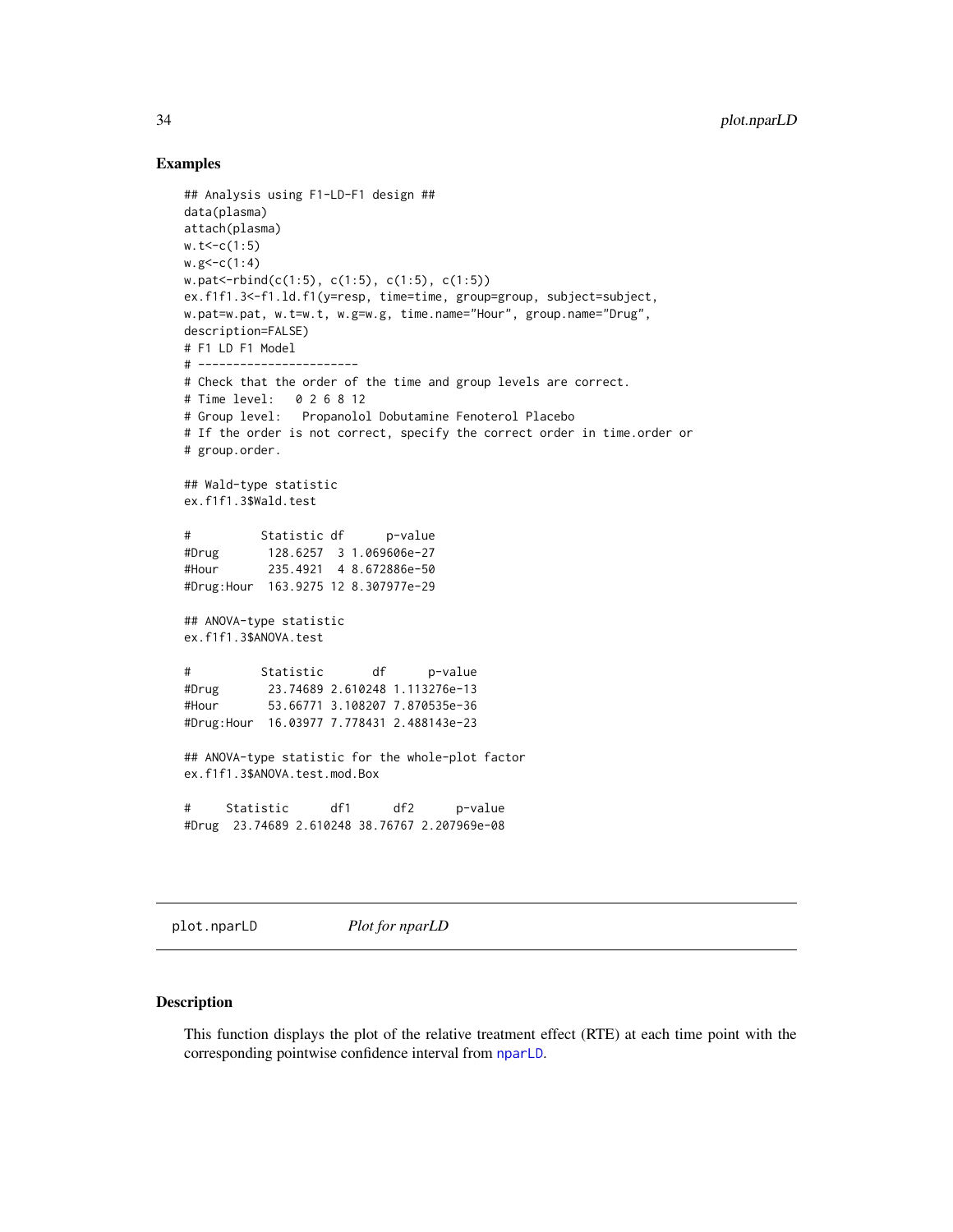## <span id="page-34-0"></span>plot.nparLD 35

#### Usage

```
## S3 method for class 'nparLD'
plot(x, \ldots)
```
#### Arguments

| X        | an nparLD class object generated by nparLD (see examples). |
|----------|------------------------------------------------------------|
| $\cdots$ | further arguments passed to or from other methods.         |

#### Details

The Fx-LD-Fy design refers to the experimental design with x whole-plot factor and y sub-plot factors. A whole-plot (between-subjects) factor refers to a factor effective for each subject at all times. A sub-plot (within-subjects) factor refers to a factor effective at a single time point for all time curves and all subjects. The LD-Fy design refers to the experimental design with no whole-plot factor. See Brunner et al. (2002) for more examples.

## Value

A list with the following numeric components.

| <b>RTE</b> | summary of the relative treatment effect (RTE) in a n-by-3 matrix form, where<br>n is the total number of time1, time2, and group levels, and group-time inter-<br>actions; the summary includes the mean of the ranks (RankMeans) in the 1st<br>column, number of observations without counting the repeated measurements<br>within the cell (Nobs) in the 2nd column, and the relative treatment effect (RTE)<br>in the 3rd column. |
|------------|---------------------------------------------------------------------------------------------------------------------------------------------------------------------------------------------------------------------------------------------------------------------------------------------------------------------------------------------------------------------------------------------------------------------------------------|
| Wald.test  | the test statistic, the degrees of freedom (df) of the central chi-squared distribu-<br>tion, and the corresponding p-value of the Wald-type test.                                                                                                                                                                                                                                                                                    |
| ANOVA.test | the test statistic, the numerator degrees of freedom (df) of the central F distribu-<br>tion, and the corresponding p-value of the ANOVA-type test; the denominator<br>degrees of freedom is set to infinity.                                                                                                                                                                                                                         |
| covariance | the covariance matrix.                                                                                                                                                                                                                                                                                                                                                                                                                |
| Conf.Int   | the (pointwise) 100(1-alpha) percent confidence intervals. See 1d. ci for details.                                                                                                                                                                                                                                                                                                                                                    |
| .          | Other function-specific outputs. For example, ANOVA. test. mod. Box which is<br>applicable to designs with whole-plot factor(s).                                                                                                                                                                                                                                                                                                      |

#### On the Test Statistics

Although we provide both Wald-type statistic (WTS, see Wald.test) and ANOVA-type statistic with the denominator degrees of freedom set to infinity (ATS, see ANOVA.test), ATS is typically preferred to WTS as it requires less assumptions on the covariance matrix and it has superior small sample performances. Moreover, for the main effects and interactions involving only the whole-plot factors, the modified ANOVA-type statistic with Box (1954) approximation (ANOVA.test.mod.Box) is preferred to ATS. See Brunner et al. (2002) for more details.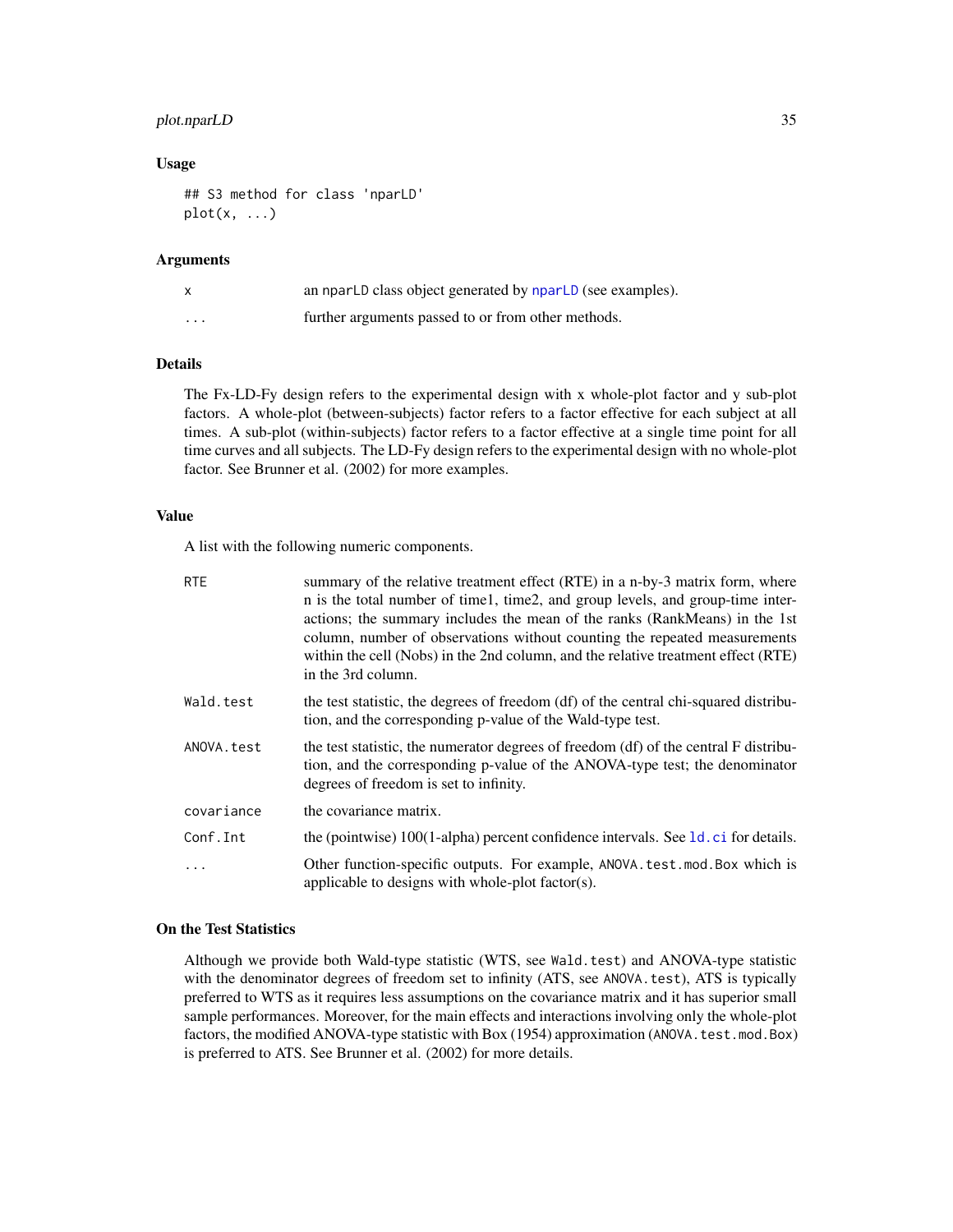#### <span id="page-35-0"></span>Author(s)

Kimihiro Noguchi, Karthinathan Thangavelu, Frank Konietschke, Yulia Gel, Edgar Brunner

#### References

Box, G.E.P. (1954). Some theorems on quadratic forms applied in the study of analysis of variance problems, I. Effect of inequality of variance in the one-way classification. *Annals of Mathematical Statistics*, 25, 290-302.

Brunner, E., Domhof, S., and Langer, F. (2002). *Nonparametric Analysis of Longitudinal Data in Factorial Experiments*, Wiley, New York.

Brunner, E. and Langer, F. (1999). *Nichtparametrische Analyse longitudinaler Daten*, R. Oldenbourg Verlag, Munchen Wien.

Noguchi, K., Gel, Y.R., Brunner, E., and Konietschke, F. (2012). nparLD: An R Software Package for the Nonparametric Analysis of Longitudinal Data in Factorial Experiments. *Journal of Statistical Software*, 50(12), 1-23.

#### See Also

[nparLD](#page-23-1), [ld.f1](#page-18-1), [ld.f2](#page-21-1), [f1.ld.f1](#page-6-1), [f1.ld.f2](#page-9-1), [f2.ld.f1](#page-12-1), [ld.ci](#page-16-1), [amylase](#page-1-1), [edema](#page-4-1), [shoulder](#page-42-1), [tree](#page-46-1), [panic](#page-29-1), [panic2](#page-30-1), [plasma](#page-32-1), [dental](#page-2-1), [rat](#page-37-1), [respiration](#page-39-1)

## Examples

```
## Example with the "Panic disorder study I" data (LD-F1 design) ##
data(panic)
ex.f1.np<-nparLD(resp~time, data=panic, subject="subject", description=FALSE,
order.warning=FALSE)
plot.nparLD(ex.f1.np)
```
print.nparLD *Simple Summary for nparLD*

## <span id="page-35-1"></span>**Description**

This function prints out a simple summary of the object returned by the function [nparLD](#page-23-1). The summary includes the model, the corresponding formula, the Wald-type statistic (WTS), and the ANOVA-type statistic (ATS).

#### Usage

```
## S3 method for class 'nparLD'
print(x, \ldots)
```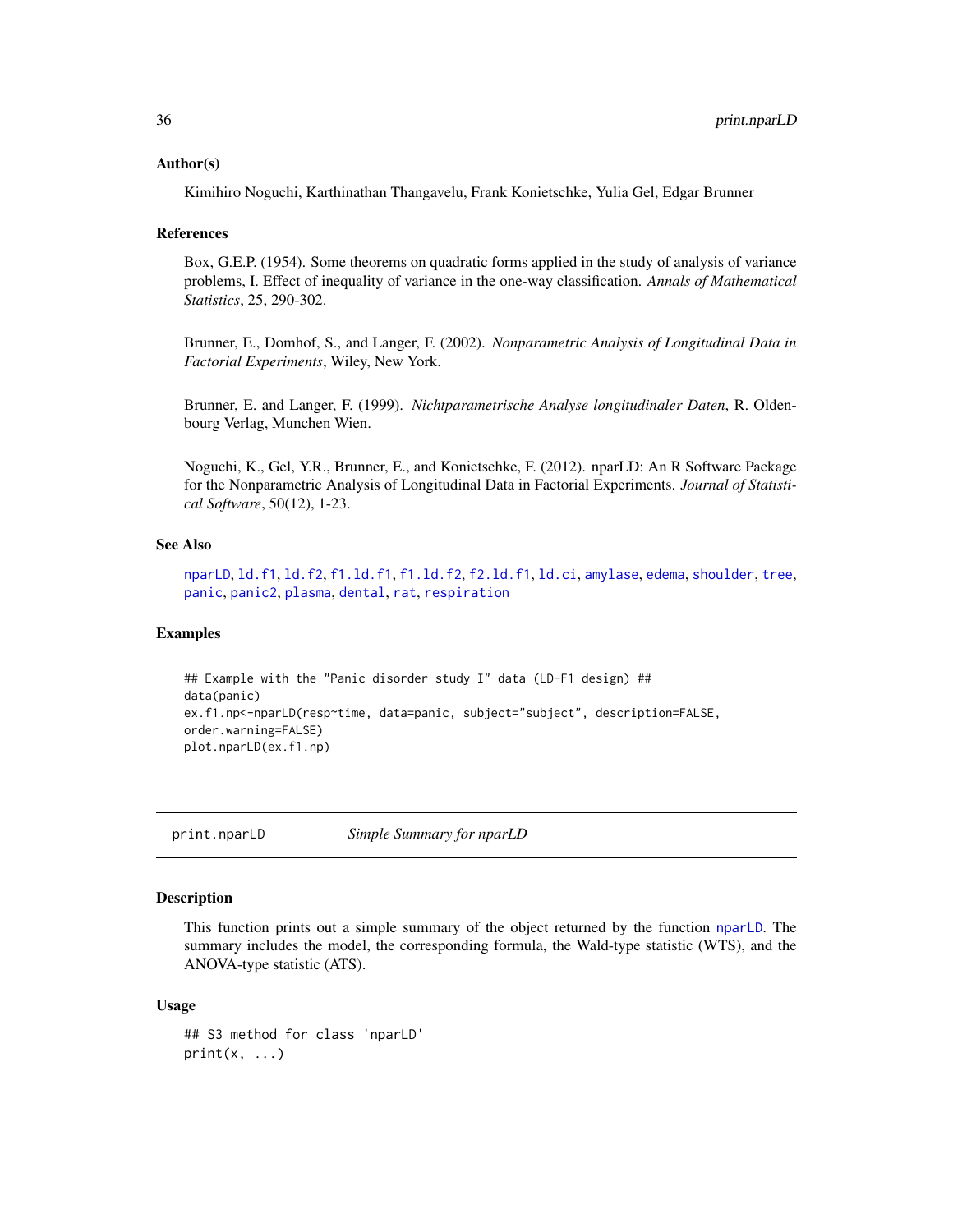## print.nparLD 37

#### **Arguments**

|          | an nearLD class object generated by nearLD (see examples). |
|----------|------------------------------------------------------------|
| $\cdots$ | further arguments passed to or from other methods.         |

## Details

The Fx-LD-Fy design refers to the experimental design with x whole-plot factor and y sub-plot factors. A whole-plot (between-subjects) factor refers to a factor effective for each subject at all times. A sub-plot (within-subjects) factor refers to a factor effective at a single time point for all time curves and all subjects. The LD-Fy design refers to the experimental design with no whole-plot factor. See Brunner et al. (2002) for more examples.

#### Value

A list with the following numeric components.

| <b>RTE</b> | summary of the relative treatment effect (RTE) in a n-by-3 matrix form, where<br>n is the total number of time1, time2, and group levels, and group-time inter-<br>actions; the summary includes the mean of the ranks (RankMeans) in the 1st<br>column, number of observations without counting the repeated measurements<br>within the cell (Nobs) in the 2nd column, and the relative treatment effect (RTE)<br>in the 3rd column. |
|------------|---------------------------------------------------------------------------------------------------------------------------------------------------------------------------------------------------------------------------------------------------------------------------------------------------------------------------------------------------------------------------------------------------------------------------------------|
| Wald.test  | the test statistic, the degrees of freedom (df) of the central chi-squared distribu-<br>tion, and the corresponding p-value of the Wald-type test.                                                                                                                                                                                                                                                                                    |
| ANOVA.test | the test statistic, the numerator degrees of freedom (df) of the central F distribu-<br>tion, and the corresponding p-value of the ANOVA-type test; the denominator<br>degrees of freedom is set to infinity.                                                                                                                                                                                                                         |
| covariance | the covariance matrix.                                                                                                                                                                                                                                                                                                                                                                                                                |
| Conf.Int   | the (pointwise) $100(1$ -alpha) percent confidence intervals. See 1d c i for details.                                                                                                                                                                                                                                                                                                                                                 |
| .          | Other function-specific outputs. For example, ANOVA. test. mod. Box which is<br>applicable to designs with whole-plot factor(s).                                                                                                                                                                                                                                                                                                      |

## On the Test Statistics

Although we provide both Wald-type statistic (WTS, see Wald.test) and ANOVA-type statistic with the denominator degrees of freedom set to infinity (ATS, see ANOVA.test), ATS is typically preferred to WTS as it requires less assumptions on the covariance matrix and it has superior small sample performances. Moreover, for the main effects and interactions involving only the whole-plot factors, the modified ANOVA-type statistic with Box (1954) approximation (ANOVA. test. mod. Box) is preferred to ATS. See Brunner et al. (2002) for more details.

## Author(s)

Kimihiro Noguchi, Karthinathan Thangavelu, Frank Konietschke, Yulia Gel, Edgar Brunner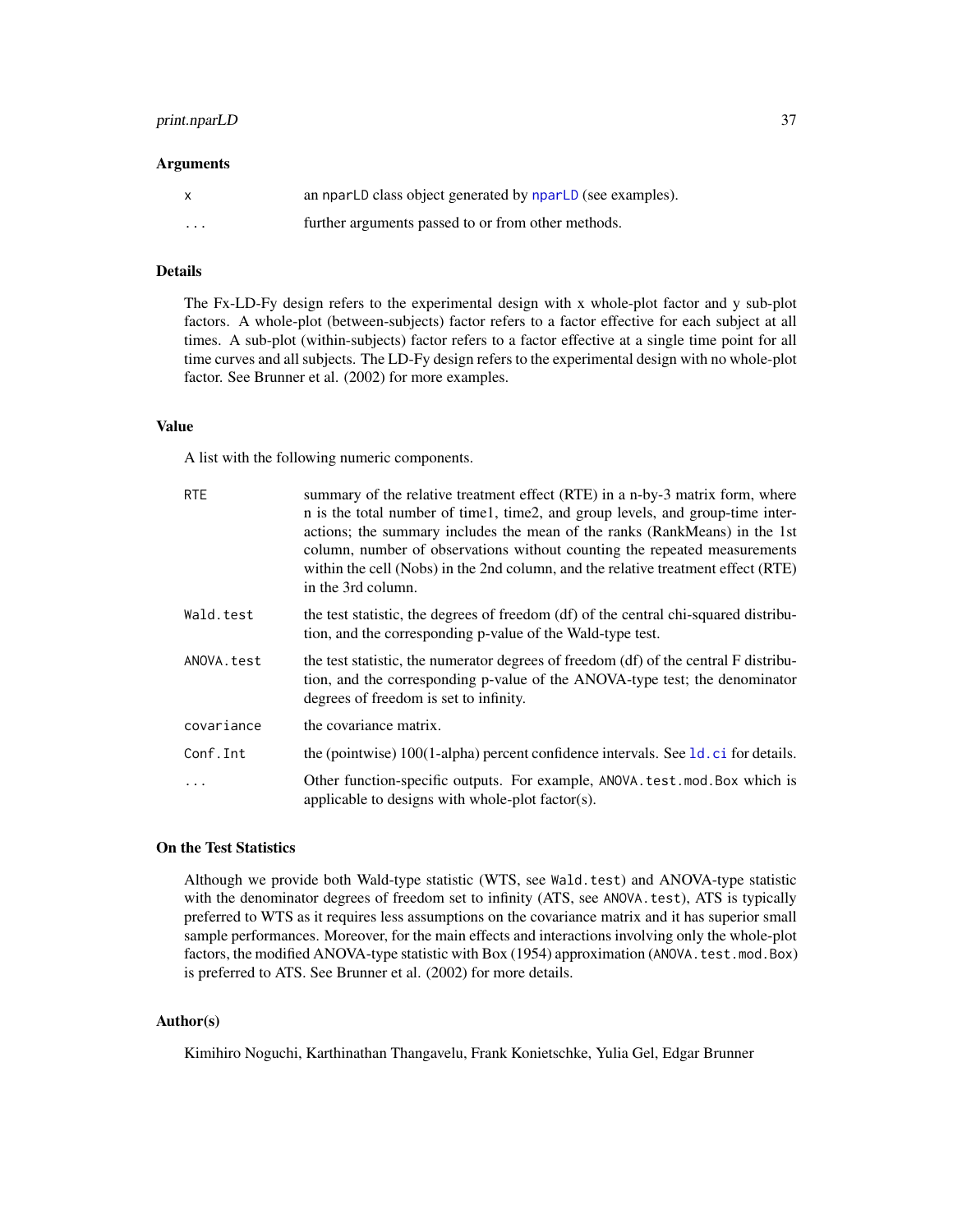#### <span id="page-37-0"></span>References

Box, G.E.P. (1954). Some theorems on quadratic forms applied in the study of analysis of variance problems, I. Effect of inequality of variance in the one-way classification. *Annals of Mathematical Statistics*, 25, 290-302.

Brunner, E., Domhof, S., and Langer, F. (2002). *Nonparametric Analysis of Longitudinal Data in Factorial Experiments*, Wiley, New York.

Brunner, E. and Langer, F. (1999). *Nichtparametrische Analyse longitudinaler Daten*, R. Oldenbourg Verlag, Munchen Wien.

Noguchi, K., Gel, Y.R., Brunner, E., and Konietschke, F. (2012). nparLD: An R Software Package for the Nonparametric Analysis of Longitudinal Data in Factorial Experiments. *Journal of Statistical Software*, 50(12), 1-23.

## See Also

[nparLD](#page-23-1), [ld.f1](#page-18-1), [ld.f2](#page-21-1), [f1.ld.f1](#page-6-1), [f1.ld.f2](#page-9-1), [f2.ld.f1](#page-12-1), [ld.ci](#page-16-1), [amylase](#page-1-1), [edema](#page-4-1), [shoulder](#page-42-1), [tree](#page-46-1), [panic](#page-29-1), [panic2](#page-30-1), [plasma](#page-32-1), [dental](#page-2-1), [rat](#page-37-1), [respiration](#page-39-1)

```
## Example with the "Panic disorder study I" data (LD-F1 design) ##
data(panic)
ex.f1.np<-nparLD(resp~time, data=panic, subject="subject", description=FALSE,
order.warning=FALSE)
print.nparLD(ex.f1.np)
#Model:
#LD F1 Model
#Call:
#resp ~ time
#Relative Treatment Effect (RTE):
# RankMeans Nobs RTE
#time0 66.09375 16 0.8199219
#time2 50.50000 16 0.6250000
#time4 41.28125 16 0.5097656
#time6 25.62500 16 0.3140625
#time8 19.00000 16 0.2312500
```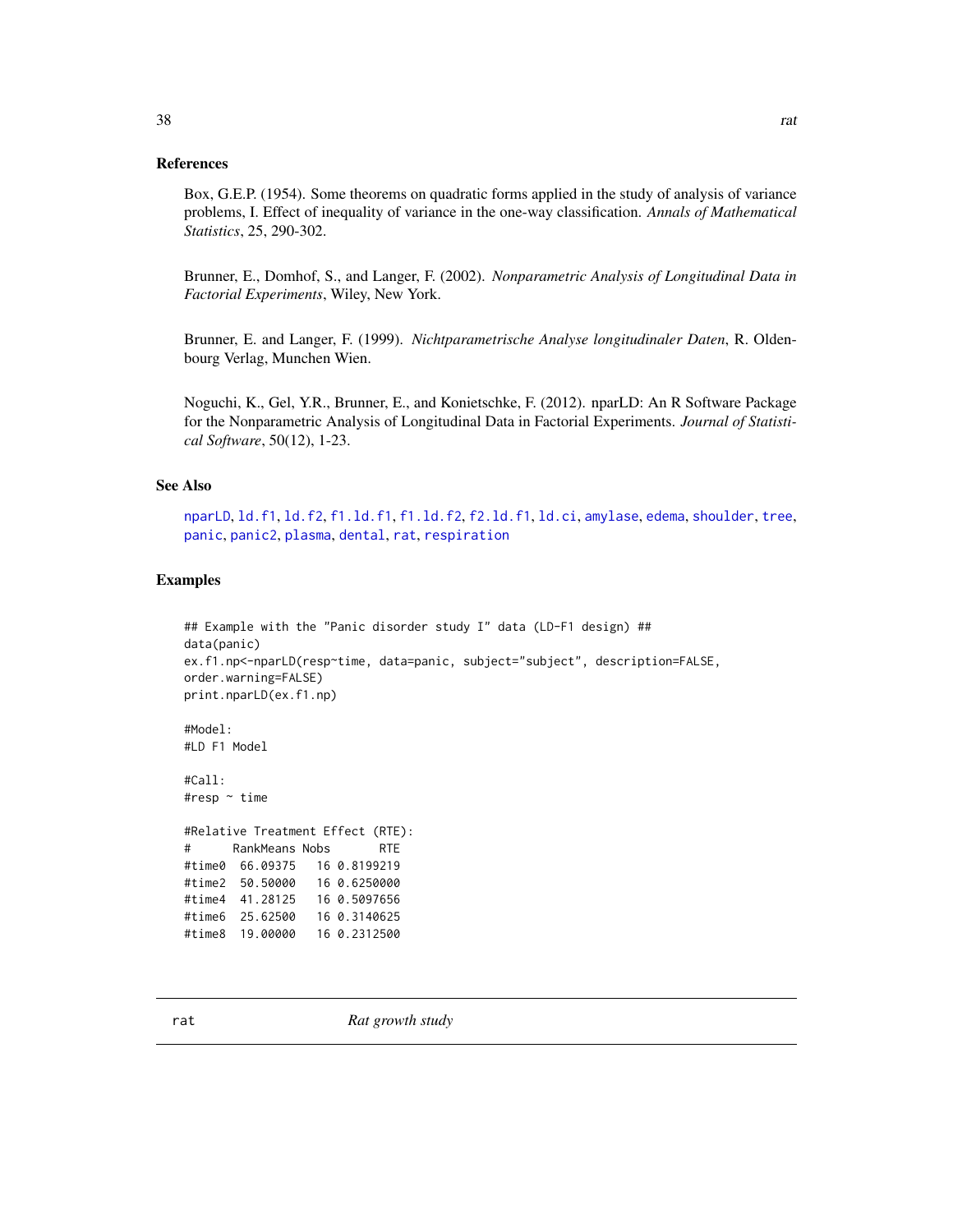## Description

Measurements of body weights (in grams) of rats.

#### Usage

data(rat)

## Format

Longitudinal data of 27 rats with body weight measurements from both control and treatment groups taken over a 5-week period.

#### Details

In clinical chemistry, it is important for the determination of reference intervals to investigate whether a variable of interest has a circadian rhythm. If so, the reference intervals cannot be determined independently of time. This question is to be analyzed in the case of alpha-amylase in saliva. Measurements of alpha-amylase levels were taken from the saliva of 14 volunteers, four times per day (8 a.m., 12 p.m., 5 p.m., 9 p.m.) on two days (Monday (m), Thursday (t)), since differences in the alpha-amylase profiles immediately after a weekend as opposed to the middle of the week are suspected. Thus, each subject was examined on Monday and Thursday.

Box (1950) and Wolfinger (1996) consider the growth curve problem using the body weight measurements of 27 rats. In the data, 10 rats are in the control group while the remaining 17 rats are in two treatment groups. The treatment groups with 7 and 10 rats had thyroxin and thiouracil in their drinking water, respectively. The main difficulty in modeling their growth curves is the fanning effect, which indicates an increase in variances over time. To stabilize the variances, Box (1950) considers differencing based on the data at the initial week and Wolfinger (1996) illustrates the logarithmic transformation and discusses ways to model the growth curve without relying on the data transformation.

#### References

Box, G.E.P. (1950). Problems in the analysis of growth and wear curves. *Biometrics*, 6, 362-389.

Brunner, E., Domhof, S., and Langer, F. (2002). *Nonparametric Analysis of Longitudinal Data in Factorial Experiments*, Wiley, New York.

Brunner, E. and Langer, F. (1999). *Nichtparametrische Analyse longitudinaler Daten*, R. Oldenbourg Verlag, Munchen Wien.

Noguchi, K., Gel, Y.R., Brunner, E., and Konietschke, F. (2012). nparLD: An R Software Package for the Nonparametric Analysis of Longitudinal Data in Factorial Experiments. *Journal of Statistical Software*, 50(12), 1-23.

Wolfinger, R.D. (1996). Heterogeneous variance: covariance structures for repeated measures. *Journal of Agricultural, Biological, and Environmental Statistics*, 1, 205-230.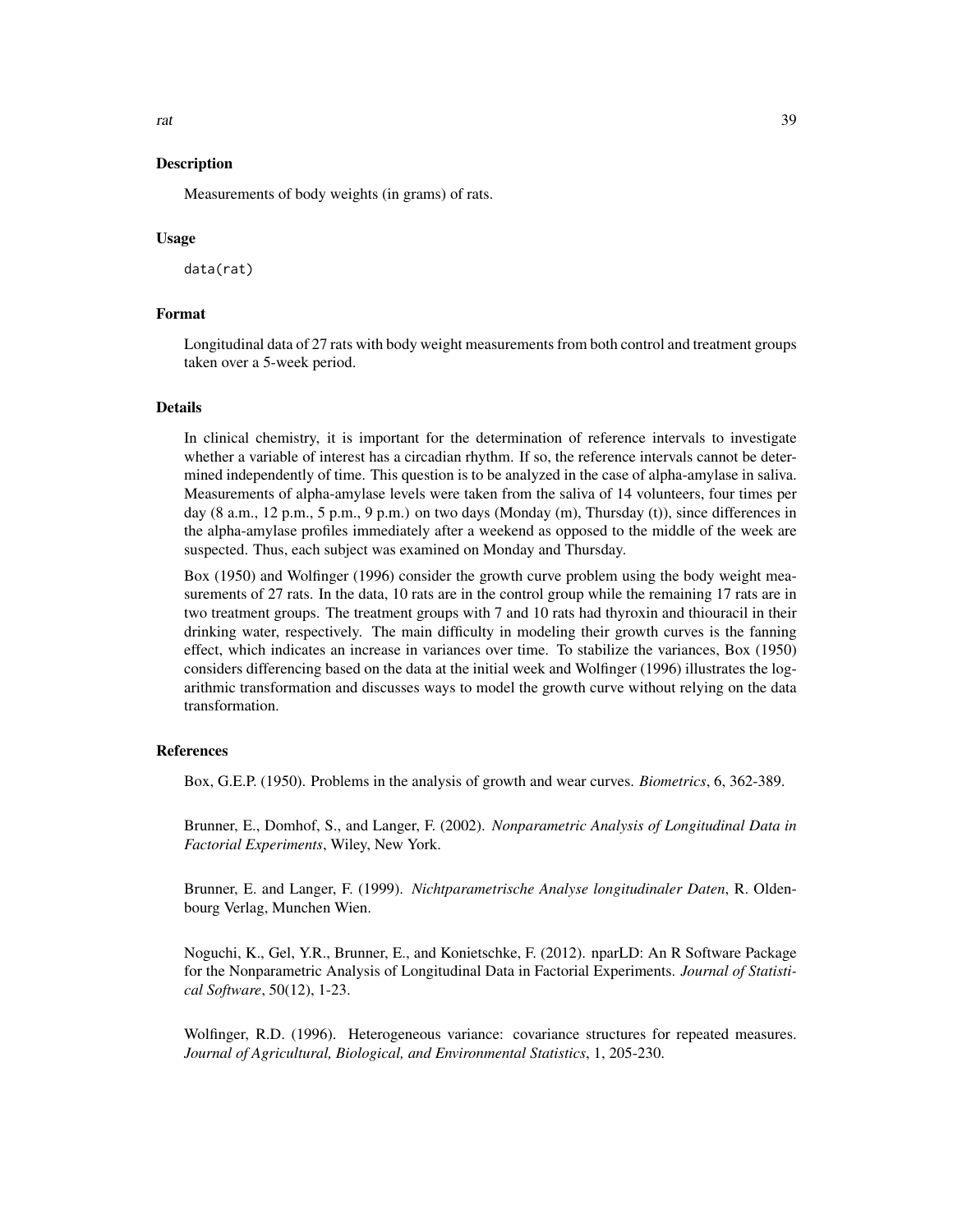#### Examples

```
## Analysis using F1-LD-F1 design ##
data(rat)
attach(rat)
w.pat<-matrix(rep(c(1:5),each=5),ncol=5,nrow=5)
ex.f1f1<-f1.ld.f1(y=resp, time=time, group=group, subject=subject,
time.name="Week", group.name="Treatment", description="FALSE", w.pat=w.pat)
# F1 LD F1 Model
# -----------------------
# Check that the order of the time and group levels are correct.
# Time level: 0 1 2 3 4
# Group level: control thyrox thiour
# If the order is not correct, specify the correct order in time.order or
# group.order.
## Wald-type statistic
ex.f1f1$Wald.test
# Statistic df p-value
#Treatment 12.52657 2 1.904977e-03
#Week 3619.03739 4 0.000000e+00
#Treatment:Week 70.34311 8 4.199050e-12
## ANOVA-type statistic
ex.f1f1$ANOVA.test
# Statistic df p-value
#Treatment 5.286582 1.922792 5.654723e-03
#Week 1008.512138 1.990411 0.000000e+00
#Treatment:Week 11.093940 3.516933 3.616929e-08
## ANOVA-type statistic for the whole-plot factor
ex.f1f1$ANOVA.test.mod.Box
# Statistic df1 df2 p-value
#Treatment 5.286582 1.922792 19.23468 0.01563658
## The same analysis can be done using the wrapper function "nparLD" ##
ex.f1f1np<-nparLD(resp~time*group, data=rat, subject="subject",
description=FALSE)
# F1 LD F1 Model
# -----------------------
# Check that the order of the time and group levels are correct.
# Time level: 0 1 2 3 4
# Group level: control thyrox thiour
# If the order is not correct, specify the correct order in time.order or
# group.order.
```
<span id="page-39-1"></span>respiration *Respiratory disorder study*

<span id="page-39-0"></span>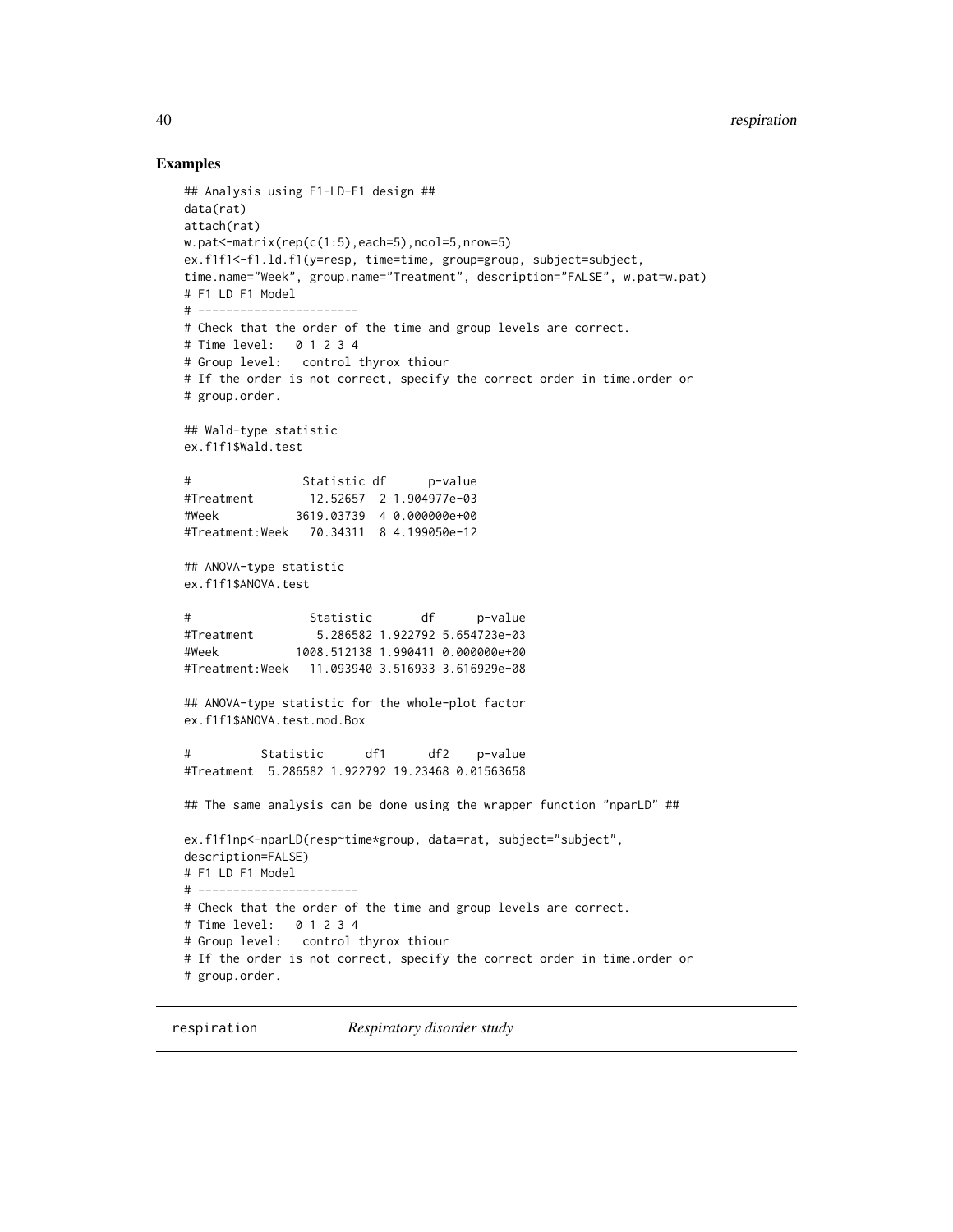#### respiration and the set of the set of the set of the set of the set of the set of the set of the set of the set of the set of the set of the set of the set of the set of the set of the set of the set of the set of the set

#### Description

Measurements of health status in an ordinal scale from 0 to 4 from a group of patients with a respiratory disorder.

#### Usage

```
data(respiration)
```
#### Format

Longitudinal data of health status of 111 patients with a respiratory disorder from both the control and treatment groups (57 and 54 patients, respectively) taken at each of their 5 visits in 2 different centers (56 and 55 patients, respectively).

#### Details

Researchers are often concerned with ordinal responses in clinical trials. Koch et al. (1990) discuss the problem with such ordinal data arising from a clinical trial for patients with a respiratory disorder with multiple whole-plot factors. In this dataset, a total of 111 paties from two centers were randomly assigned to either the control or treatment group, and their responses in an ordinal scale from 0 to 4, indicating their health status, were recorded over their 5 visits.

#### References

Brunner, E., Domhof, S., and Langer, F. (2002). *Nonparametric Analysis of Longitudinal Data in Factorial Experiments*, Wiley, New York.

Brunner, E. and Langer, F. (1999). *Nichtparametrische Analyse longitudinaler Daten*, R. Oldenbourg Verlag, Munchen Wien.

Koch, G.G., Carr, G.J., Amara, I.A., Stokes, M.E., and Uryniak, T.J. (1990). *Categorical Data Analysis. Statistical Methodology in the Pharmaceutical Sciences*, D. A. Berry ed., pp.389-473.

Noguchi, K., Gel, Y.R., Brunner, E., and Konietschke, F. (2012). nparLD: An R Software Package for the Nonparametric Analysis of Longitudinal Data in Factorial Experiments. *Journal of Statistical Software*, 50(12), 1-23.

```
## Analysis using F1-LD-F2 design ##
data(respiration)
attach(respiration)
ex.f2f1<-f2.ld.f1(y=resp, time=time, group1=center, group2=treatment,
subject=patient, time.name="Time", group1.name="Center",
group2.name="Treatment", description=FALSE)
# F2 LD F1 Model
# -----------------------
# Check that the order of the time, group1, and group2 levels are correct.
# Time level: 1 2 3 4 5
```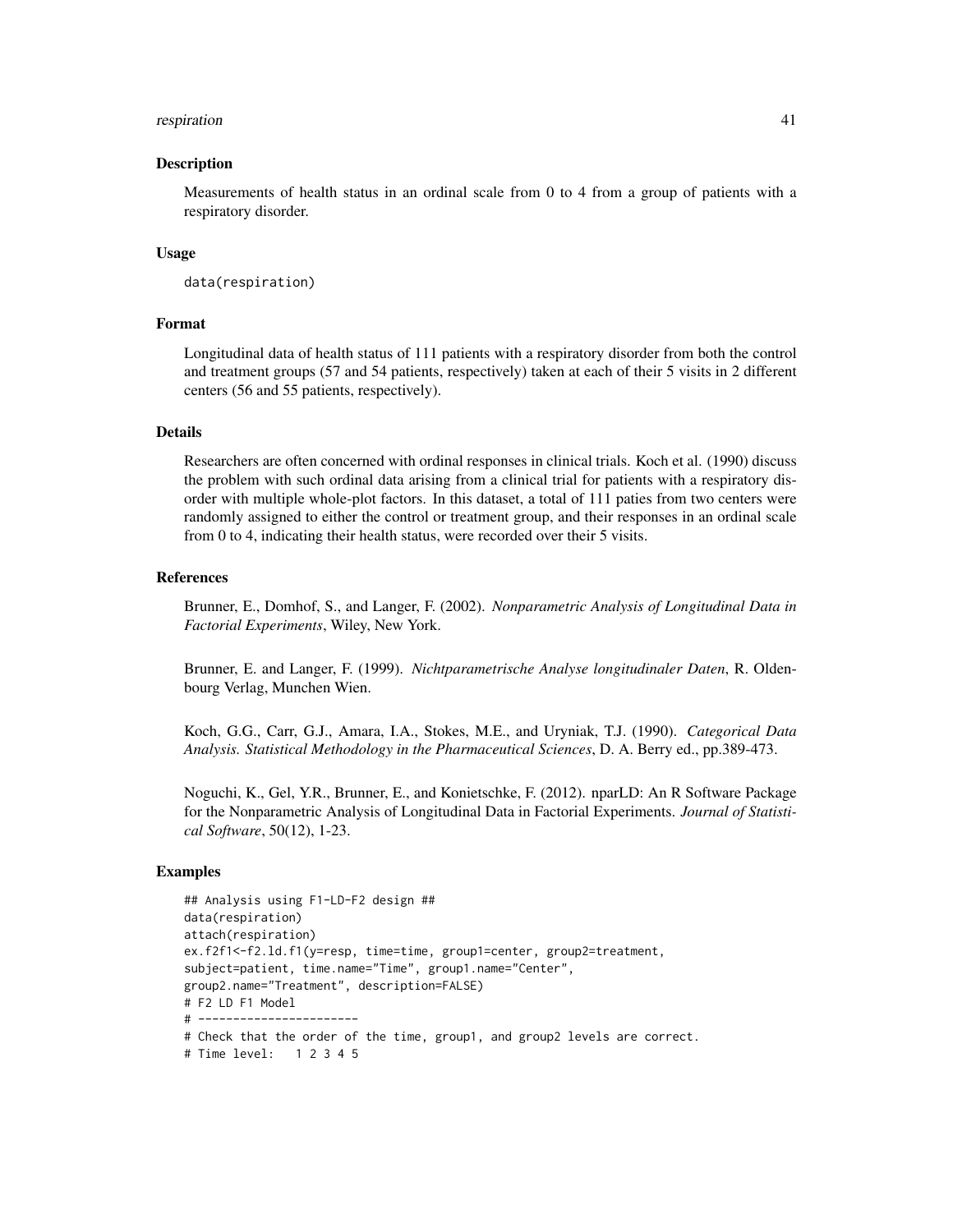```
# Group1 level: 1 2
# Group2 level: A P
# If the order is not correct, specify the correct order in time.order,
# group1.order, or group2.order.
## Wald-type statistic
ex.f2f1$Wald.test
# Statistic df p-value
#Center 10.2569587 1 0.001361700
#Treatment 9.3451482 1 0.002235766
#Time 17.4568433 4 0.001575205
#Center:Treatment 1.2365618 1 0.266134717
#Center:Time 8.7200395 4 0.068491057
#Treatment:Time 17.5434583 4 0.001515158
#Center:Treatment:Time 0.2898785 4 0.990458142
## ANOVA-type statistic
ex.f2f1$ANOVA.test
# Statistic df p-value
#Center 10.25695866 1.000000 0.0013616998
#Treatment 9.34514819 1.000000 0.0022357657
#Time 4.43527016 3.320559 0.0028528788
#Center:Treatment 1.23656176 1.000000 0.2661347165
#Center:Time 1.60699585 3.320559 0.1802120504
#Treatment:Time 5.46185031 3.320559 0.0005867392
#Center:Treatment:Time 0.05915234 3.320559 0.9866660535
## ANOVA-type statistic for the whole-plot factors and
## their interaction
ex.f2f1$ANOVA.test.mod.Box
# Statistic df1 df2 p-value
#Center 10.256959 1 104.9255 0.001803091
#Treatment 9.345148 1 104.9255 0.002836284
#Center:Treatment 1.236562 1 104.9255 0.268676117
## The same analysis can be done using the wrapper function "nparLD" ##
ex.f2f1np<-nparLD(resp~time*center*treatment, data=respiration,
subject="patient", description=FALSE)
# F2 LD F1 Model
# -----------------------
# Check that the order of the time, group1, and group2 levels are correct.
# Time level: 1 2 3 4 5
# Group1 level: 1 2
# Group2 level: A P
# If the order is not correct, specify the correct order in time.order,
# group1.order, or group2.order.
```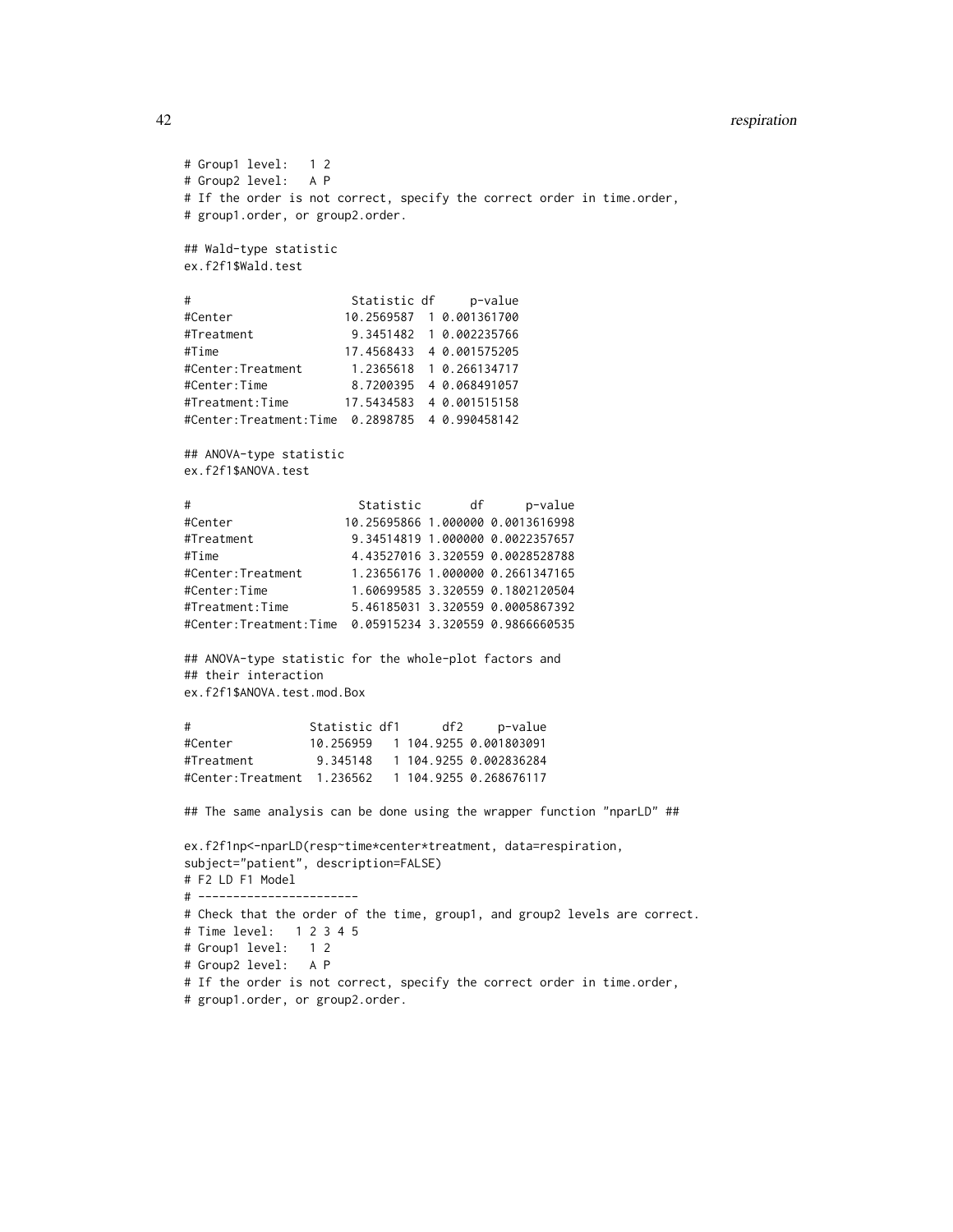<span id="page-42-1"></span><span id="page-42-0"></span>

## Description

Measurements of shoulder pain levels from a group of patients having undergone laparoscopic surgery in abdomen.

#### Usage

data(shoulder)

#### Format

Longitudinal data of 41 patients from both a treatment and a control group with shoulder pain scores taken on 6 occasions (2 times a day for 3 days).

#### Details

In the shoulder tip pain study described by Lumley (1996), the shoulder pain typically experienced in patients having undergone laparoscopic surgery in the abdomen was observed in a total of 41 patients. A subgroup of 22 randomly selected patients received a treatment in which the air was removed by using a specific suction procedure (treatment Y). The remaining 19 patients served as the control group (treatment N). The pain was subjectively assessed by means of pain-scores (1=low through 5=high). This score was repeatedly measured in the morning and the evening of the first three days after the operation, yielding six repeated measurements for each patient. The patients were stratified according to gender (M=male, F=female) since pain sensitivity may depend on the gender of the patient.

#### References

Brunner, E., Domhof, S., and Langer, F. (2002). *Nonparametric Analysis of Longitudinal Data in Factorial Experiments*, Wiley, New York.

Brunner, E. and Langer, F. (1999). *Nichtparametrische Analyse longitudinaler Daten*, R. Oldenbourg Verlag, Munchen Wien.

Lumley, T. (1996). Generalized estimating equations for ordinal data: A note on working correlation structures. *Biometrics* 52, 354-361.

Noguchi, K., Gel, Y.R., Brunner, E., and Konietschke, F. (2012). nparLD: An R Software Package for the Nonparametric Analysis of Longitudinal Data in Factorial Experiments. *Journal of Statistical Software*, 50(12), 1-23.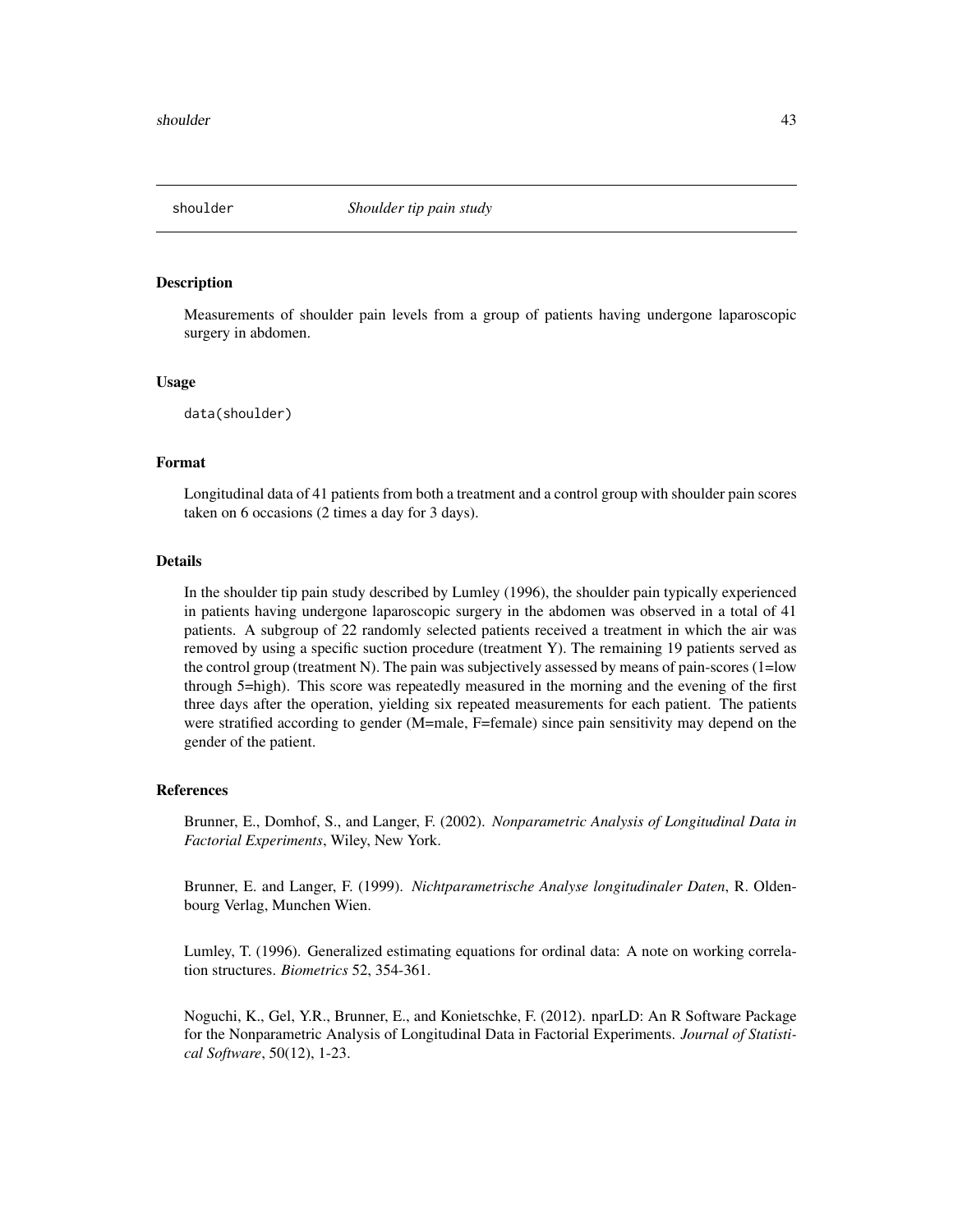```
## Analysis using F2-LD-F1 design ##
data(shoulder)
attach(shoulder)
ex.f2f1<-f2.ld.f1(y=resp, time=time, group1=group1, group2=group2,
subject=subject, time.name="Time", group1.name="Treatment",
group2.name="Gender", description=FALSE)
# Check that the order of the time, group1, and group2 levels are correct.
# Time level: 1 2 3 4 5 6
# Group1 level: Y N
# Group2 level: F M
# If the order is not correct, specify the correct order in time.order,
# group1.order, or group2.order.
#
#
# Warning(s):
# The covariance matrix is singular.
## Wald-type statistic
ex.f2f1$Wald.test
# Statistic df p-value
#Treatment 16.40129021 1 5.125033e-05
#Gender 0.04628558 1 8.296575e-01
#Time 16.34274332 5 5.930698e-03
#Treatment:Gender 0.03583558 1 8.498554e-01
#Treatment:Time 27.51450085 5 4.527996e-05
#Gender:Time 12.37903186 5 2.994753e-02
#Treatment:Gender:Time 5.11864769 5 4.015727e-01
## ANOVA-type statistic
ex.f2f1$ANOVA.test
# Statistic df p-value
#Treatment 16.40129021 1.000000 5.125033e-05
#Gender 0.04628558 1.000000 8.296575e-01
#Time 3.38218704 2.700754 2.120366e-02
#Treatment:Gender 0.03583558 1.000000 8.498554e-01
#Treatment:Time 3.71077200 2.700754 1.398190e-02
#Gender:Time 1.14434841 2.700754 3.272967e-01
#Treatment:Gender:Time 0.43755394 2.700754 7.054255e-01
## ANOVA-type statistic for the whole-plot factors and
## their interaction
ex.f2f1$ANOVA.test.mod.Box
# Statistic df1 df2 p-value
#Treatment 16.40129021 1 21.86453 0.0005395379
#Gender 0.04628558 1 21.86453 0.8316516274
#Treatment:Gender 0.03583558 1 21.86453 0.8516017168
```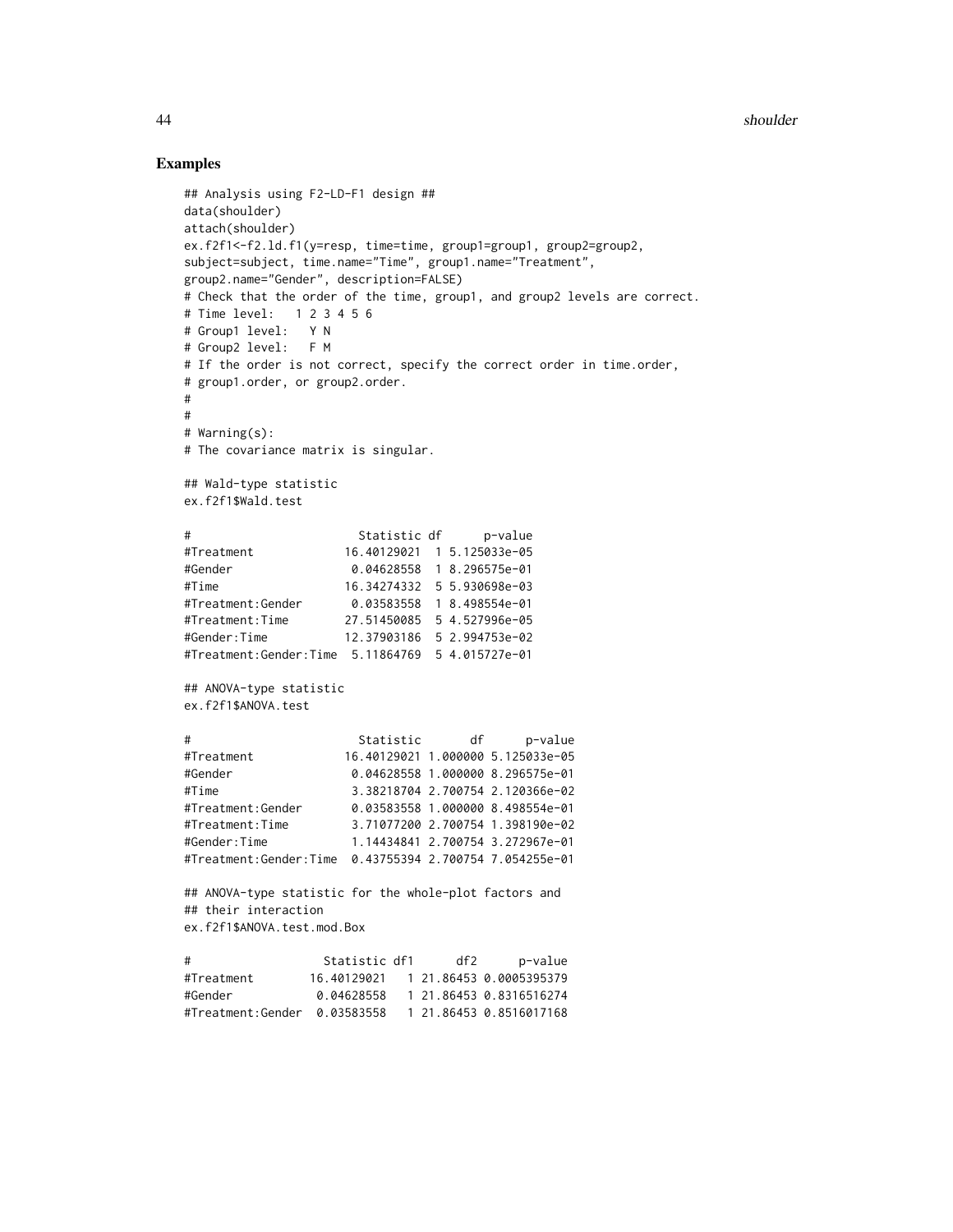<span id="page-44-0"></span>

#### <span id="page-44-1"></span>Description

This function prints out a summary of the object returned by the function [nparLD](#page-23-1). The summary includes the model and the corresponding formula, the relative treatment effect (RTE), the Waldtype statistic (WTS), and the ANOVA-type statistic (ATS).

#### Usage

```
## S3 method for class 'nparLD'
summary(object, ...)
```
#### Arguments

| object   | an nparLD class object generated by nparLD (see examples). |
|----------|------------------------------------------------------------|
| $\cdots$ | further arguments passed to or from other methods.         |

## Details

The Fx-LD-Fy design refers to the experimental design with x whole-plot factor and y sub-plot factors. A whole-plot (between-subjects) factor refers to a factor effective for each subject at all times. A sub-plot (within-subjects) factor refers to a factor effective at a single time point for all time curves and all subjects. The LD-Fy design refers to the experimental design with no whole-plot factor. See Brunner et al. (2002) for more examples.

## Value

A list with the following numeric components.

| <b>RTE</b> | summary of the relative treatment effect (RTE) in a n-by-3 matrix form, where<br>n is the total number of time1, time2, and group levels, and group-time inter-<br>actions; the summary includes the mean of the ranks (RankMeans) in the 1st<br>column, number of observations without counting the repeated measurements<br>within the cell (Nobs) in the 2nd column, and the relative treatment effect (RTE)<br>in the 3rd column. |
|------------|---------------------------------------------------------------------------------------------------------------------------------------------------------------------------------------------------------------------------------------------------------------------------------------------------------------------------------------------------------------------------------------------------------------------------------------|
| Wald.test  | the test statistic, the degrees of freedom (df) of the central chi-squared distribu-<br>tion, and the corresponding p-value of the Wald-type test.                                                                                                                                                                                                                                                                                    |
| ANOVA.test | the test statistic, the numerator degrees of freedom (df) of the central F distribu-<br>tion, and the corresponding p-value of the ANOVA-type test; the denominator<br>degrees of freedom is set to infinity.                                                                                                                                                                                                                         |
| covariance | the covariance matrix.                                                                                                                                                                                                                                                                                                                                                                                                                |
| Conf.Int   | the (pointwise) 100(1-alpha) percent confidence intervals. See 1d. ci for details.                                                                                                                                                                                                                                                                                                                                                    |
|            | Other function-specific outputs. For example, ANOVA.test.mod.Box which is<br>applicable to designs with whole-plot factor(s).                                                                                                                                                                                                                                                                                                         |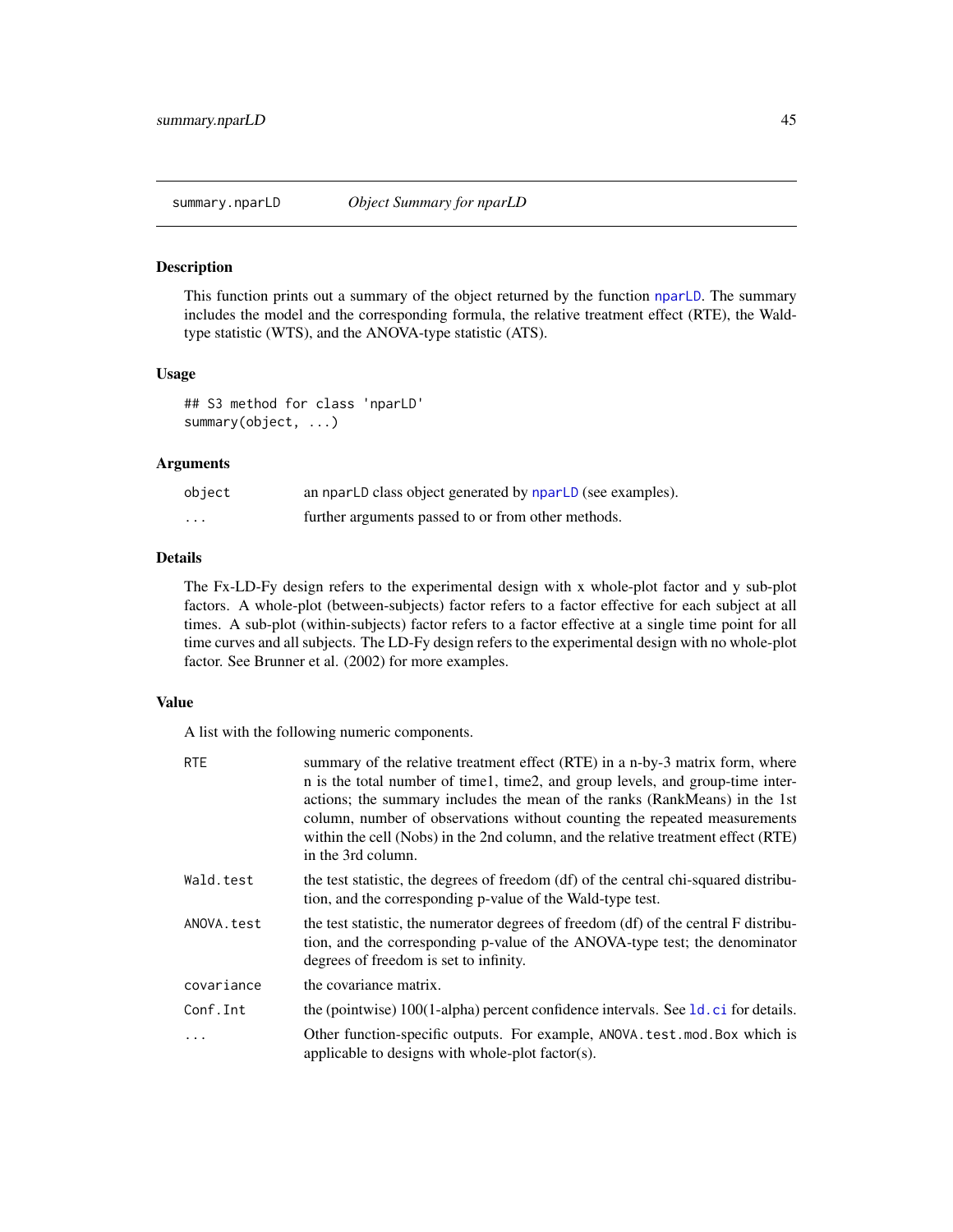#### <span id="page-45-0"></span>On the Test Statistics

Although we provide both Wald-type statistic (WTS, see Wald.test) and ANOVA-type statistic with the denominator degrees of freedom set to infinity (ATS, see ANOVA.test), ATS is typically preferred to WTS as it requires less assumptions on the covariance matrix and it has superior small sample performances. Moreover, for the main effects and interactions involving only the whole-plot factors, the modified ANOVA-type statistic with Box (1954) approximation (ANOVA, test. mod. Box) is preferred to ATS. See Brunner et al. (2002) for more details.

#### Author(s)

Kimihiro Noguchi, Karthinathan Thangavelu, Frank Konietschke, Yulia Gel, Edgar Brunner

#### References

Box, G.E.P. (1954). Some theorems on quadratic forms applied in the study of analysis of variance problems, I. Effect of inequality of variance in the one-way classification. *Annals of Mathematical Statistics*, 25, 290-302.

Brunner, E., Domhof, S., and Langer, F. (2002). *Nonparametric Analysis of Longitudinal Data in Factorial Experiments*, Wiley, New York.

Brunner, E. and Langer, F. (1999). *Nichtparametrische Analyse longitudinaler Daten*, R. Oldenbourg Verlag, Munchen Wien.

Noguchi, K., Gel, Y.R., Brunner, E., and Konietschke, F. (2012). nparLD: An R Software Package for the Nonparametric Analysis of Longitudinal Data in Factorial Experiments. *Journal of Statistical Software*, 50(12), 1-23.

#### See Also

```
nparLD, ld.f1, ld.f2, f1.ld.f1, f1.ld.f2, f2.ld.f1, ld.ci, amylase, edema, shoulder, tree,
panic, panic2, plasma, dental, rat, respiration
```

```
## Example with the "Panic disorder study I" data (LD-F1 design) ##
data(panic)
ex.f1.np<-nparLD(resp~time, data=panic, subject="subject", description=FALSE,
order.warning=FALSE)
summary.nparLD(ex.f1.np)
#Model:
#LD F1 Model
#Call:
#resp ~ time
#Relative Treatment Effect (RTE):
```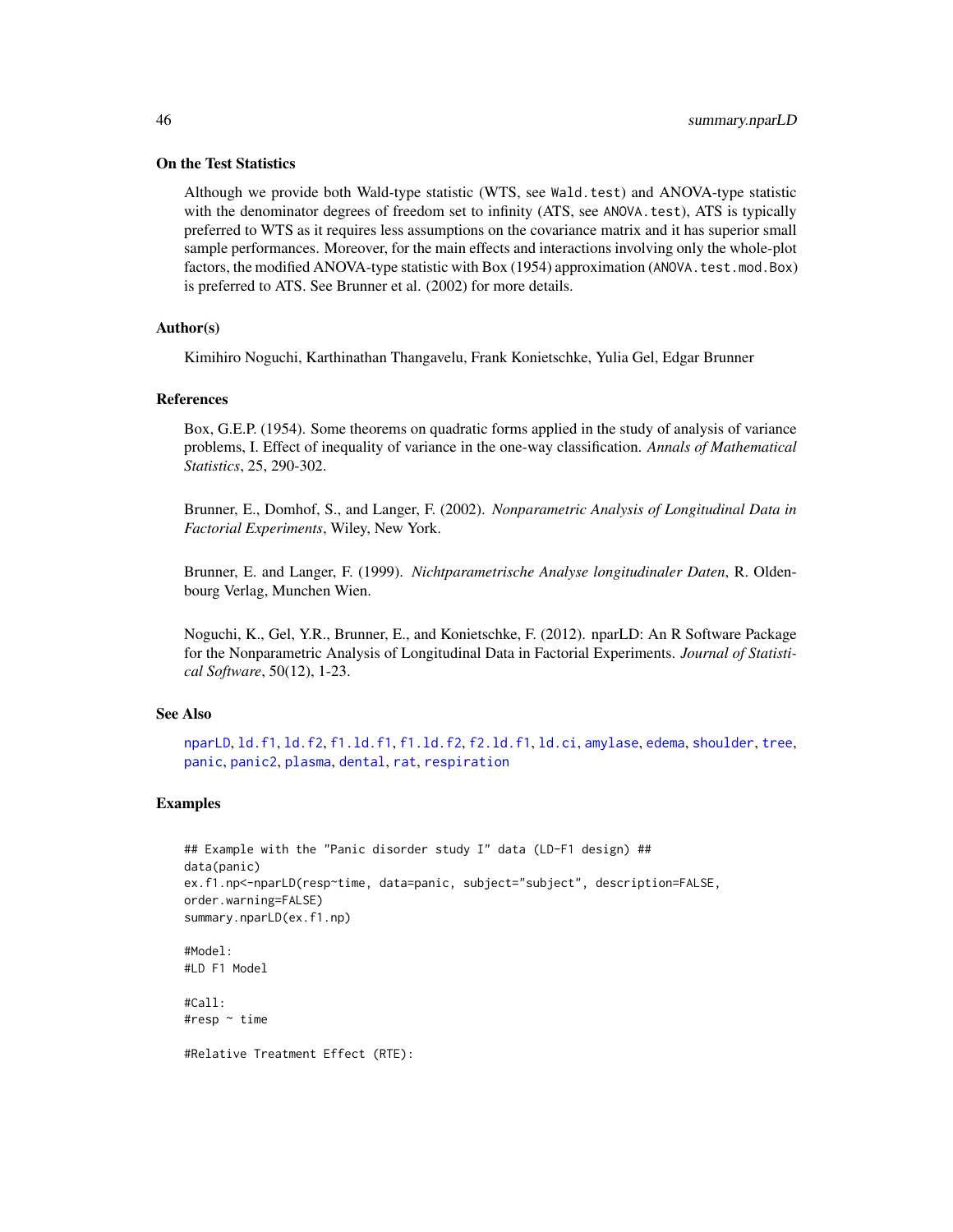<span id="page-46-0"></span>tree and the state of the state of the state of the state of the state of the state of the state of the state of the state of the state of the state of the state of the state of the state of the state of the state of the s

```
# RankMeans Nobs RTE
#time0 66.09375 16 0.8199219
#time2 50.50000 16 0.6250000
#time4 41.28125 16 0.5097656
#time6 25.62500 16 0.3140625
#time8 19.00000 16 0.2312500
#Wald-Type Statistc (WTS):
# Statistic df p-value
#time 126.6946 4 1.9822e-26
#ANOVA-Type Statistc (ATS):
# Statistic df p-value
#time 36.93664 2.234135 1.975781e-18
```
<span id="page-46-1"></span>

tree *Vitality of treetops*

#### Description

Measurements of the vitality condition of the treetops on a grading scale from three experimental sites.

#### Usage

data(tree)

## Format

Longitudinal data of 72 trees from three areas with the treetop vitality scores taken on 4 occasions.

#### Details

In this study, the condition of the trees in all three experimental sites was evaluated by means of a crane constructed for the examination of the treetops. Each individual tree was identified (22 trees in the D0 area, 23 in the D2 area, and 27 in the D1 area) and categorized according to the vitality of the tree using a grading scale from 1 (vital) to 10 (dead). This determination of the vitality status was conducted each year from 1993 until 1996.

#### References

Brunner, E., Domhof, S., and Langer, F. (2002). *Nonparametric Analysis of Longitudinal Data in Factorial Experiments*, Wiley, New York.

Brunner, E. and Langer, F. (1999). *Nichtparametrische Analyse longitudinaler Daten*, R. Oldenbourg Verlag, Munchen Wien.

Noguchi, K., Gel, Y.R., Brunner, E., and Konietschke, F. (2012). nparLD: An R Software Package for the Nonparametric Analysis of Longitudinal Data in Factorial Experiments. *Journal of Statistical Software*, 50(12), 1-23.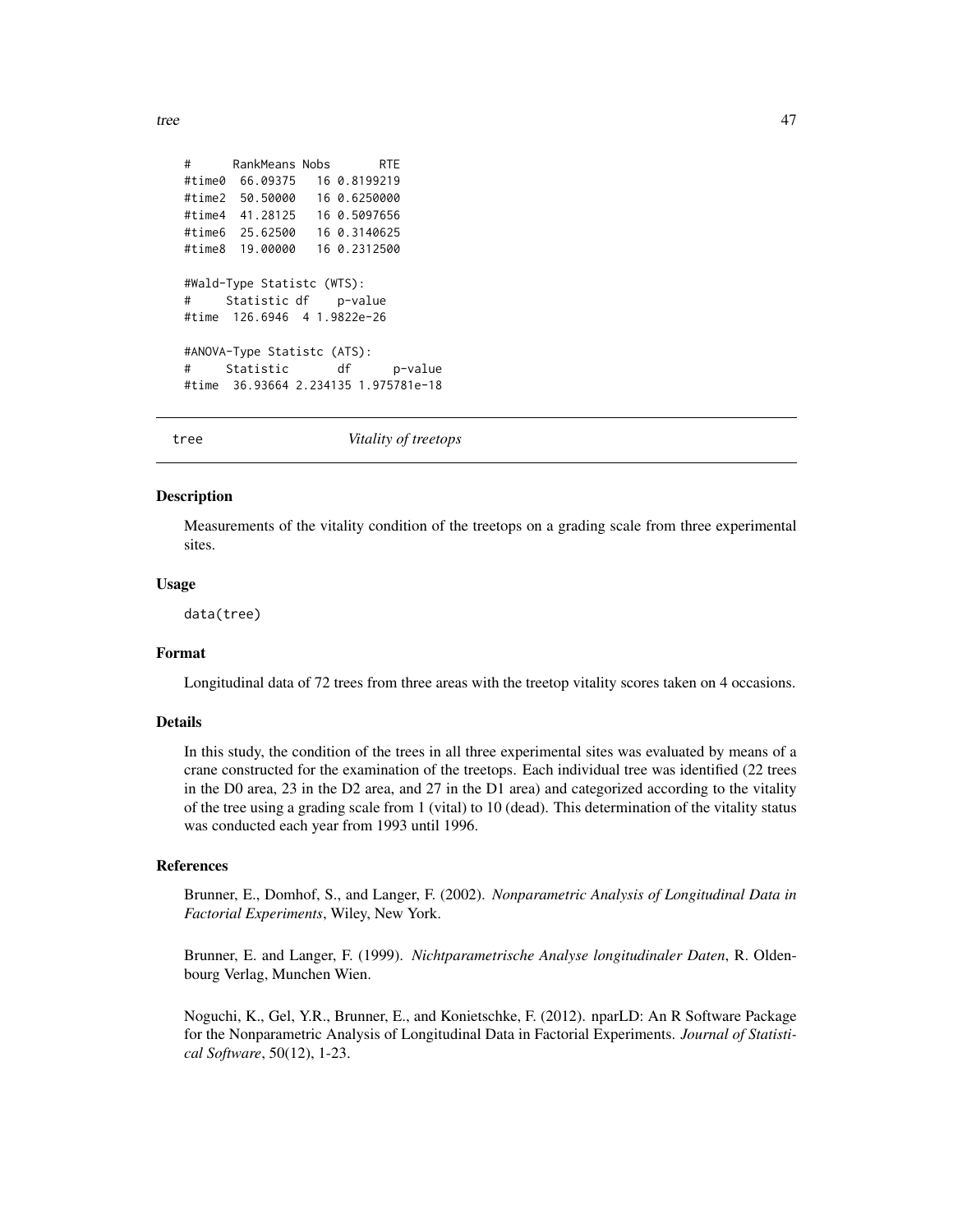```
## Analysis using F1-LD-F1 design ##
data(tree)
attach(tree)
w.t < -c(1:4)w.g < -c(1:3)w.pat <- rbind(c(1:4), c(1:4), c(1:4))ex.f1f1<-f1.ld.f1(y=resp, time=time, group=group, subject=subject,
w.pat=w.pat, w.t=w.t, w.g=w.g, time.name="Year", group.name="Area",
description=FALSE)
# F1 LD F1 Model
# -----------------------
# Check that the order of the time and group levels are correct.
# Time level: 1 2 3 4
# Group level: D0 D2 D1
# If the order is not correct, specify the correct order in time.order or
# group.order.
## Wald-type statistic
ex.f1f1$Wald.test
#Area 4.510037 2 1.048716e-01
#Year 58.061097 3 1.525356e-12
#Area:Year 14.819966 6 2.170415e-02
## ANOVA-type statistic
ex.f1f1$ANOVA.test
# Statistic df p-value
#Area 2.352854 1.968147 9.601181e-02
#Year 21.389142 2.729147 8.210954e-13
#Area:Year 3.113632 5.346834 6.768732e-03
## ANOVA-type statistic for the whole-plot factor
ex.f1f1$ANOVA.test.mod.Box
# Statistic df1 df2 p-value
#Area 2.352854 1.968147 64.3979 0.1040525
```